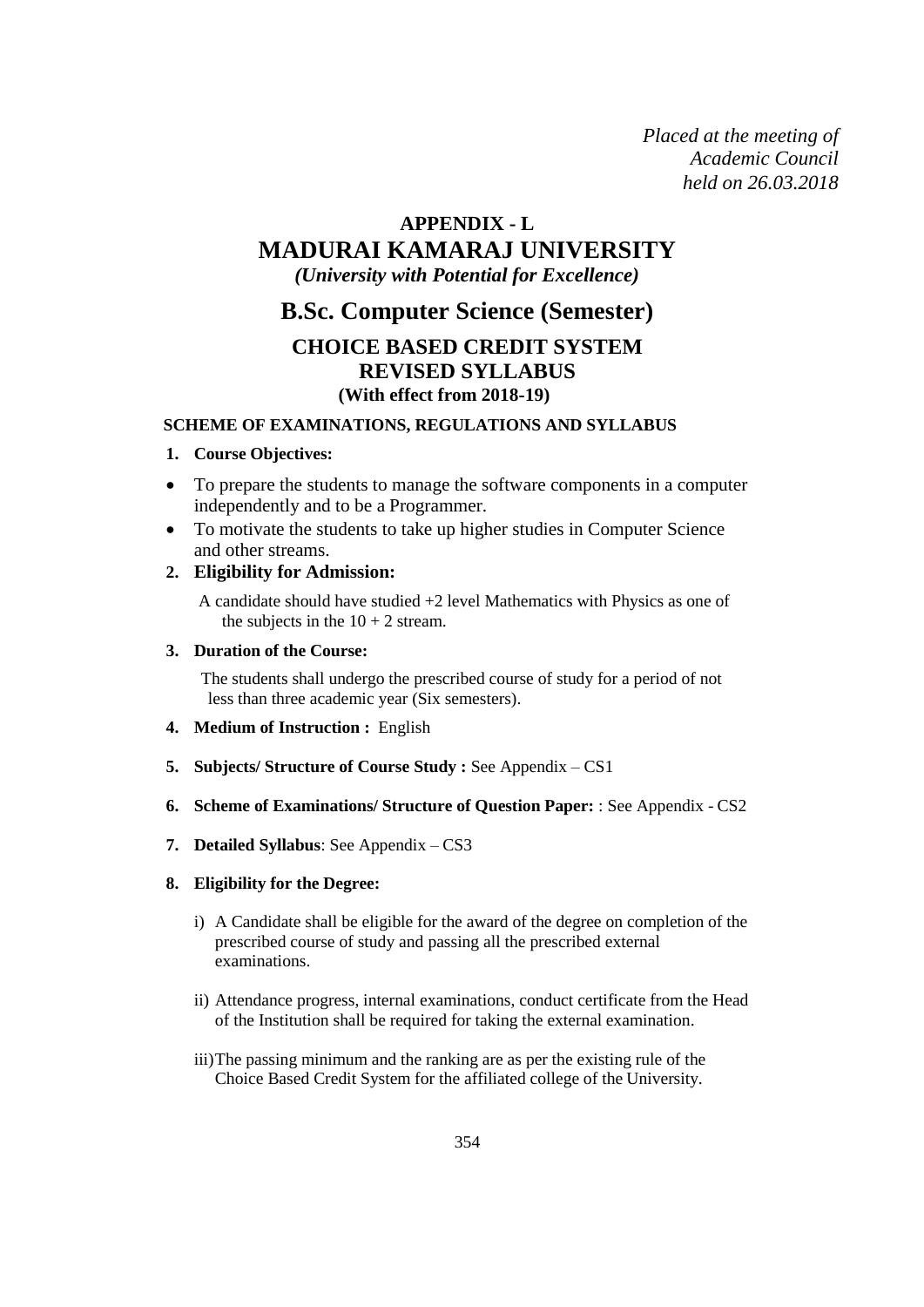# **Appendix – CS1**

# **(Subject/Structure of Course Study)**

| Sem.                      |         |         |         | <b>Subjects</b> |         |         |         | <b>Total</b><br><b>Hours</b> | <b>Total</b><br><b>Credits</b> |
|---------------------------|---------|---------|---------|-----------------|---------|---------|---------|------------------------------|--------------------------------|
| I                         | T1(6)   | E1(6)   | CS1(4)  | CS2(6)          | AS1(4)  | SBS1(2) | NME1(2) | 30                           | 22                             |
|                           | $[3]$   | $[3]$   | $[4]$   | $[4]$           | $[4]$   | $[2]$   | $[2]$   |                              |                                |
| $\mathbf{I}$              | T2(6)   | E2(6)   | CS3(4)  | CS4(6)          | AS2(4)  | SBS2(2) | NME1(2) | 30                           | 22                             |
|                           | $[3]$   | $[3]$   | $[4]$   | $[4]$           | $[4]$   | $[2]$   | $[2]$   |                              |                                |
| III                       | T3(6)   | E3(6)   | CS5(4)  | CS6(4)          | CS7(4)  | AS3(4)  | SBS3(2) | 30                           | 23                             |
|                           | $[3]$   | $[3]$   | [4]     | $[3]$           | $[4]$   | $[4]$   | $[2]$   |                              |                                |
| IV                        | T4(6)   | E4(6)   | CS8(4)  | CS9(4)          | CS10(4) | AS4(4)  | SBS4(2) | 30                           | 23                             |
|                           | $[3]$   | $[3]$   | $[4]$   | $[3]$           | $[4]$   | $[4]$   | $[2]$   |                              |                                |
| V                         | CS11(5) | CS12(5) | CS13(5) | CS14(6)         | ES1(5)  | EVS(2)  | SBS5(2) | 30                           | 24                             |
|                           | $[4]$   | $[4]$   | $[4]$   | $[4]$           | $[4]$   | $[2]$   | $[2]$   |                              |                                |
| VI                        | CS15(5) | CS16(6) | CS17(5) | ES2(5)          | ES3(5)  | VE(2)   | SBS6(2) | 30                           | 25                             |
|                           | $[4]$   | $[4]$   | $[4]$   | $[4]$           | $[5]$   | $[2]$   | $[2]$   |                              |                                |
| <b>Extension Activity</b> |         |         |         |                 |         |         | 1       |                              |                                |
| <b>TOTAL CREDITS</b>      |         |         |         |                 |         |         | 140     |                              |                                |

# **( ) –** Number of Hours **[ ] –** Number of Credits

| T                | $\blacksquare$           | Tamil                                      | E            | $\blacksquare$ | English                                     |
|------------------|--------------------------|--------------------------------------------|--------------|----------------|---------------------------------------------|
| CS<br><b>SBS</b> | $\blacksquare$<br>$\sim$ | Core Subject<br><b>Skill Based Subject</b> | AS.<br>NME - | $\sim$ $-$     | <b>Allied Subject</b><br>Non Major Elective |
| ES               | $\blacksquare$           | Elective Subject                           | VE.          | $\blacksquare$ | <b>Value Education</b>                      |
| EVS              | $\overline{\phantom{a}}$ | <b>Environmental Studies</b>               | EA           | $\blacksquare$ | <b>Extension Activities</b>                 |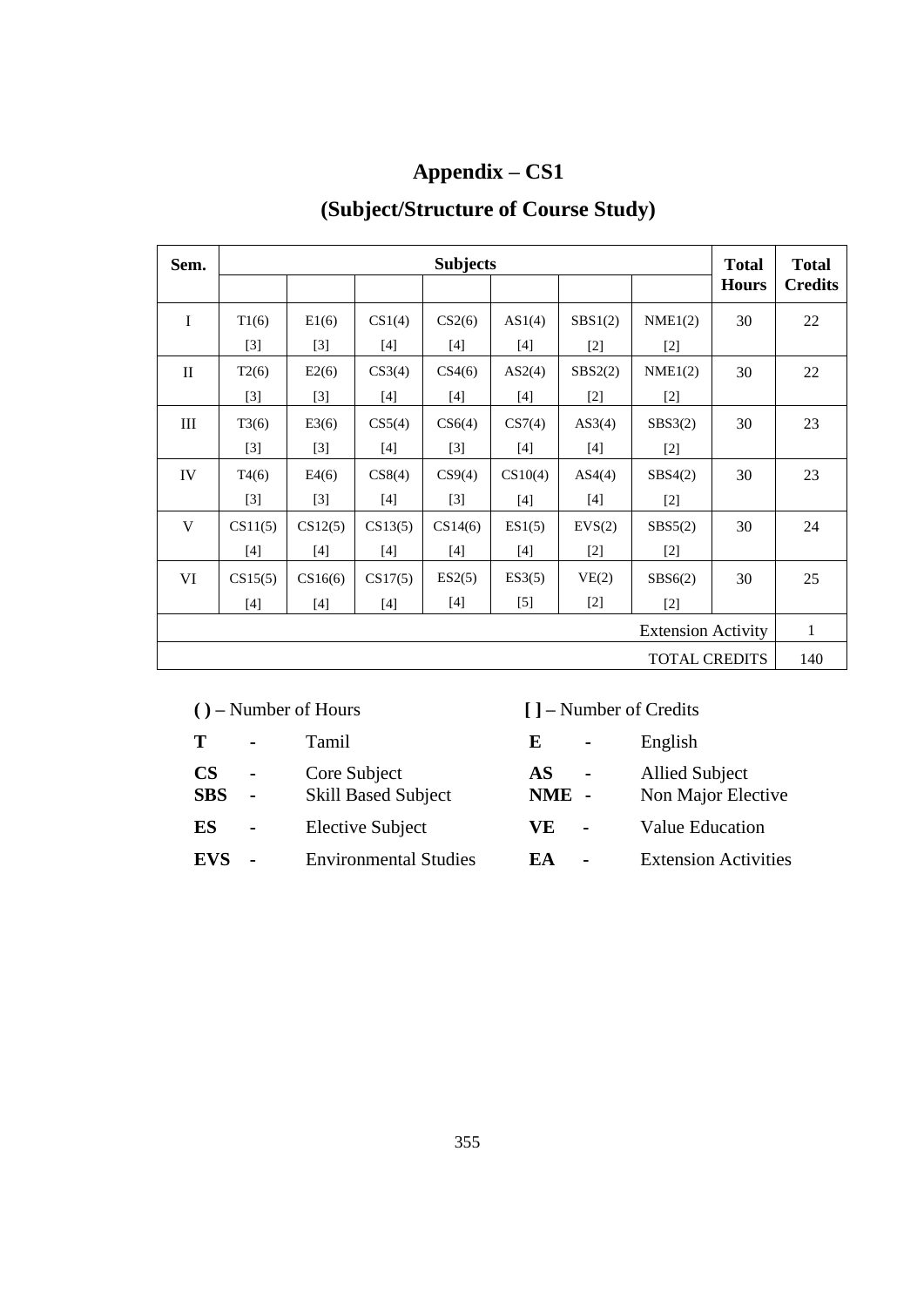| $S$ No         | <b>CODE</b>      | <b>Subject</b>                                     | <b>Hours</b>   | <b>Credits</b> | <b>Internal</b><br><b>Marks</b> | <b>External</b><br><b>Marks</b> |
|----------------|------------------|----------------------------------------------------|----------------|----------------|---------------------------------|---------------------------------|
| 1              | T <sub>1</sub>   | Tamil                                              | 6              | 3              | 25                              | 75                              |
| $\overline{2}$ | E1               | English                                            | 6              | 3              | 25                              | 75                              |
| 3              | CS <sub>1</sub>  | Programming in C                                   | $\overline{4}$ | $\overline{4}$ | 25                              | 75                              |
| 4              | CS <sub>2</sub>  | <b>Lab 1</b> : Programming in $C$                  | 6              | 4              | 40                              | 60                              |
| 5              | AS1              | <b>Mathematical Foundations I</b>                  | $\overline{4}$ | $\overline{4}$ | 25                              | 75                              |
| 6              | SBS <sub>1</sub> | <b>Lab 2: Office Automation</b>                    | $\overline{2}$ | 2              | 40                              | 60                              |
| 7              | NME <sub>1</sub> | Introduction to Computers and Office<br>Automation | $\overline{2}$ | $\overline{2}$ | 25                              | 75                              |
|                |                  | Total                                              | 30             | 22             |                                 |                                 |

# **I SEMESTER**

# **II SEMESTER**

| $S$ No         | <b>CODE</b>      | <b>Subject</b>                                   | <b>Hours</b> | <b>Credits</b> | <b>Internal</b><br><b>Marks</b> | <b>External</b><br><b>Marks</b> |
|----------------|------------------|--------------------------------------------------|--------------|----------------|---------------------------------|---------------------------------|
| л.             | T <sub>2</sub>   | Tamil                                            | 6            | 3              | 25                              | 75                              |
| 2              | E2               | English                                          | 6            | 3              | 25                              | 75                              |
| 3              | CS <sub>3</sub>  | Object Oriented Programming with $C++$           | 4            | $\overline{4}$ | 25                              | 75                              |
| $\overline{4}$ | CS <sub>4</sub>  | Lab 3: Object Oriented Programming with<br>$C++$ | 6            | $\overline{4}$ | 40                              | 60                              |
| 5              | AS2              | <b>Mathematical Foundations II</b>               | 4            | $\overline{4}$ | 25                              | 75                              |
| 6              | SBS <sub>2</sub> | Lab 4: Linux Programming                         | 2            | 2              | 40                              | 60                              |
| 7              | NME <sub>2</sub> | Introduction to Internet                         | 2            | 2              | 25                              | 75                              |
|                |                  | Total                                            | 30           | 22             |                                 |                                 |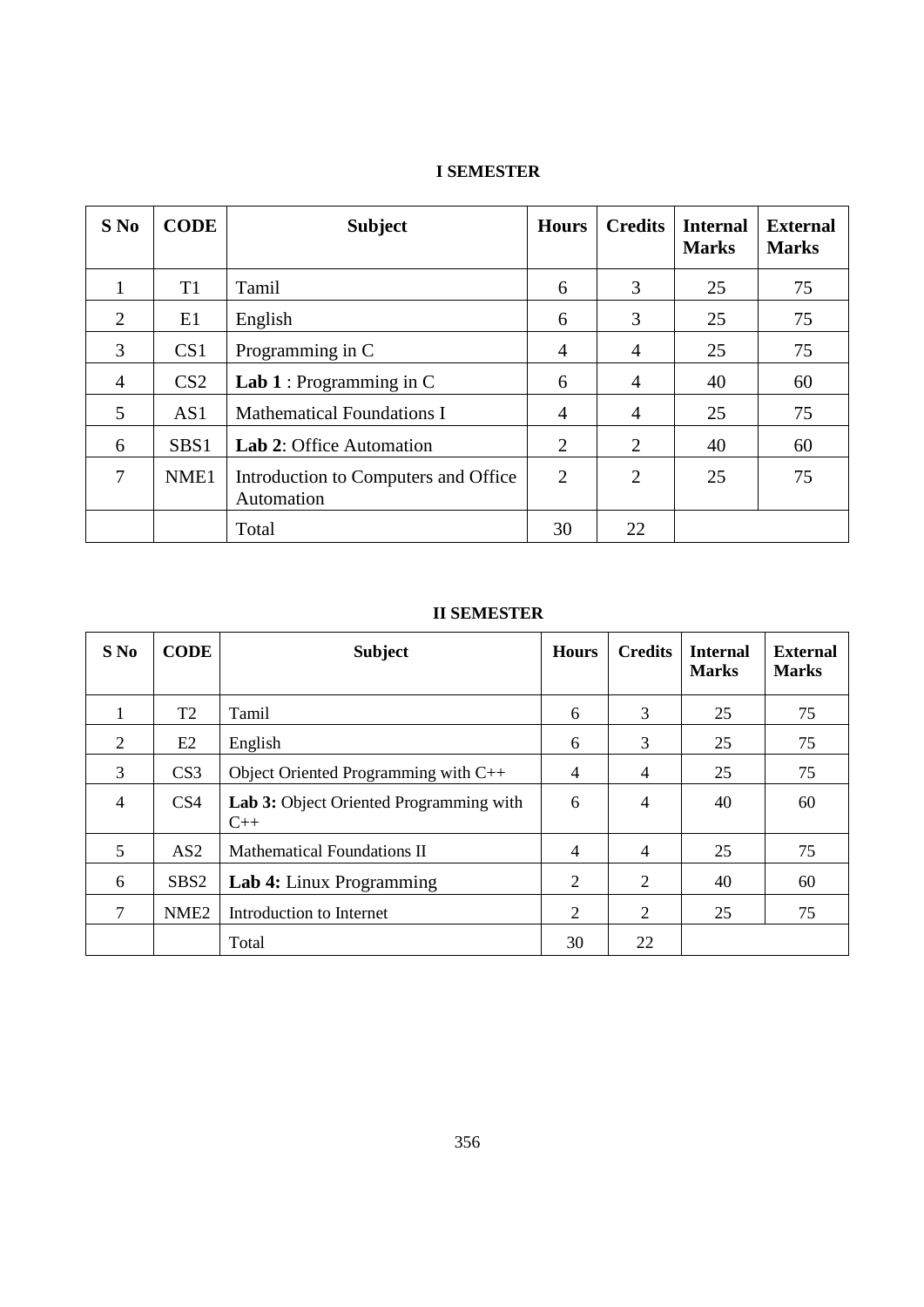# **III SEMESTER**

| $S$ No         | <b>CODE</b>     | <b>Subject</b>                                            | <b>Hours</b>   | <b>Credits</b> | <b>Internal</b><br><b>Marks</b> | <b>External</b><br><b>Marks</b> |
|----------------|-----------------|-----------------------------------------------------------|----------------|----------------|---------------------------------|---------------------------------|
|                | T <sub>3</sub>  | Tamil                                                     | 6              | 3              | 25                              | 75                              |
| $\overline{2}$ | E <sub>3</sub>  | English                                                   | 6              | 3              | 25                              | 75                              |
| 3              | CS <sub>5</sub> | Data Structures and Computer<br><b>Algorithms</b>         | $\overline{4}$ | 4              | 25                              | 75                              |
| $\overline{4}$ | CS <sub>6</sub> | <b>Lab 5</b> : Data Structures and<br>Computer Algorithms | $\overline{4}$ | 3              | 40                              | 60                              |
| 5              | CS7             | Digital Principles and Computer<br>Organization           | $\overline{4}$ | $\overline{4}$ | 25                              | 75                              |
| 6              | AS3             | <b>Resource Management Techniques</b>                     | $\overline{4}$ | $\overline{4}$ | 25                              | 75                              |
| 7              | SBS3            | Lab 6: Multimedia                                         | 2              | $\overline{2}$ | 40                              | 60                              |
|                |                 | Total                                                     | 30             | 23             |                                 |                                 |

# **IV SEMESTER**

| $S$ No         | <b>CODE</b>     | <b>Subject</b>              | <b>Hours</b>   | <b>Credits</b> | <b>Internal</b><br><b>Marks</b> | <b>External</b><br><b>Marks</b> |
|----------------|-----------------|-----------------------------|----------------|----------------|---------------------------------|---------------------------------|
| 1              | <b>T4</b>       | Tamil                       | 6              | 3              | 25                              | 75                              |
| 2              | E4              | English                     | 6              | 3              | 25                              | 75                              |
| 3              | CS8             | Java Programming            | $\overline{4}$ | $\overline{4}$ | 25                              | 75                              |
| $\overline{4}$ | CS <sub>9</sub> | Lab 7: Java Programming     | $\overline{4}$ | 3              | 40                              | 60                              |
| 5              | CS10            | <b>System Software</b>      | 4              | $\overline{4}$ | 25                              | 75                              |
| 6              | AS4             | <b>Numerical Methods</b>    | $\overline{4}$ | $\overline{4}$ | 25                              | 75                              |
| 7              | SBS4            | Lab 8: PHP Programming      | $\overline{2}$ | 2              | 40                              | 60                              |
| 8              | EA              | <b>Extension Activities</b> |                |                | 100                             |                                 |
|                |                 | Total                       | 30             | 24             |                                 |                                 |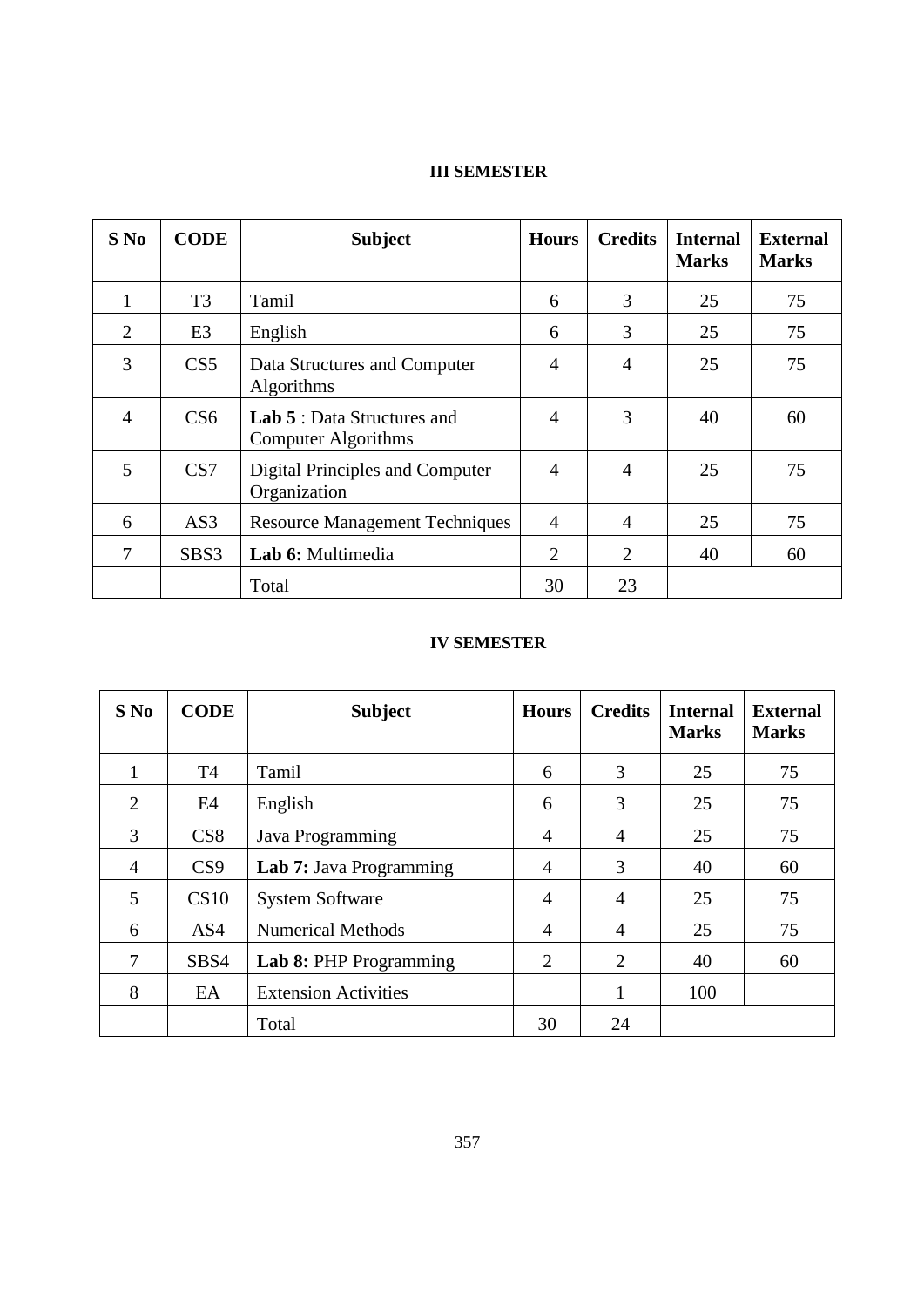| $S$ No         | <b>CODE</b>      | <b>Subject</b>                                                                                | <b>Hours</b>   | <b>Credits</b> | <b>Internal</b><br><b>Marks</b> | <b>External</b><br><b>Marks</b> |
|----------------|------------------|-----------------------------------------------------------------------------------------------|----------------|----------------|---------------------------------|---------------------------------|
| $\mathbf{1}$   | CS11             | <b>Relational Database</b><br><b>Management Systems</b>                                       | 5              | $\overline{4}$ | 25                              | 75                              |
| 2              | CS12             | <b>Operating System</b>                                                                       | 5              | $\overline{4}$ | 25                              | 75                              |
| 3              | CS13             | Software Engineering                                                                          | 5              | 4              | 25                              | 75                              |
| $\overline{4}$ | CS14             | <b>Lab 9: Relational Database</b><br><b>Management Systems</b>                                | 6              | $\overline{4}$ | 40                              | 60                              |
| 5              | ES1              | 1. Client Server Computing<br><b>Android Programming</b><br>2.<br>Theory of Computation<br>3. | 5              | $\overline{4}$ | 25                              | 75                              |
| 6              | <b>EVS</b>       | <b>Environmental Studies</b>                                                                  | $\overline{2}$ | 2              | 25                              | 75                              |
| 7              | SBS <sub>5</sub> | <b>Lab 10:</b> Python Programming                                                             | $\overline{2}$ | $\overline{2}$ | 40                              | 60                              |
|                |                  | Total                                                                                         | 30             | 24             |                                 |                                 |

# **V SEMESTER**

### **VI SEMESTER**

| $S$ No         | <b>CODE</b>      | <b>Subject</b>                                                                  | <b>Hours</b>   | <b>Credits</b> | <b>Internal</b><br><b>Marks</b> | <b>External</b><br><b>Marks</b> |
|----------------|------------------|---------------------------------------------------------------------------------|----------------|----------------|---------------------------------|---------------------------------|
| 1              | CS15             | Data Communication and<br><b>Computer Networks</b>                              | 5              | $\overline{4}$ | 25                              | 75                              |
| $\overline{2}$ | CS16             | Lab 11 : Web Technology                                                         | 6              | 4              | 40                              | 60                              |
| 3              | CS17             | Data Mining                                                                     | 5              | 4              | 25                              | 75                              |
| $\overline{4}$ | ES <sub>2</sub>  | 1. Computer Graphics<br>2. Compiler design<br><b>Information Security</b><br>3. | 5              | $\overline{4}$ | 25                              | 75                              |
| 5              | ES <sub>3</sub>  | Project Work / Viva-Voce                                                        | 5              | 5              | 25                              | 75                              |
| 6              | <b>VE</b>        | Value Education                                                                 | $\overline{2}$ | $\overline{2}$ | 25                              | 75                              |
| 7              | SBS <sub>6</sub> | <b>Quantitative Aptitude</b>                                                    | $\overline{2}$ | $\overline{2}$ | 25                              | 75                              |
|                |                  | Total                                                                           | 30             | 25             |                                 |                                 |

Non-Major Elective Courses to be offered by the Department of Computer Science to the students other than B.Sc. Computer Science

- 1. **NME1**  Introduction to Computers and Office Automation
- 2. **NME2**  Introduction to Internet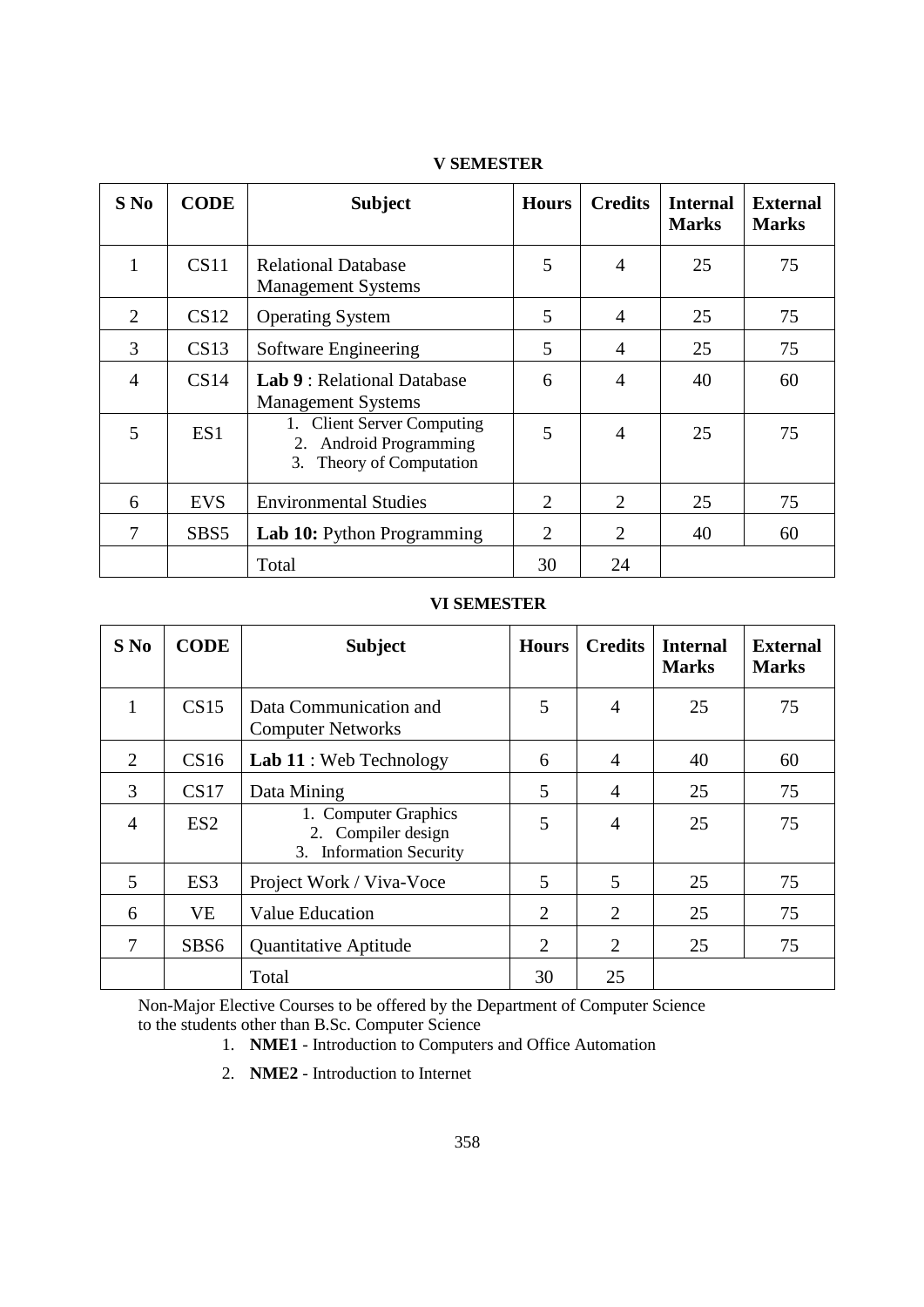# **Appendix – CS2**

# **Scheme of Examination /Question Paper Pattern Scheme of Evaluation**

**Theory Subjects**

**Question Paper Pattern**

| <b>Time: 3 Hours</b>                                                          | Max. Marks: 75 |  |  |  |  |
|-------------------------------------------------------------------------------|----------------|--|--|--|--|
| $Part - A$                                                                    |                |  |  |  |  |
| Answer all the questions                                                      | $(10*1=10)$    |  |  |  |  |
| Ten Questions, two questions from each Unit: <i>Multiple Choice Questions</i> |                |  |  |  |  |
| $Part - B$                                                                    |                |  |  |  |  |
| <b>Answer all the questions</b>                                               | $(5*7=35)$     |  |  |  |  |
| Five Questions, one question set from each Unit: <i>Either</i> Or type        |                |  |  |  |  |
| $Part - C$                                                                    |                |  |  |  |  |
| <b>Answer any three questions</b>                                             | $(3*10=30)$    |  |  |  |  |

Five Questions, one question from each Unit

# **Practical Subjects:**

A candidate has to prepare Algorithm / Procedure for both the questions covering both the parts. The following list of parameters is taken into account for the evaluation of practical examination.

*Total Marks: 100 (Internal: 40 marks, External: 60 Marks)*

# **Parameters**

| Average of two tests:  | 25                               |
|------------------------|----------------------------------|
| Record Work:           | 10                               |
| Seminar / Quiz / Viva: | $\overline{\phantom{1}}$         |
| <b>Total:</b>          | 40                               |
|                        | <b>For Internal Marks:</b><br>1. |

# **For External Marks:**

|         | Aim, Procedure / Algorithm and Program: | 15 |
|---------|-----------------------------------------|----|
| ii.     | Coding and Compilation:                 | 10 |
| iii.    | Debugging:                              | 15 |
| iv.     | Results:                                | 10 |
| $V_{-}$ | Viva:                                   | 10 |
|         | <b>Total:</b>                           | 60 |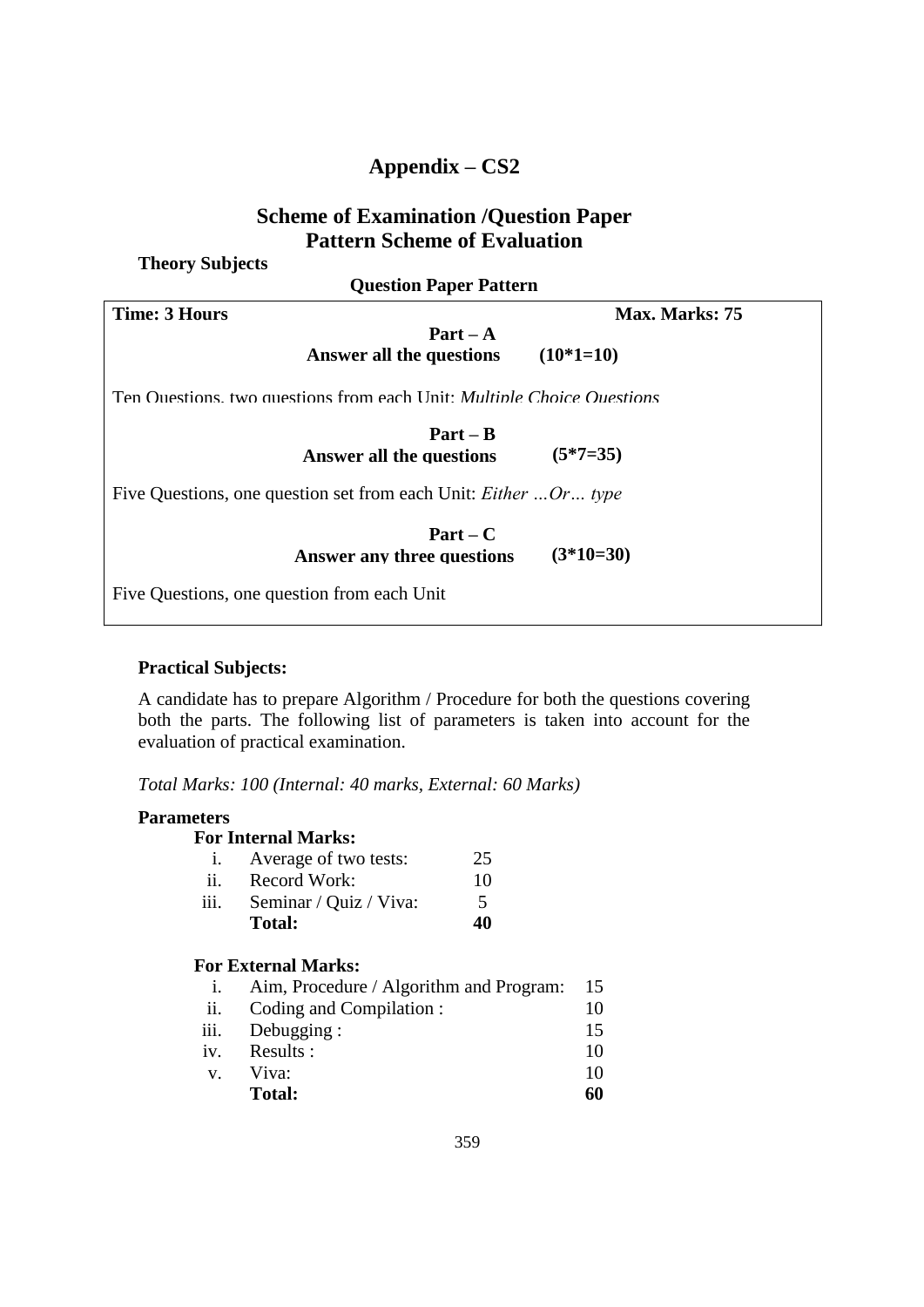Note: The External Examiner can fix other exercises also other than those found in the list *(Syllabus)*

in consultation with the Internal Examiner without violating the scope of the prescribed syllabus.

### **For Project Work:**

The combined project shall be undertaken by the students as a team of two. The project should be done in the college lab. The following list of parameters is taken into account for the evaluation of Project work and Viva-voce. *Total Marks: 100 (Internal: 25 marks, External: 75 Marks)*

Parameters:

| For Internal Marks: Two review meetings   |                           | : $2 \times 7.5 = 15$ Marks |
|-------------------------------------------|---------------------------|-----------------------------|
| <b>Overall Performance</b>                |                           | $= 10$ Marks                |
| <b>For External Marks: Project Report</b> | $\mathbb{Z}^{\mathbb{Z}}$ | $= 25$ Marks                |
| Project Demo & Presentation :             |                           | $=$ 30 Marks                |
| Viva-Voce                                 |                           | $= 20$ Marks                |

# **Appendix – CS3 (Detailed Syllabus)**

# **CS1: Programming in C** (4 Hours - 4 credits)

### **Unit I:**

**Overview of C:** History of C – Importance of C – Basic Structure of C Programs – Programming Style – Character Set – C Tokens – Keywords and Identifiers – Constants, Variables and Data Types – Declaration of Variables – Defining Symbolic Constants – Declaring a variable as a constant – overflow and underflow of data – Operators and Expressions: Arithmetic, relational, logical, assignment operators – increment and decrement operators, conditional operators, bitwise operators, special operators – Arithmetic Expressions- Evaluation of Expressions – Precedence of Arithmetic Operators – Type Conversions in Expressions – Operator Precedence and Associativity – Mathematical functions.

### **Unit II:**

**Managing I/O Operations:** Reading and Writing a Character – Formatted Input, Output – Decision Making & Branching: if statement - if else statement - nesting of if else statements - else if ladder – switch statement – the ?: operator – goto statement – the while statement – do statement – the for statement – jumps in loops.

### **Unit III:**

**Arrays:** One-Dimensional Arrays – Declaration, Initialization – Two-Dimensional Arrays – Multi-dimensional Arrays – Dynamic Arrays –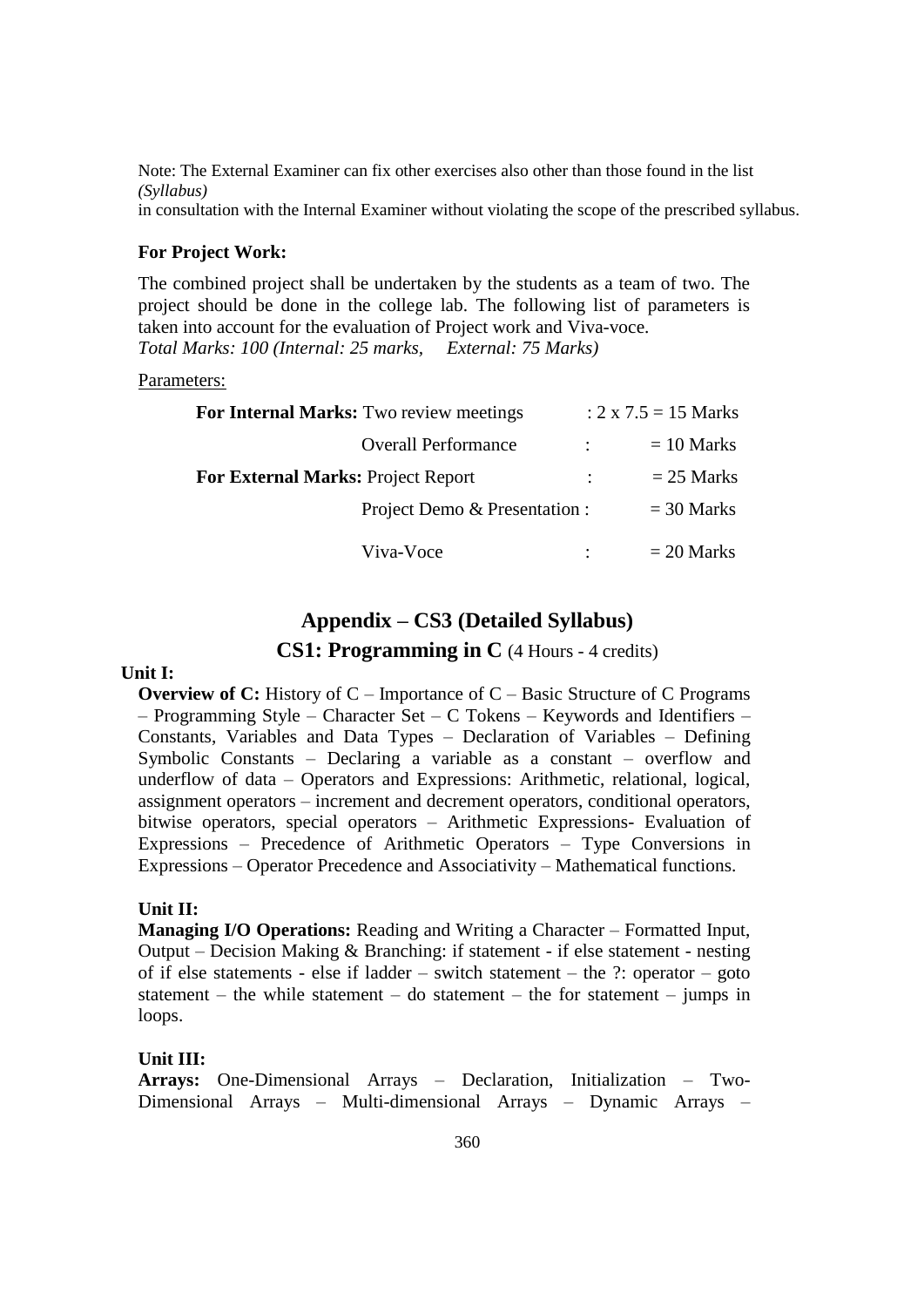Initialization. Strings: Declaration, Initialization of string variables – reading and writing strings – string handling functions. **Unit IV:**

**User-defined functions:** Need – multi-function programs – elements of user defined functions – definition – return values and their types – function calls, declaration, category – all types of arguments and return values – nesting of functions – recursion – passing arrays, strings to functions – scope visibility and life time of variables. Structures and Unions: Defining a structure – declaring a structure variable – accessing structure members – initialization – copying and comparing – operation on individual members – array of structures – arrays within structures – structures within structures – structures and functions – unions – size of structures – bit fields.

### **Unit V:**

**Pointers :** Understanding Pointers, Accessing the address of a variable – declaring, initialization of pointer variables – accessing a variable through its pointer – chain of pointers

– pointer increments and scale factors – pointers and character strings – pointers as function arguments – pointers and structures. Files: Defining, opening, closing a file – IO Operations on files – Error handling during IO operations – command line arguments.

### **Text Book:**

Programming in ANSI C, E.Balagurusamy,  $7<sup>th</sup>$  Edition, Tata McGraw Hill Publishing Company, 2017.

| Unit I   | : Chapters 1 (Except 1.3-1.7, 1.10-1.12), 2 (Except 2.9, 2.13), 3          |
|----------|----------------------------------------------------------------------------|
|          | (Except 3.13)                                                              |
| Unit II  | : Chapters $4-6$                                                           |
| Unit III | : Chapters 7, 8 (Except 8.5, 8.6, 8.7, 8.9, 8.10)                          |
| Unit IV  | : Chapters $9$ (Except $9.20$ ), 10                                        |
| Unit V   | : Chapters 11 (Except 11.8, 11.10, 11.12, 11.14, 11.15, 11.17), 12 (Except |
|          | 12.6)                                                                      |

### **Reference Books:**

- 1. Programming with C, Schaum's Outline Series, Gottfried, Tata McGraw Hill, 2006
- 2. Programming with ANSI and Turbo C , Ashok N.Kamthane , Pearson Education, 2006
- 3. H. Schildt, C: The Complete Reference, 4th Edition, TMH Edition, 2000.
- 4. Kanetkar Y., Let us C, BPB Pub., New Delhi, 1999.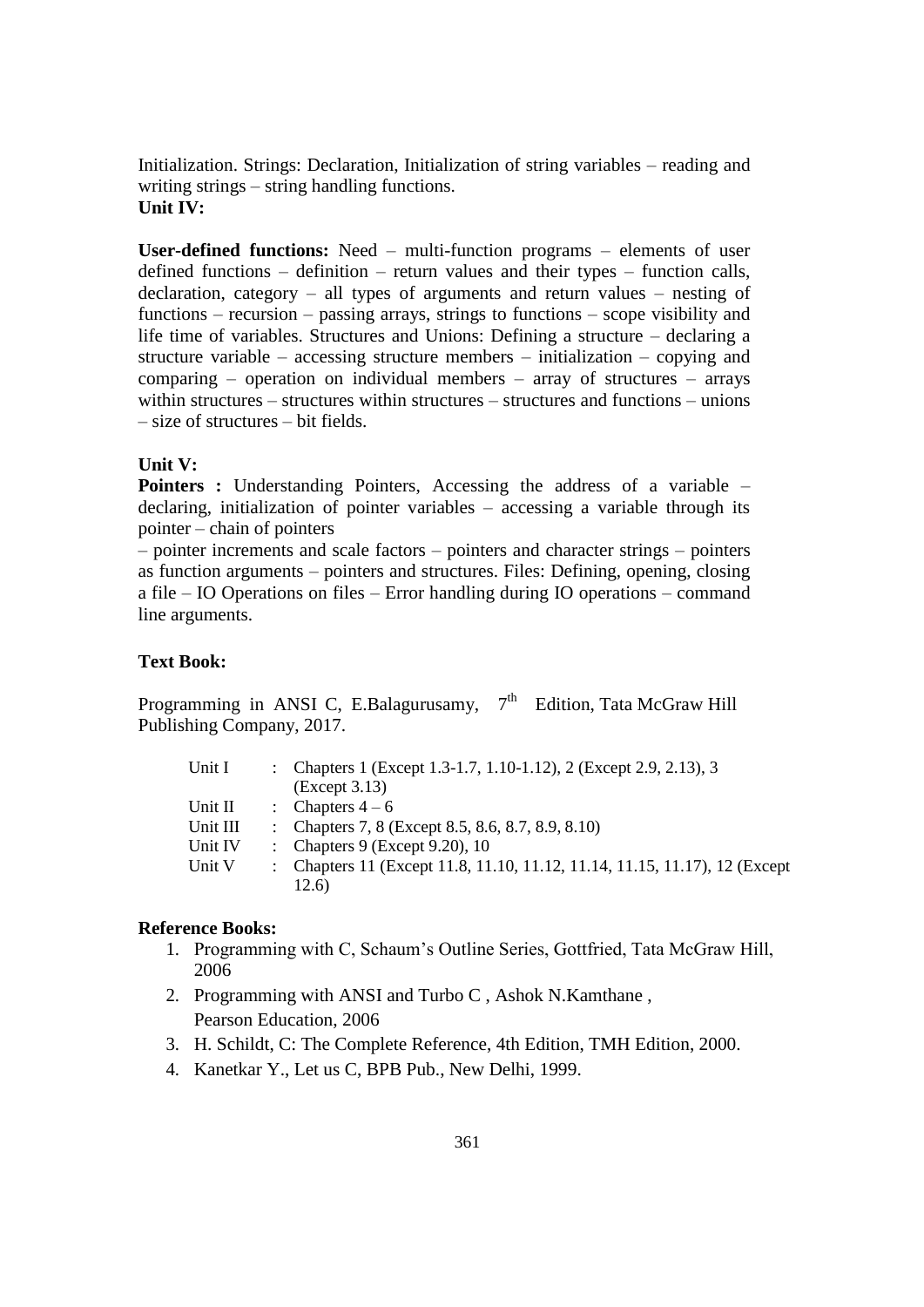# **CS2: Lab 1: Programming in C**

# (6 Hours - 4 credits)

# **Section A**

- 1. Write a C Program to find the sum of digits
- 2. Write a C Program to check whether a given number is Armstrong or not
- 3. Write a C Program to check whether a given number is Prime or not
- 4. Write a C Program to generate the Fibonacci series
- 5. Write a C Program to display the given number is Adam number or not
- 6. Write a C Program to print reverse of the given number and string
- 7. Write a C Program to find minimum and maximum of 'n' numbers using array
- 8. Write a C Program to arrange the given number in ascending order
- 9. Write a C Program to add, subtract and multiply two matrices
- 10. Write a C Program to calculate NCR and NPR

### **Section B**

- 1. Write a C Program to find the grade of a student using else if ladder
- 2. Write a C Program to implement the various string handling functions
- 3. Write a C Program to create an integer file and display the even numbers only
- 4. Write a C Program to calculate quadratic equation using switch-case
- 5. Write a C Program to implement the various string handling function
- 6. Write a C Program to generate student mark list using array of structures
- 7. Write a C Program to create and process the student mark list using file
- 8. Write a C Program to create and process pay bill using file
- 9. Write a C Program to create and process inventory control using file
- 10. Write a C Program to create and process electricity bill using file

# **AS 1: Mathematical Foundations I**

(4 Hours – 4 Credits)

### **Unit I:**

**The Foundations: Logic and Proofs:** Propositional logic – Applications of Propositional logic – Propositional equivalences – (Exclude Propositional satisfiability, Applications of satisfiability, Solving satisfiability problems, and its related problems) – Predicates and Quantifiers – Rules of inference.

### **Unit II:**

**Relations:** Relations and their properties – Representing relations – Closures of relations – Partial orderings (Theorems statement only; Exclude lexicographic ordering - Exclude Lattices)

### **Unit III:**

**Counting:** The basic of counting - The pigeonhole principle – Permutation and Combinations – Applications of recurrence relations – Solving recurrence relations – Divide and Conquer algorithms and recurrence relations. (All theorems and Results statement only)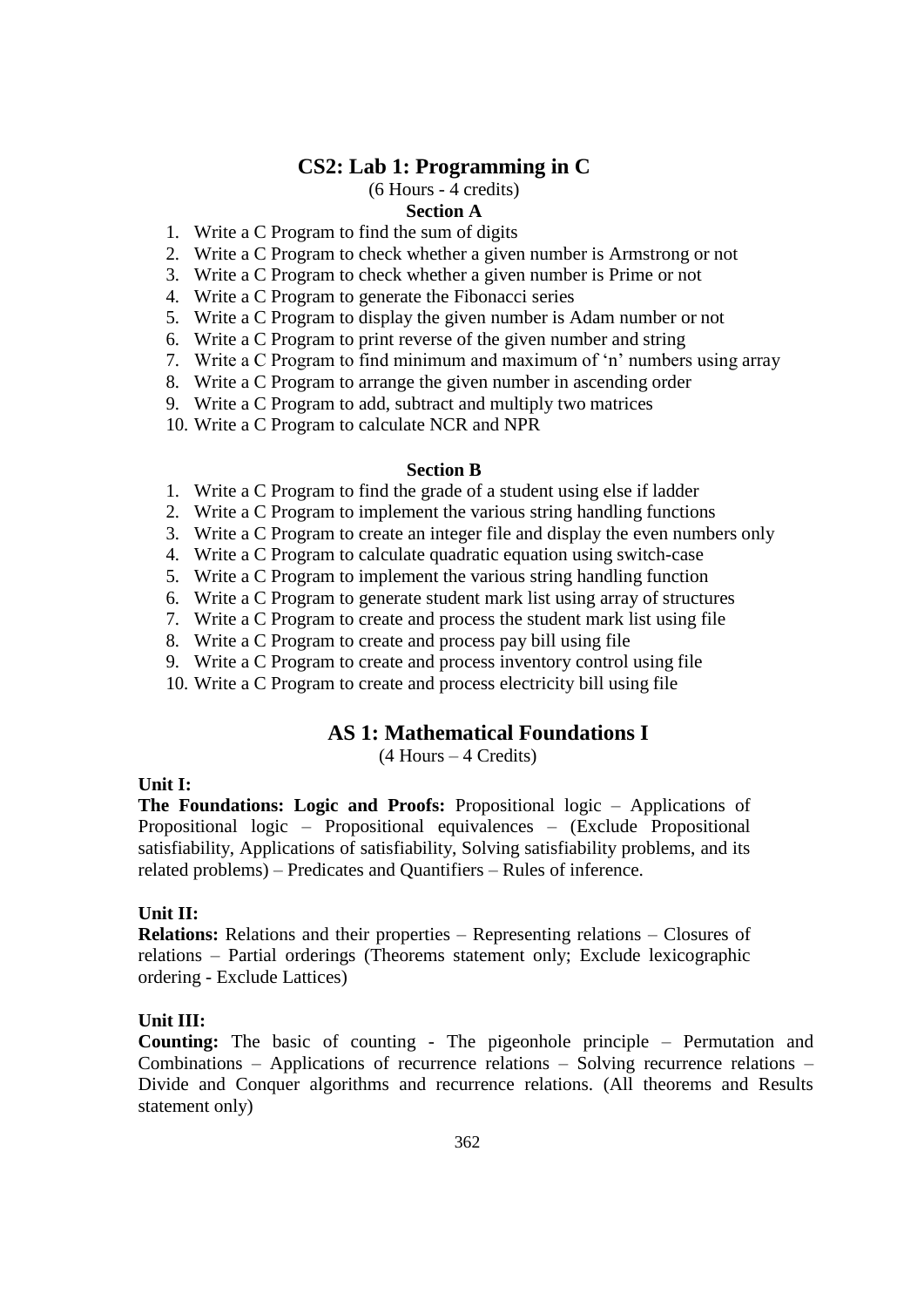# **Unit IV:**

**Graphs:** Graphs and Graphs models, (Excluding Biological networks; Tournaments; all its related examples and problems) – Graph terminology and special types of graphs – Representing graphs and Graph isomorphism – Connectivity (paths – connectedness in undirected graphs – paths and isomorphism – counting paths between vertices ) – shortest path problems.

# **Unit V:**

Matrices: **Introduction – operations – inverse – Rank of a matrix, solution of simultaneous linear equations – Eigen values and Eigen Vectors.**

### **Text Books:**

- 1. Discrete Mathematics and its applications, Seventh Edition, Kenneth.H.Rosen, McGrawHill Publishing Company, 2012.
- 2. Discrete Mathematics, M.Venkataraman, N.Sridharan and N.Chandrasekaran, The National Publishing Company, 2009.

|          |            | $\alpha$ . Changrasckarally The Foatfollar Fuorishing Company, 2007. |
|----------|------------|----------------------------------------------------------------------|
| Unit I   | Textbook 1 | Chapter 1: Sections: 1.1, 1.2, 1.3, 1.4, 1.6                         |
| Unit II  | Textbook 1 | Chapter 9: Sections: 9.1, 9.3, 9.4, 9.5, 9.6                         |
| Unit III | Textbook 1 | Chapter 6: Sections: 6.1, 6.2, 6.3                                   |
|          |            | Chapter 8: Sections: 8.1, 8.2, 8.3 (Pages: 527 -529)                 |
|          |            | only)                                                                |
|          |            | (Exclude algorithms and relations, on page 507 and its               |
|          |            | related problems)                                                    |
| Unit IV  | Textbook 1 | Chapter 10: Sections: 10.1, 10.2, 10.3, 10.4, 10.6)                  |
| Unit V   | Textbook 2 | Chapter 6: Sections : 6.1 to 6.5, and 6.7)                           |
|          |            |                                                                      |

### **Reference Books :**

1.Modern Algebra - S.Arumugam and A. Thangapandi Isaac, Scitech publications 2005. 2. Invitation to Graph Theory-S.Arumugam and S.Ramachandran, Scitech

Publications,2005, Chennai.

3. Discrete Mathematical Structures with applications to Computer Science - Tremblay and Manohar, McGraw Hill,1997.

### **WORD**

### **SBS1: Lab 2: Office Automation**

(2 Hours – 2 Credits)

- 1. Open a Word document to prepare your **Resume** by performing the following operations.
	- (a) Formatting the Text- Alignment & Font style
	- (b) Page setup (margin alignment, page height & width)
- 2. Create a student mark sheet using table, find out the total  $\&$ average marks and display the result.
- 3. Design an invitation of your course inauguration function using different fonts, font sizes, bullets and Word Art/ Clip Art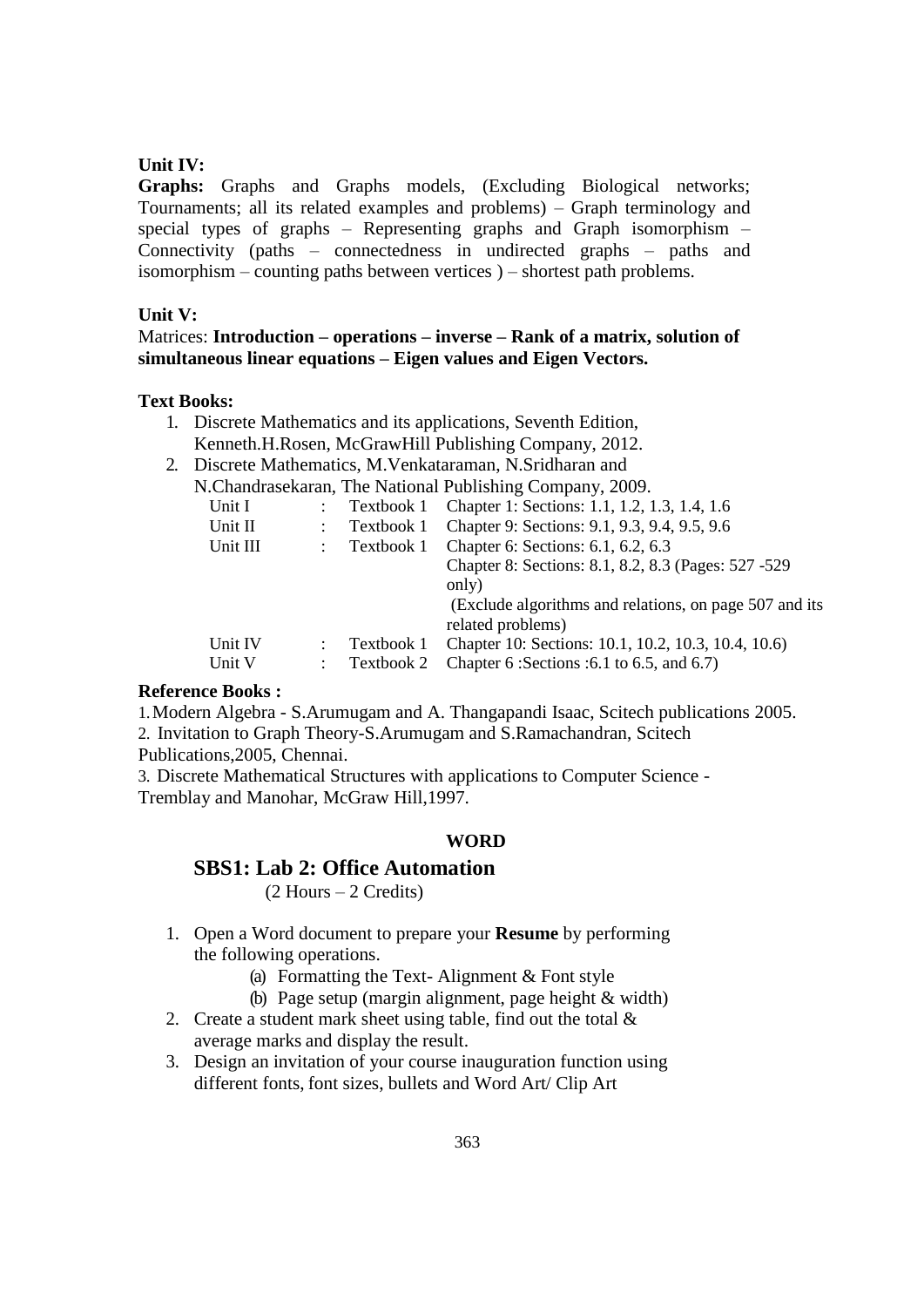4. Mail Merge Concept

(a) Prepare an invitation and to be sent to specific addresses in the data source.

### **EXCEL**

- 1. Create suitable work sheet with student mark details and use Data sort to display results and make out a suitable chart.
- 2. Prepare salary bill in a worksheet showing Basic Pay, DA, HRA, Gross salary, PF, Tax and Net salary using suitable Excel Functions.

# **POWER POINT**

1. Create a power point presentation to explain various aspects of your college using auto play.

2 Create a power point presentation to explain the sales performance of a company over a period of five years. Include slides covering the profile of the company, year wise sales and graph with gridlines, legends and titles for axes. Use Clip Art and animation features.

# **ACCESS**

1. Create a table for storing marks of 10 students. The fields of the table are given below: Reg. No., Name, Mark1, and Mark2, Mark3, Test average (Best Two /2), Assignment, Seminar and Total marks (Test average + Assignment + Seminar) The fields 'Mark1', 'Mark2', 'Mark3' should not allow the user to enter a mark greater than 25 and should display proper message in such case. Similar constraint for the field 'Assignment' is 5 marks and for the field 'Seminar', it is 10 marks.

2. Create a table showing names of authors of at least 10 different books, title of books, the prices of these books, name of publishers and year of publication. Also create Select, Action and Cross-tab queries to display the records from this table meeting the criteria used in these queries.

- 3. Create a form to enter the data directly into this form. The fields required are: Basic Pay, DA, HRA, Gross salary, PF, Income tax and Net salary.
- 4. Create a report that displays the customer name, address, phone number, Item code, product quantity of the customers whose orders have been pending for over a month.

### **NME1: Introduction to Computers and Office Automation** (2 Hours – 2 Credits)

### **Unit I:**

**Introduction to Computer and Information Technology**: History, Computer system concepts-Computer system characteristics- Capabilities and limitations-Types of computers- Generations. **Computer organization and working:**  Introduction-The Control UnitALU- Memory-Read only memory (ROM).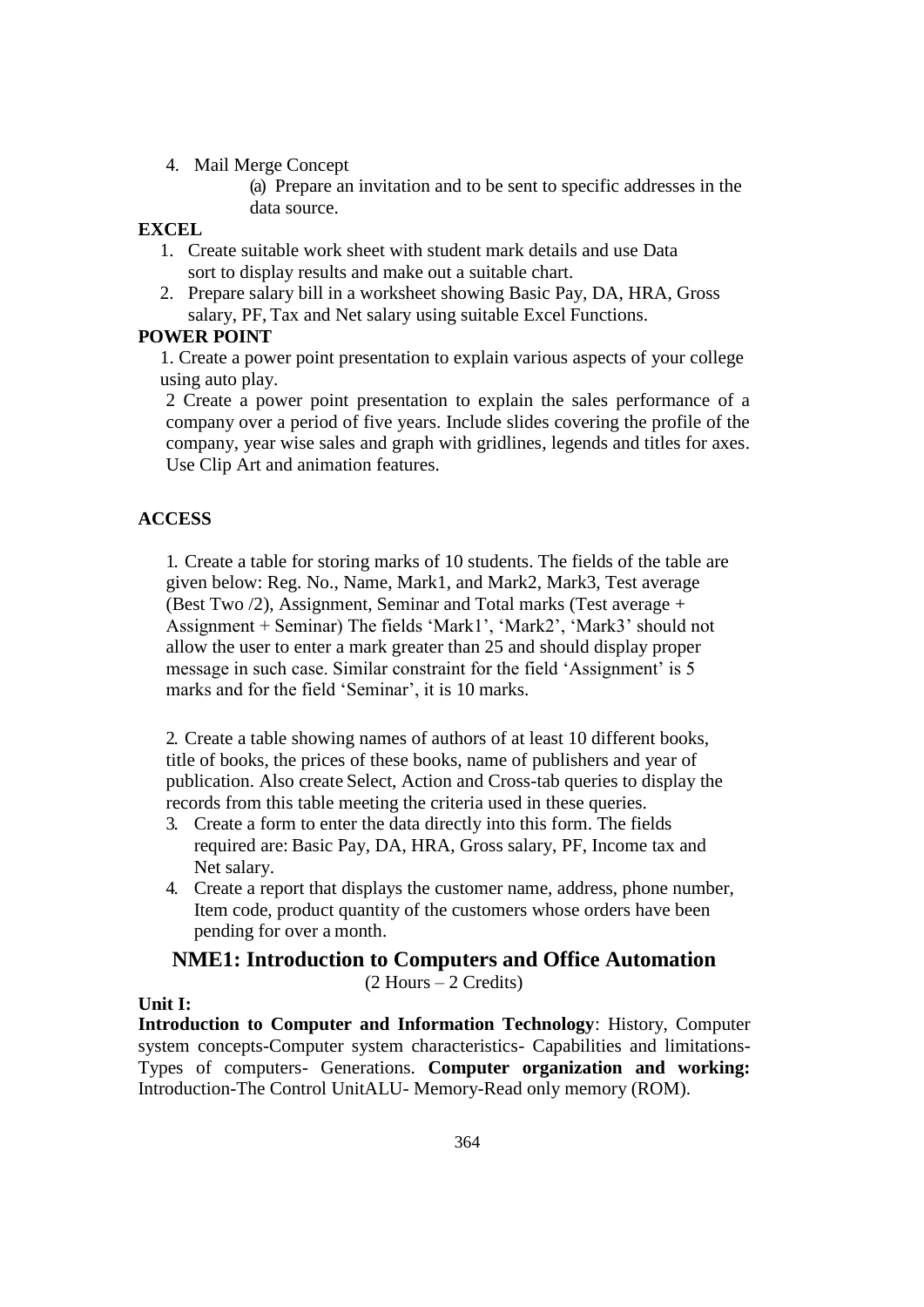### **Unit II:**

**Input Devices**: Introduction- Keyboards-Mouse-Joysticks-Optical Recognition input- Scanners-Bar coders-Digital camera-MICR-Card reader-Web Cameras-Light pens-Trackball- Touch screens-Touch pad-Digitizer-Voice input-Voice recognizers. **Output Devices**: Introduction-Monitors and Displays- Multimedia Projector-Printers-Graphics Output Devices-Plotters-Flatbed Plotters-Drum Plotters. **Storage Devices:** Introduction- Hard Disk Drives –CD-ROMs and DVDs – Magnetic tape –Erasable disks.

### **Unit III:**

**Microsoft Office 2007 and Word Processing:** Introduction to Microsoft Office 2007 - Microsoft Word Screen. **Microsoft Word**: Working with Document in Word  $2007$  – Introduction – saving the file – Formatting, Alignment of text, Applying fonts-Spell checking- Borders and shading – Closing of the file, Editing document, Autocorrect-Auto format-Find and Replace, Page numbering, header and footer- Footnotes and endnotes- splitting panes-Tiling of the documentsusing mail merge in Word 2007.

### **Unit IV:**

**Microsoft Office Excel 2007:** Understanding Spreadsheets-Creating a Worksheet in Microsoft Excel 2007- Copying formula – Styles –functions in Excel – Using Auto calculate

–References –Sum, Average functions.

### **Unit V:**

Creating Charts in Excel 2007-Auditing a workbook – Comments Inserting – Function wizard-Goal seeking- Typing with Auto fill- Formatting numbers and Labels – changing the size of Rows and columns- Add or Remove a sheet – Protect a worksheet-Applying themes.

# **Text Book**:

Learning computer fundamentals, MS Office and Internet & Web technology, Dinesh Maidasani, Firewall Media, Third Edition, 2014.

| Unit $I$ :   | Section A-1, 2                             |
|--------------|--------------------------------------------|
| Unit $II$ :  | Section A- $3, 4, 5$                       |
| Unit III :   | Section B- $2, 3$                          |
| Unit $IV:$   | Section B-4 (up to Functions in Excel)     |
| Unit $V -$ : | Section B-4(From Creating Charts in Excel) |
|              |                                            |

### **Reference Books:**

- 1. A Beginners Guide to Computers Alexis Leon & Mathews Leon-Vikas Publishing House Pvt. Ltd., 2001.
- 2. Fundamentals of Computers, P. Mohan, Himalaya Publishing House, Revised Edition, 2010.
- 3. Fundamentals of Computers, V. Rajaraman, PHI Publication, Fifth Edition, 2010.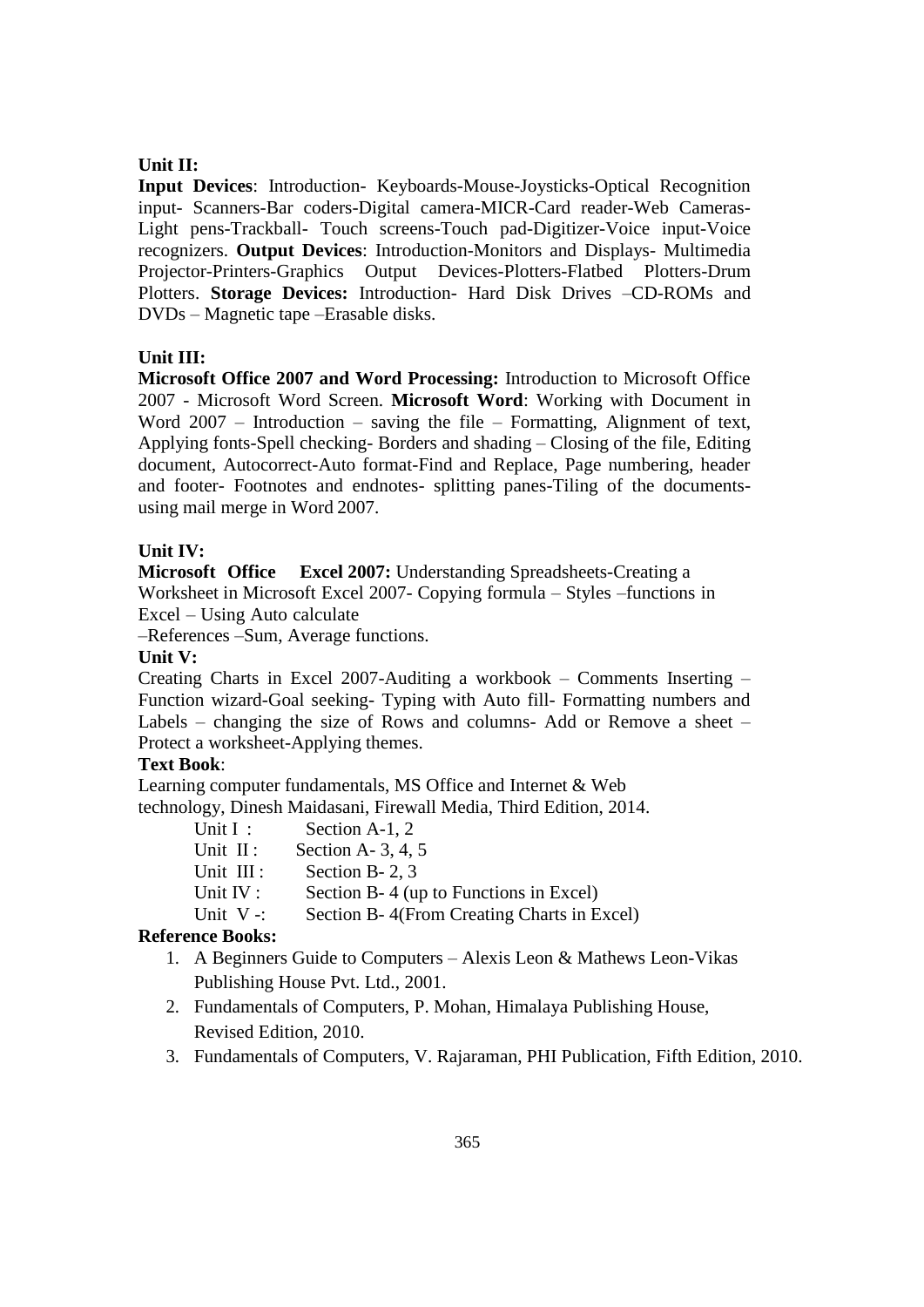# **CS3: Object Oriented Programming with C++** (4 Hours - 4 credits)

### **Unit I:**

Software Crisis – Software Evolution – Basic Concepts of Object-Oriented Programming – Benefits of OOP – Object-Oriented Languages - Applications of OOP – Application of C++ - Structure of a C++ Program – Tokens – Keywords – Identifiers – Basic Data Types – User- defined Data types – Derived data types – Symbolic constants – Type compatibility – Declaration of variables – Dynamic initialization of variables –Reference variables – Operators in C++ - Manipulators – Type cast operator – Expressions and their types-Implicit conversions – Control structures – The main function – Function prototyping – inline functions – Function overloading.

# **Unit II:**

Specifying a class – Defining member functions – Making an outside function inline – Nesting of member functions – Private member functions – Array within a class – Memory allocation for objects – Static data members – Static member functions – Array of objects - Objects as function arguments – Friendly functions – Returning objects – Constant member functions – Constructors – Parameterized constructor – Multiple constructors in a class – Constructors with default arguments – Dynamic initialization of objects – Copy constructor – Destructors.

### **Unit III:**

Defining operator overloading – Overloading unary operators – Overloading binary operators

– Overloading binary operators using friend function – Rules for overloading operators - Defining derived classes – Single inheritance – Making a private member inheritable – Multilevel inheritance – Multiple inheritance – Hierarchical inheritance – Hybrid inheritance

- Virtual base classes – Constructors in derived class – Member classes: Nesting of classes.

### **Unit IV:**

Pointer to objects – this pointer – Pointers to derived classes – Virtual functions – Pure virtual functions  $-$  C++ Stream classes  $-$  Unformatted I/O operations  $-$ Managing output with manipulators.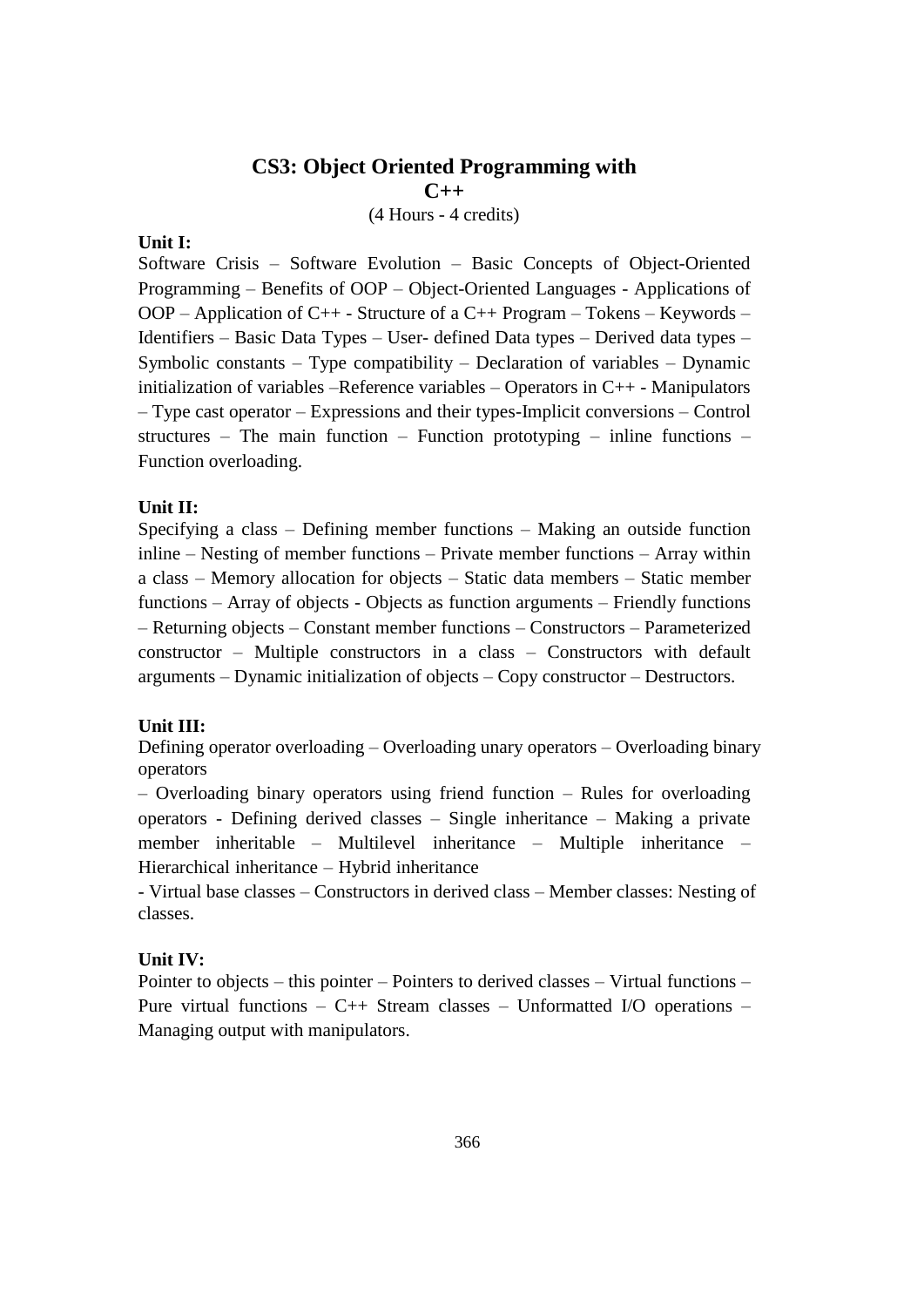# **Unit V:**

Classes of file stream operations – Opening and Closing files – Detecting end of file – More about open() function – File modes, File pointers and their manipulation – Sequential input and output operations – Command-line arguments- Templates: class templates and function templates.

# **Text Book:**

Object Oriented Programming with C**++,** E. Balagurusamy, Sixth Edition*-*2013, McGraw Hill Education (India) Private Limited, New Delhi.

| Unit I   | Chapter 1 (Except 1.3, 1.4), Chapter 2 (Only), Chapter 3 (Except 3.20, 3.21, |
|----------|------------------------------------------------------------------------------|
|          | $3.22$ ), Chapter 4                                                          |
| Unit II  | Chapter 5 (Except 5.18, 5.19), Chapter 6 (Except                             |
|          | 6.8, 6.9, 6.10                                                               |
| Unit III | Chapter 7, Chapter 8                                                         |
| Unit IV  | Chapter 9, Chapter 10                                                        |
| Unit V   | Chapter 11 (Except 11.8), Chapter 12 (Only 12.2, 12.3 and 12.4)              |

# **Reference Books:**

- 1. C++ The Complete Reference, Herbert Schildt, TMH, 1998.
- 2. C++ How to Program, Paul Deitel, Harvey Deitel, PHI, Ninth edition (2014).
- 3. Ashok N.Kamthane, Object Oriented Programming with ANSI & Turbo C ++, Pearson Education, 2006.
- 4. Object-Oriented Programming With C++, Poornachandra Sarang,  $2^{nd}$ Edition, PHI Learning Private Limited, New Delhi, 2009.
- 5. Object-Oriented Programming Using C++, Alok Kumar Jagadev, Amiya Kumar Rath and Satchidananda Dehuri, Prentice-Hall of India Private Limited, New Delhi, 2007.

# **CS4: Lab 3: Object Oriented Programming with C++**

(6 Hours - 4 credits) **Section A**

- 1. Printing Prime numbers between two given numbers.
- *2.* Printing 3 digit numbers as a series of words. *(Ex. 543 should be printed out as Five Four Three).*
- 3. Finding area of geometric shapes using function overloading.
- 4. Inline functions for simple arithmetic operations.
- 5. Demonstrating the use of Pre-defined Manipulators.
- 6. Demonstrating the use of friend function.
- 7. Creating student mark list using array of objects,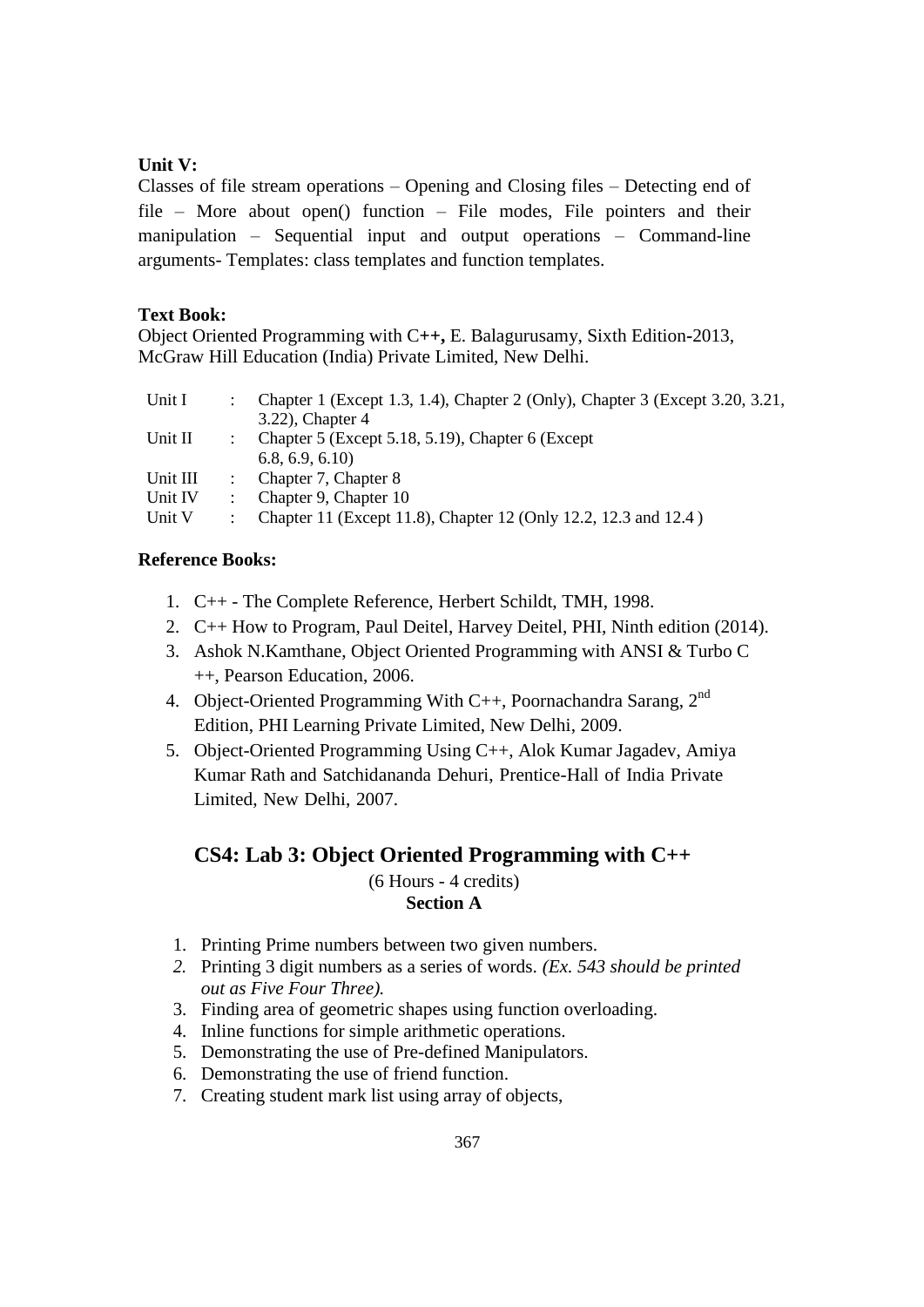8. Demonstrating constructor overloading.

9. Overloading the unary – operator.

- 10. Demonstrating single inheritance.
- 11. Demonstrating the use of **this** pointer.
- 12. Designing our own manipulator.
- 13. Illustrating function templates.
- 14. Illustrating class templates.

### **Section B**

- 1. Overloading the binary + operator.
- 2. Demonstrating Multiple inheritance.
- 3. Demonstrating Multilevel inheritance.
- 4. Demonstrating Hierarchical inheritance.
- 5. Demonstrating Virtual functions.
- 6. Processing mark list using binary file.
- 7. Count number of objects in a file.
- 8. Demonstrating the use of Command-line arguments.

# **AS2: MATHEMATICAL FOUNDATIONS II**

(4 Hours – 4 Credits)

#### **Unit I:**

Introduction to statistics – primary and secondary data – classification, tabulation and Diagrammatic Representation of statistical data – Bar-charts, Pie-diagrams' – Graphical Representation of data – Histograms, Frequency polygon, Ogives.

### **Unit II:**

Measures of dispersion – characteristics – coefficient of dispersion - Coefficient of variation

– Moments – skewness and kurtosis – Pearson's coefficient of skewness - Bowley's coefficient of Skewness – Coefficient of skewness based upon moments.

### **Unit III:**

Simple correlation – Karl Pearson's coefficient of correlation – correlation coefficient for A bivariate frequency distribution – Rank correlation – Regression – lines of regression – Properties of regression coefficient.

### **Unit IV:**

Events and sets – sample space – concept of probability – addition and multiplications Theorem on probability – conditional probability and independence of evens – Baye's Theorem – concept of random variable – Mathematical Expectation.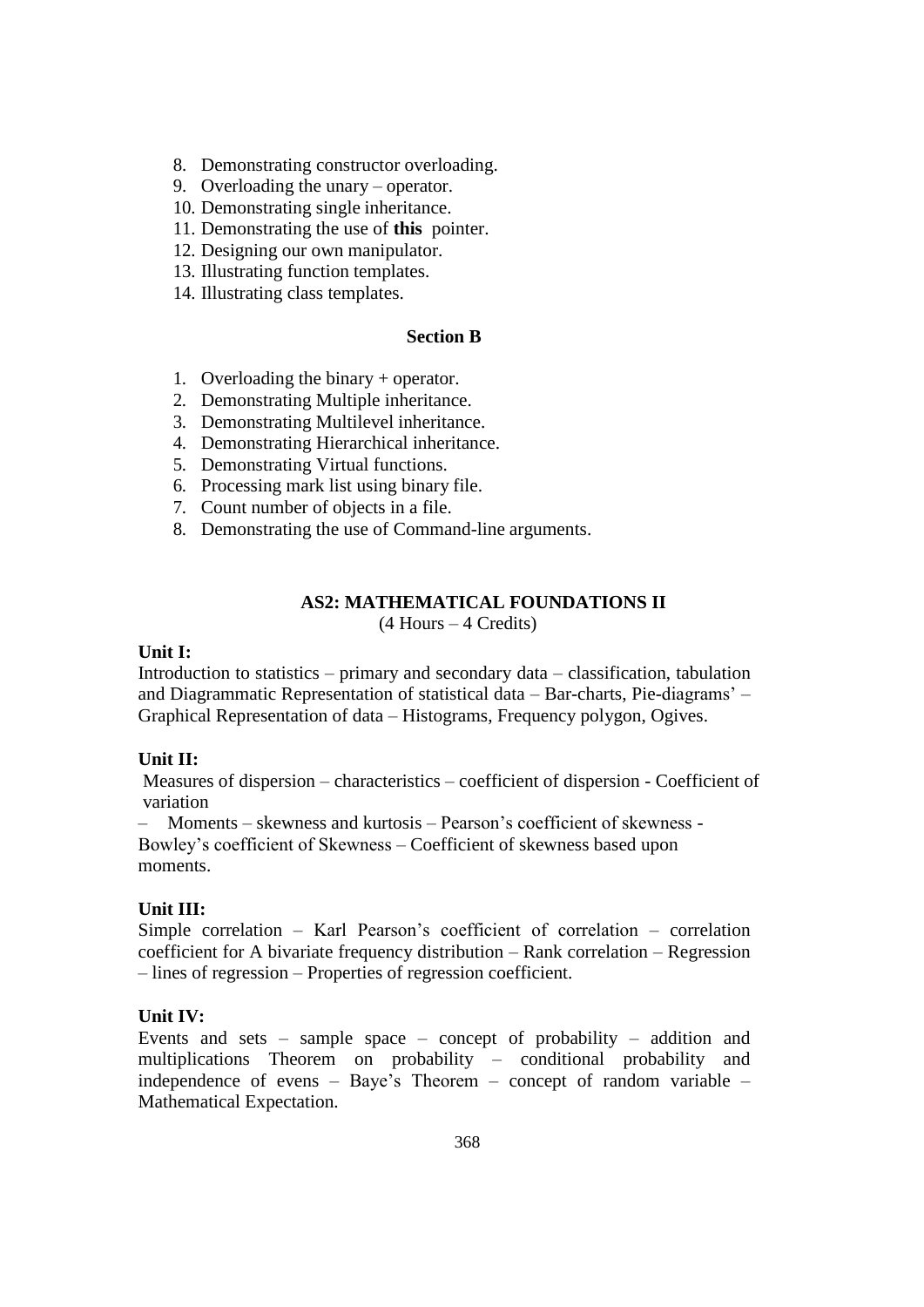### **Unit V:**

Concept of sampling distributions – standard error – Tests of significance based on t, Chi- square and F distributions with respect to mean, variance.

### **Text Book:**

Statistical Methods, S.P.Gupta, Sultan chand and sons, 2004.

Unit I : Chapters 1, 2.2, 2.2.1, 2.2.2, 2.2.3 – 2.2.5 Unit II : Chapters 7 and 8 Unit III : Chapters 9, 9.1, 9.2, 9.3, 10, 10.1, 10.2, 10.2.1, 10.2.2, 10.2.3, 10.3 Unit IV : Chapter 16 Unit V : Chapters 18.3, 18.4, 18.7.1, 18.7.2, 19

### **Reference Books:**

1.Statistics, Dr. S.Arumugam and A.Thangapandi Issac, New Gamma Publication house, 2002.

2.Kishor S.Trivedi - Probability and statistics with reliability queuing and Computer Science Applications - Prentice Hall of India(P) Ltd., New Delhi - 1997.

3. Discrete Mathematics - Seymour Lipschutz, Marc Lars Lipson Schaum's Outlines- by, 3<sup>rd</sup> Edition., Tata McGraw Hill, Education Pvt. Ltd., New Delhi. 5<sup>th</sup> Reprint 2012.

### **SBS2: Lab 4: Linux Programming** (2 Hours – 2 Credits)

### **Section-A**

- 1. Write a Linux script to find the number of users who have logged in.
- 2. Write a Linux script to see the current date, user name and current directory.
- 3. Write a Linux script to print the numbers 5,4,3,2,1 using While loop.
- 4. Write a Linux script to set the attributes of a file.
- 5. Write a Linux script to convert lowercase to uppercase using tr utility.
- 6. Write a Linux script to copy and rename a file.
- 7. Write a Linux script to add 5 numbers and find the average.
- 8. Write a Linux script to convert a decimal number to hexadecimal conversion.
- 9. Write a Linux script to find the factorial of a number.
- 10. Write a Linux script to check for palindrome.

### **Section-B**

- 1. Write a Linux script to display Hello World in Bold, Blink effect and in different colors like red, green etc.
- 2. Write a Linux script to display a multiplication table.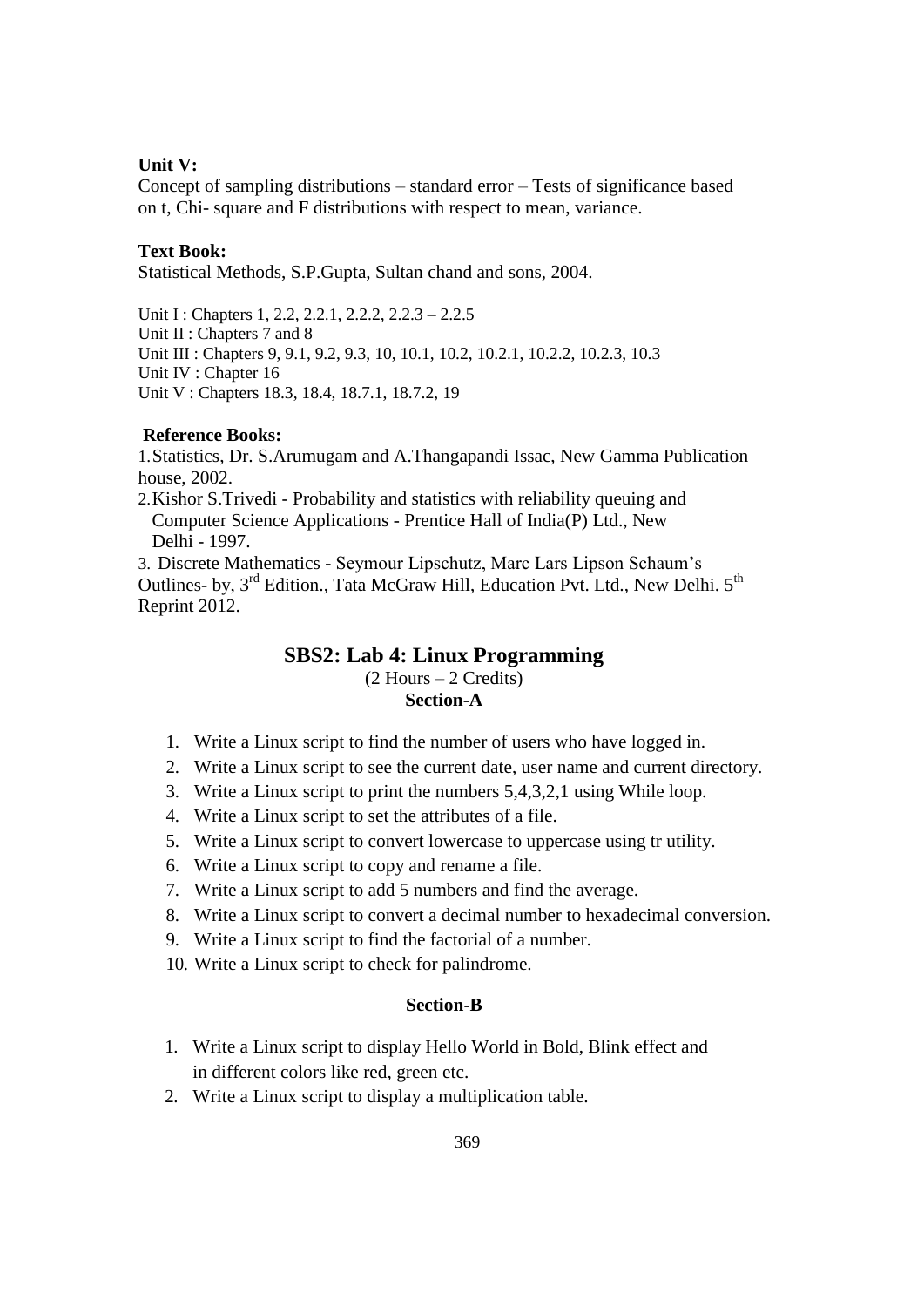- 3. Write a Linux script to perform arithmetic operations using case.
- 4. Write a Linux script to add two real numbers.
- 5. Write a Linux script to display the
	- following pattern: 1 22 333 4444
	-
	- 55555
- 6. Write a Linux script to find the sum of digits and reversing of a given number.
- 7. Write a Linux script to display the student mark details.
- 8. Write a Linux script to prepare electricity bill.
- 9. Write a Linux script to sort the numbers in ascending order.
- 10. Write a Linux script
	- (i) To create and append a file
	- (ii) (ii) To compare two files.

# **NME2: Introduction to Internet**

(2 Hours – 2 Credits)

# **Unit I:**

**Introduction to internet:** Internet- Growth of Internet and ARPANet - Owners of the Internet -Anatomy of Internet – History of WWW - Basic Internet Terminologies – Net etiquette - Internet Applications - Commerce on the Internet – Governance on the Internet - Impact of Internet on Society.**TCP/IP Internet Technology and Protocols:** Packet Switching Technology - Internet Protocols - TCP/IP – Router - Internet Addressing Scheme- Machine Addressing - E-mail Addresses – Resource Addresses.

# **Unit II:**

**Interconnectivity:** Connectivity types - Setting up a connection - Hardware requirements- Selection of a modem - Software requirements – Internet accounts by ISP-ISDN-Protocol options-Service options. **Internet Network:** Network Definition-Common terminologies – Node - Host- Workstation -Network Administrator - Network security - Network Components – Servers-client Server-Communication Media - Types of Networks - Addressing in Internet – DNS - Network topologies – Ethernet – FDDI - ATM.

# **Unit III:**

**Browsers and Search engines:** Browsers - What is a browser? – Parts of a browser window

-Running a browser - working with a Browser.**Search engines**: What is search engine? - Types of search engines - Search and meta search engines.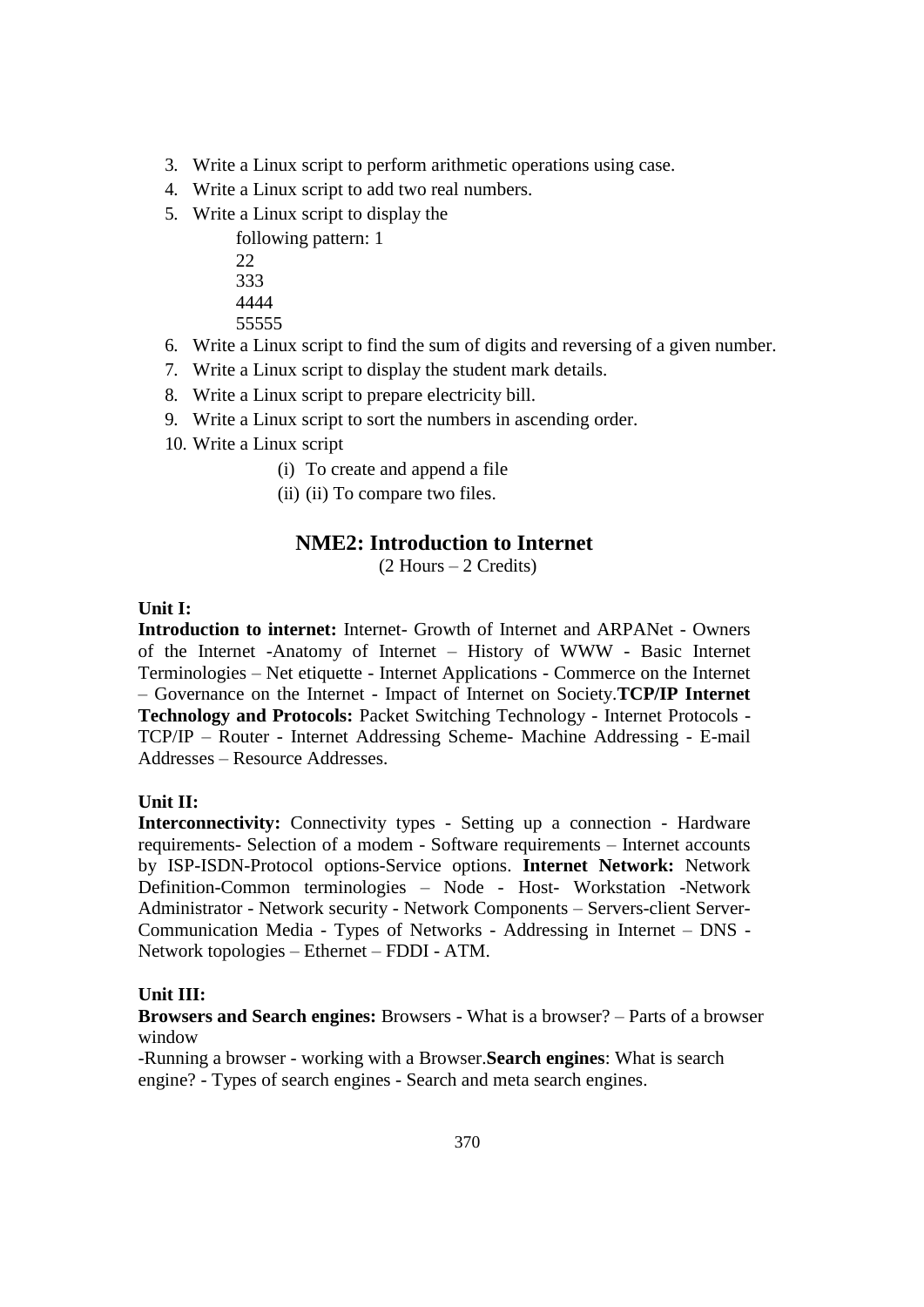### **Unit IV:**

**E-mail:** E-mail - E-mail Networks and Servers - E-mail Protocols - Structure of E-mail - Attachments – E-mail Clients - E-mail Clients - web based E-mail-Address book – Signature File.

### **Unit V:**

**HTML Programming Basics**: Introduction to HTML – HTML browsers - Different versions of HTML-HTML tags - Document overview - Header elements - Section headings - Block hedings - Lists-Inline elements – Images working with Tables, Forms, Frames.

# **Text book**:

Internet Technology and Web design, Ramesh Bangia, Firewall Media, (An imprint of Lakshmi Publications Pvt. Ltd.), Third Edition, 2011.

| : Chapters 1 and 2                       |
|------------------------------------------|
| : Chapters $3$ and $4$                   |
| : Chapter 5(5.6), Chapter 8(8.11 & 8.13) |
| : Chapter $5(5.1)$ & Chapter 6           |
| : Chapter $9$                            |
|                                          |

## **Reference Books:**

- 1. The Internet Book, Douglas E. Comer, Fourth Edition, PHI Learning Pvt. Ltd. , New Delhi, 2009.
- 2. Using the Internet the Easy Way, Young Kai Seng, Minerva Publications, First Edition, 2000.
- 3. Fundamentals of Information Technology By Alexis Leon and Mathews Leon, Vikas Publishing House Pvt. Ltd., Revised Edition.

# **CS5: Data Structures and Computer Algorithms**

(4 Hours - 4 credits)

### **Unit I**

**Introduction and Overview** – Introduction – Basic Terminology; Elementary Data Organization – Data Structure Operations – Complexity of Algorithms – Other Asymptotic Notations for Complexity of Algorithms.

**Arrays** – Introduction – Linear Arrays – Representation – on Linear Arrays in Memory – Traversing Linear Arrays – Inserting and Deleting – Sorting: Bubble Sort – Searching; Linear Search – Binary Search – Multidimensional Arrays. Linked List – Introduction – Linked Lists – Representation of Linked Lists in Memory – Traversing a Linked List – Memory Allocation; Garbage Collection – Insertion into a Linked List – Deletion from a Linked list.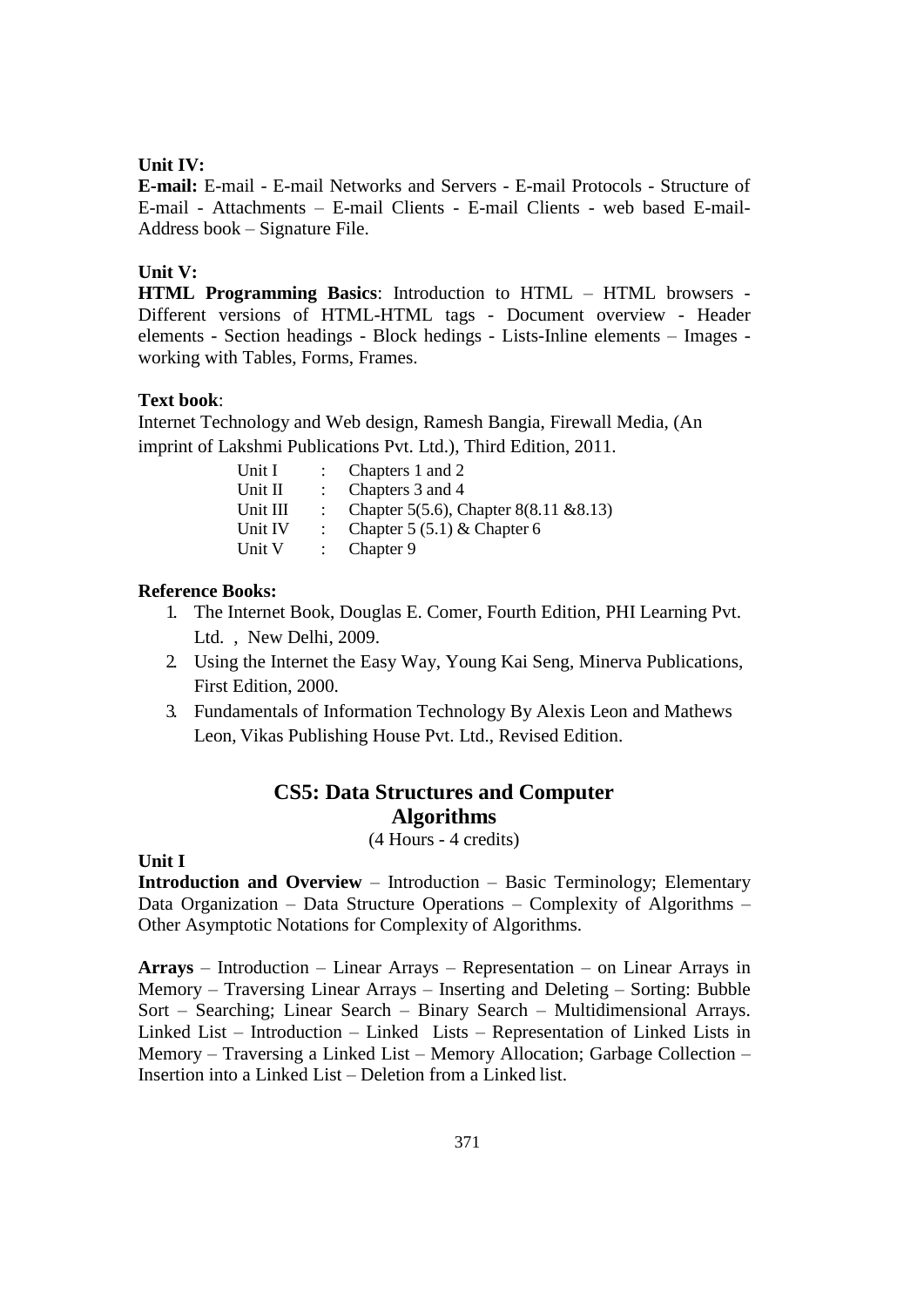# **Unit II**

**Stack**: Introduction – Stacks – Array Representation of Stacks – Linked Representation of Stacks – Recursion - Tower of Hanoi - Implementation of Recursive Procedures by Stacks - Queue –Linked Representation of Queues – D – **Oueue** 

# **Unit III**

**Trees** – Introduction – Binary Trees – Representing Binary Trees in memory – Traversal Binary Tree – Traversal algorithms using Stacks – Header Nodes; Threads – Binary Search Trees – Searching and Inserting in Binary Search Trees – Deleting in a Binary Search Trees.

**Graphs** – Introduction – Graph Theory - Terminology – Sequential Representations of Graph

– Adjacency Matrix; Path Matrix – Warshall's Algorithm; Shortest Paths.

# **Unit IV:**

**Algorithms:** Introduction: What is an Algorithm? – Algorithm Specification – Performance Analysis – Divide and Conquer: General method – Binary Search – Finding the maximum and minimum – Merge Sort – Quick Sort – Selection – Strassen's Matrix Multiplication.

# **Unit V:**

**The Greedy Method:** General Method – Knapsack problem – Job Sequencing with deadlines – **Minimum cost spanning trees:** Prim's Algorithm – Kruskal Algorithm – Optimal Storage on tapes – Optimal merge patterns – single source shortest path.

# **Text Books:**

- 1. Data Structures Seymour Lipschutz –Tata McGraw-Hill 2006
- 2. Fundamentals of Computer Algorithms, Ellis Horowitz, Sartaj Sahni, Galgotia Publications Pvt. Ltd, New Delhi

| Unit I           | $\therefore$ Textbook 1 | Chapter 1 (1.1 to 1.4), Chapter 2 (2.5, 2.6), Chapter (4.1 to<br>4.9), Chapter 5 $(5.1 \text{ to } 5.8)$ |
|------------------|-------------------------|----------------------------------------------------------------------------------------------------------|
| Unit $\mathbf H$ | $\therefore$ Textbook 1 | Chapter 6 (6.1 to 6.4, 6.7 to 6.12)                                                                      |
| Unit III         | $\therefore$ Textbook 1 | Chapter 7 (7.1 to 7.9)                                                                                   |
| Unit IV          | $\therefore$ Textbook 2 | Chapter 1 (Except 1.4), Chapter 3 (Except 3.2, 3.9)                                                      |
| Unit V           | $\therefore$ Textbook 2 | Chapter 4 (Except 4.2, 4.6.3)                                                                            |

# **Reference Books:**

- 1. Data Structure and Algorithm Analysis in C Mark Allen Weiss Second Edition, Addison Wesley publishing company, 1997.
- 2. C and C++ Programming Concepts and Data Structures -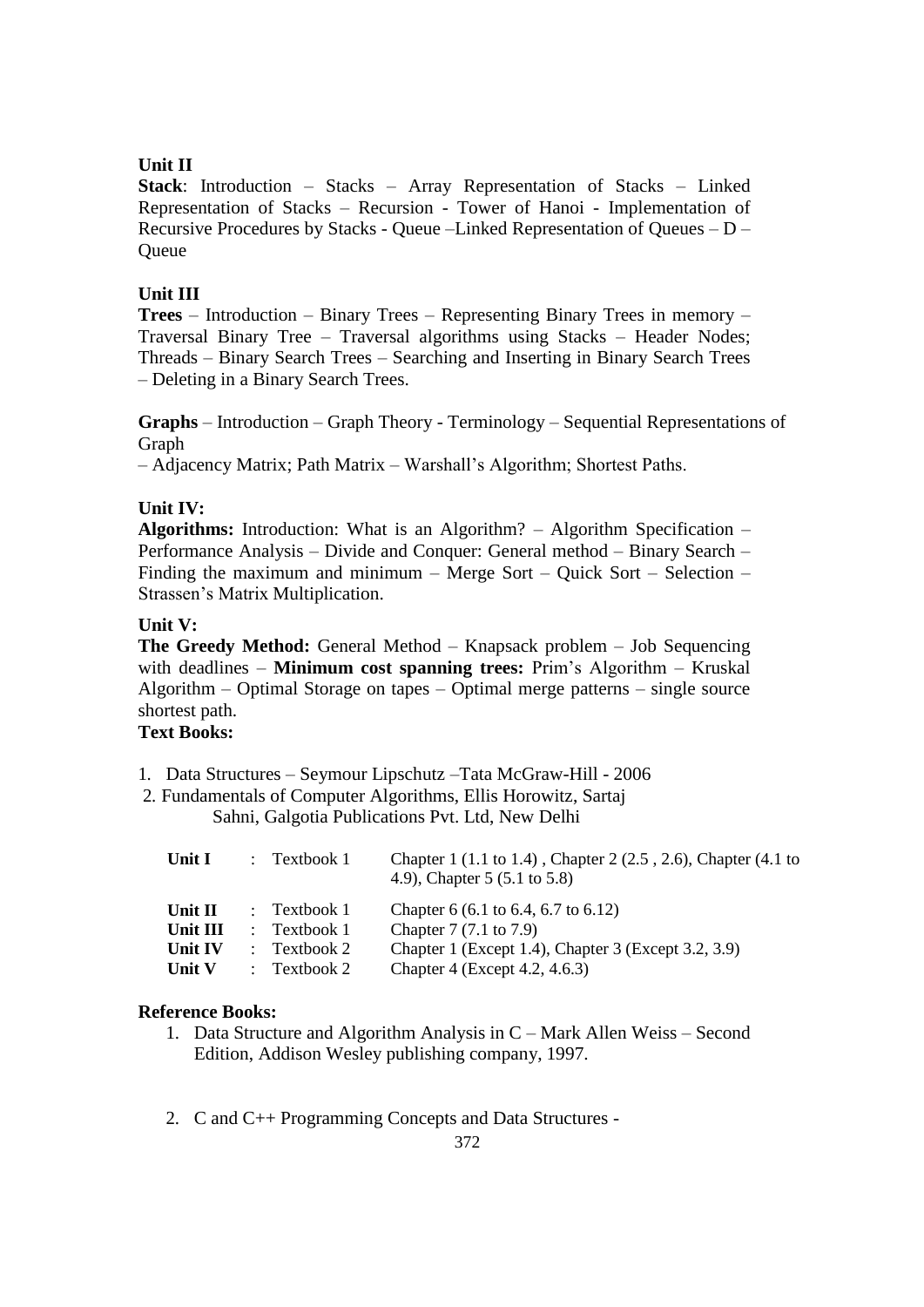P.S.Subramanyam - BS Publications, 2013.

3. Data Structures and Algorithms- Alfred V.Aho, John E.Hopcraft and Jeffrey D.Ullman - Pearson Education - Fourteenth Impression - 2013.

# **CS6: Lab 5: Data Structures and Computer Algorithms**

(4 Hours – 3 credits)

# **Section A**

(Programs from Data Structures Using C)

- 1. Implementing Stack as an array.
- 2. Implementing Stack as a linked list.
- 3. Convert Infix expression to Postfix expression using stack.
- 4. Convert Infix expression to Prefix expression using Stack.
- 5. Implementing Queue as an Array.
- 6. Implement Queue as a linked list.
- 7. Binary tree traversals.
- 8. Implement Binary Search Tree.

# **Section B**

# (Programs from Computer Algorithms Using C++)

- 1. Linear Search
- 2. Binary Search
- 3. Bubble Sort
- 4. Insertion Sort
- 5. Merge Sort
- 6. Quick Sort
- 7. Selection Sort

#### **Reference Book:**

C and C++ Programming concepts and Data Structures, P.S.Subramanyam, BS Publications, 2013.

# **CS7: Digital Principles and Computer Organization**

(4 Hours – 4 Credits)

**Unit I:**

**Number Systems and Codes:** Binary Number system – Binary to decimal – decimal to binary – hexa decimal – ASCII code – Excess-3 Code – Gray code. **Digital Logic:** The Basic Gates – NOT, OR, AND - Universal Logic Gates – NOR, NAND.

**Unit II:**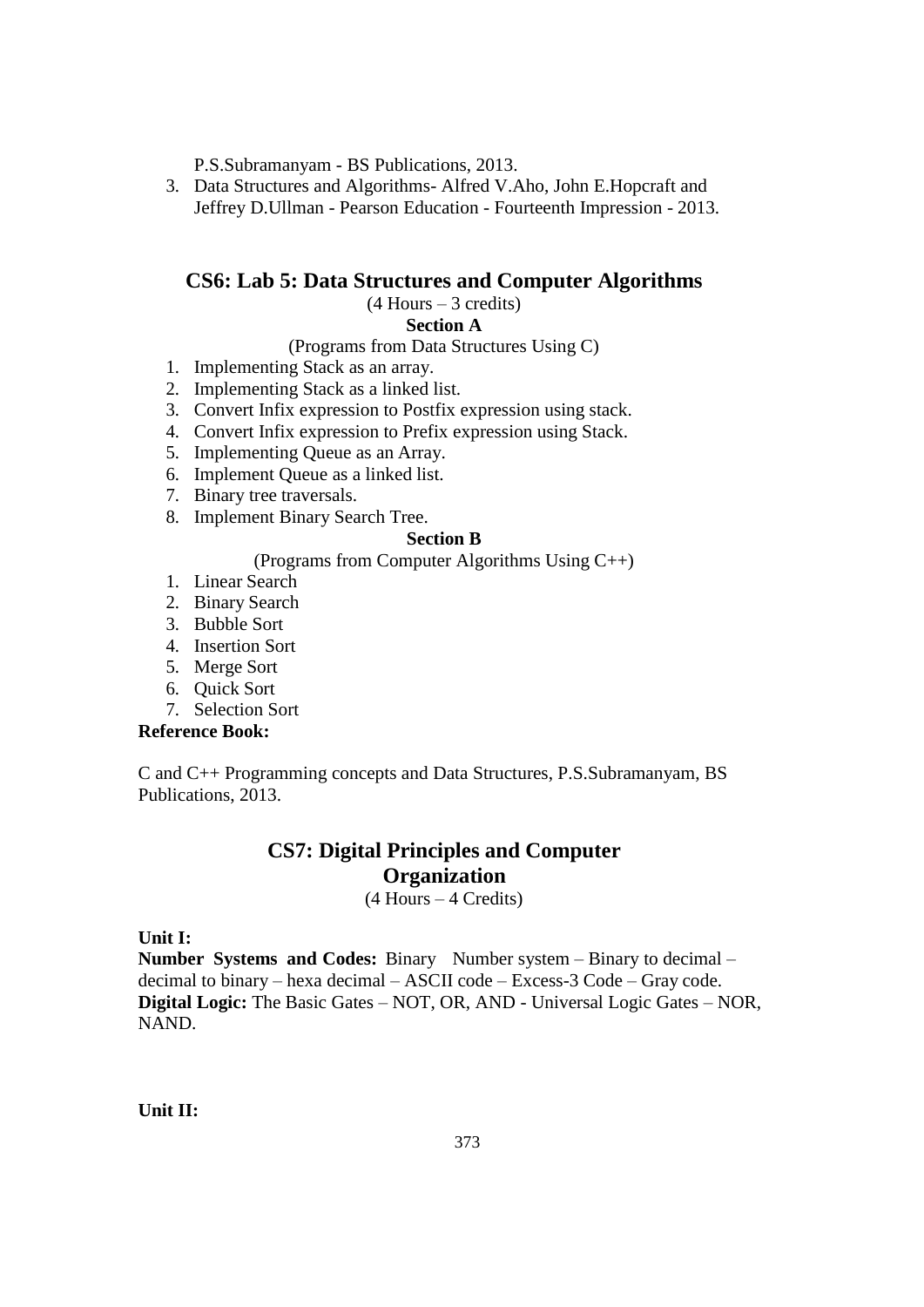**Combinatorial Logic Circuits:** Boolean Laws and Theorems. - Sum of Products method - Truth table to Karnaugh Map – Pairs, Quads, Octets – Don't Care Conditions- Product-of sums method -Product-of sums Simplifications.

**Data Processing Circuits:** Multiplexers – Demultiplexers-1-of-16 Decoder – BCD-to- decimal Decoders – Seven-segment Decoders – Encoders – Exclusive-OR Gates- Parity Generators and Checkers.

### **Unit III:**

**Arithmetic Circuits:** Binary Addition- Binary Subtraction – 2'S Complement Representation - 2's Complement Arithmetic – Arithmetic Building Blocks-Adder- Subtractor

**Flip-Flops**-RS Flip-Flops-Gated Filp-Flops-Edge-triggered RS Flip-Flops-Edgetriggered D Flip-flops--Edge-triggered JK Flip-Flops-JK Master Slave Flip-flops.

### **Unit IV:**

**Types of Registers** – Serial In-Serial Out – Serial In-Parallel Out – Parallel In-Parallel Out – Ring Counter –Ripple Counter – Synchronous Counter.

### **Unit V:**

Instruction Codes – Computer Register – Computer Instructions – Timing And Control – Instruction Cycle.

Control Memory – Address Sequencing – General Register Organization – Stack Organization – Instruction Formats – Data Transfer and Manipulations -Addressing Modes – Program Control.

#### **Text Books:**

- 1. Digital Principles and Applications Donald P Leach, Albert Paul Malvino, Goutam Saha, 8<sup>th</sup> edition, McGraw-Hill Education, 3<sup>rd</sup> reprint 2015.
- 2. Computer System Architecture, M. Morris Mano, Pearson Education,3rd Edition- 2007

| Unit I             | $:$ Textbook 1          | Chapters 5: (5.1 to 5.9) and 2: (2.1 to 2.3)                       |
|--------------------|-------------------------|--------------------------------------------------------------------|
| Unit $\mathbf{II}$ | $\therefore$ Textbook 1 | Chapters 3: (3.1 to 3.8) and 4: (4.1 to 4.7)                       |
| Unit III           | $\therefore$ Textbook 1 | Chapters 6: (6.1 to 6.8) and 8: (8.1 to 8.5,8.8)                   |
| Unit IV            | $:$ Textbook 1          | Chapters 9: $(9.1 \text{ to } 9.6)$ and 10: $(10.1, 10.3)$         |
| <b>Unit V</b>      | $\therefore$ Textbook 2 | Chapter 5:(5.1 to 5.5), 7:(7.1, 7.2) and Chapter 8 (8.1 to<br>8.7) |

### **Reference Books:**

- 1. Digital Design, R.Anantha Natarajan, PHI Learning, 2015.
- 2. Principles of Digital Electronics, K.Meena, PHI Learning, 2013.
- 3. Digital Computer Fundamentals, Thomas C. Bartee TMH 2007.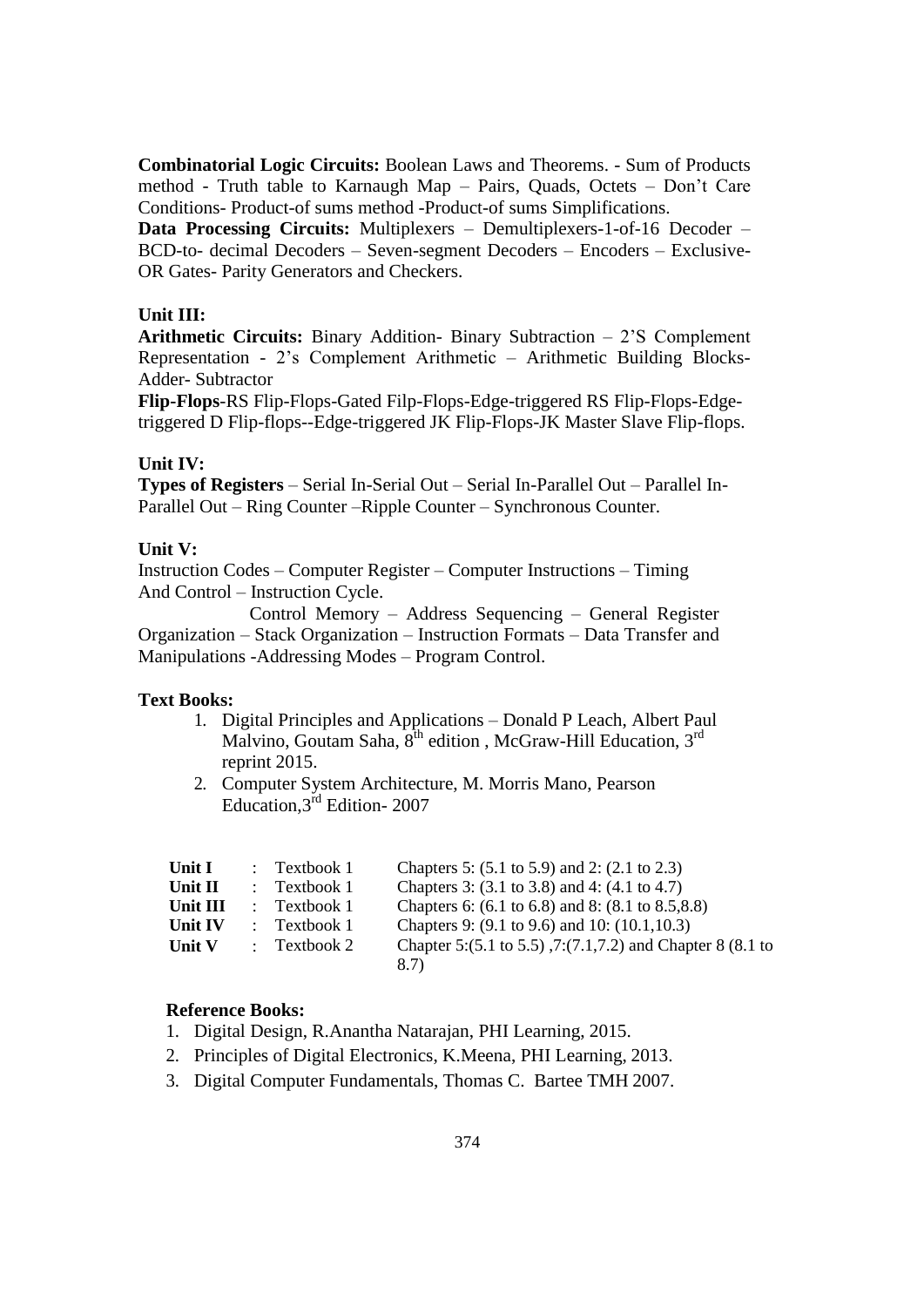- 4. Digital Circuits and Design, S. Salivahanan and S. Arivazhagan, Vikas Publishers, 2005.
- 5. Computer Organization and Architecture, V.Rajaraman and T.Radhakrishnan, PHI learning, 5<sup>th</sup> Print, 2015.
- 6. Computer Organization, Carl Hamacher Zvonko Vranesic Safwat Zaky, McGraw Hill Education,  $5^{th}$  Edition,  $11^{th}$  reprint, 2015.
- 7. Computer Organization and Architecture, Smruti Ranjan Sarangi, McGraw Hill Education.

### **AS3: Resource Management Techniques**

 $(4$  Hours  $-4$  Credits)

### **Unit I:**

**Development of OR:** Definition of OR – Modeling - Characteristics and Phases - Tools, Techniques & Methods - scope of OR.

### **Unit II:**

**Linear Programming Problem:** Formulation - Slack & surplus variables - Graphical solution of LPP.

### **Unit III**:

**Simplex Method:** Computational Procedure - Big-M method - Concept of duality in LPP - Definition of primal dual problems - General rules for converting any primal into its dual.

### **Unit IV:**

**Duality Theorems:** (without proof) Primal dual correspondence - Duality and Simplex method - Mathematical formulation of assignment problem - Method for solving assignment problem.

### **Unit V:**

**Mathematical formulation of Transportation Problem:** Methods for finding IBFS for the Transportation Problems.

### **Text Book:**

Operations Research, S.D.Sharma, Kedar Nath Ram Nath & Co.

| Unit I   | : Chapter-1(1.1, 1.2, 1.4, 1., 1.8, 1.9, 1.10, 1.11)                |
|----------|---------------------------------------------------------------------|
| Unit II  | : Chapter-3 $(3.1, 3.2, 3.3, 3.3.1, 3.3.2, 3.3.3, 3.3.4, 3.4, 3.5)$ |
| Unit III | : Chapter-5 $(5.1, 5.2, 5.2.1, 5.3, 5.4, 5.5.4)$                    |
|          | Chapter- 7 (7.1, 7.2, 7.3, 7.4)                                     |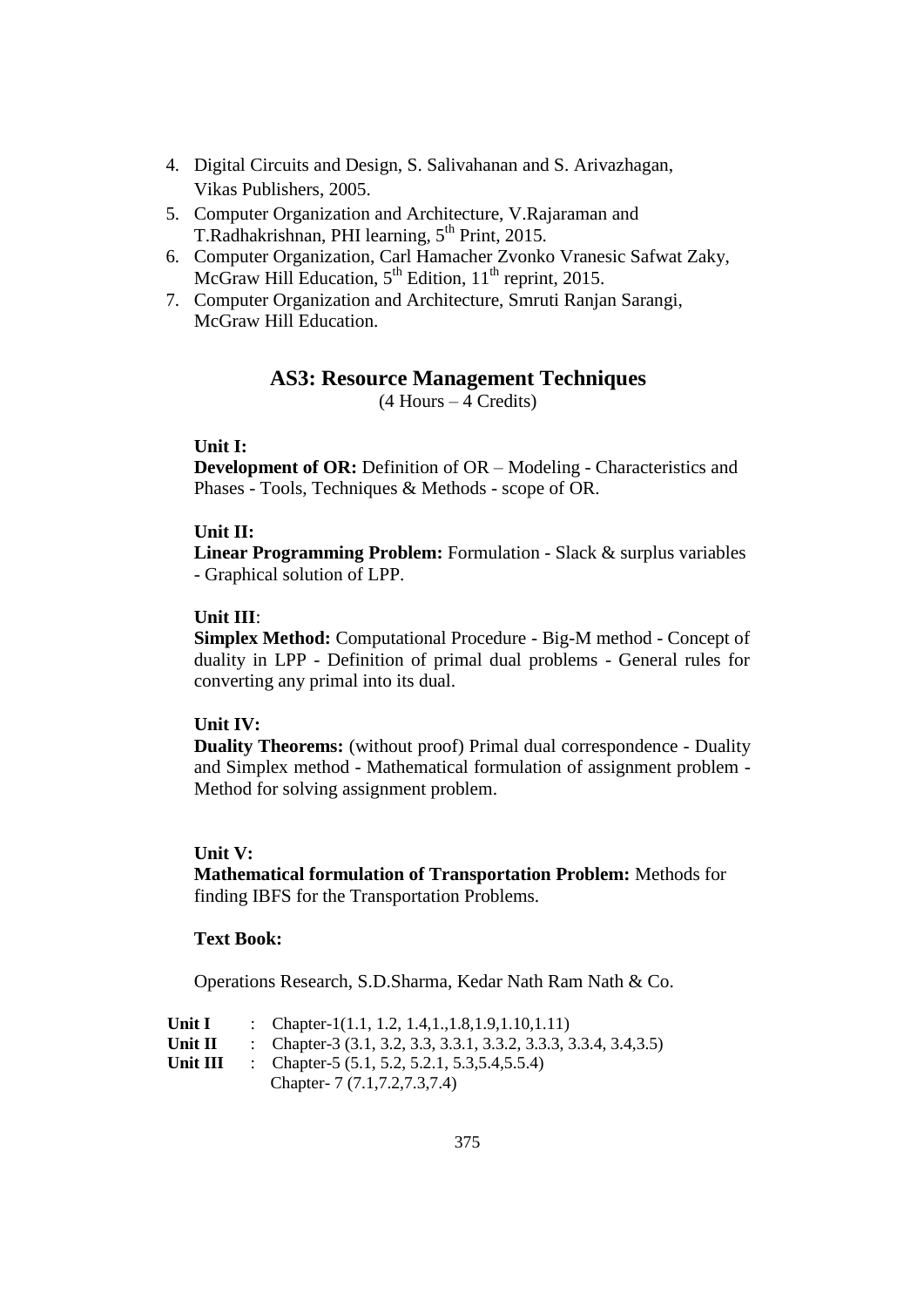| Unit IV       | : Chapter-7 $(7.5)$ (Statements only); 7.6, 7.7 |
|---------------|-------------------------------------------------|
|               | Chapter 11(11.2,11.3,11.4)                      |
| <b>Unit V</b> | Chapter-12 (12.2 to 12.8)                       |

### **Reference Books:**

1.Operation Research, Nita H.Shah, Ravi M.Gor and Hardik soni,Prentice-

Hall of India Pvt. Ltd., New Delhi 2008.

2.Operation Research, R.Sivarethinamohan, Tata McGraw Hill,

2005. 3.Operations Research – An Introduction by Hamdy

A.Taha. Ninth Edition,

Dorling Kindersley Pvt. Ltd., Noida, India, 2012.

# **SBS3: Lab 6: Multimedia**

(2 hours - 2 Credits)

# **Photoshop**

- 1. Basic tools used in Photoshop.
- 2. Design an image by cutting the objects from 3 files and organize them in a single file and apply feather effects.
- 3. Design an image by applying mirror effect.
- 4. Design an image by extracting flower only from given photographic image
- 5. Design an image by applying Text and Transform Tool.
- 6. Design an image by using patch or healing brush tool to remove damaged parts of an image.
- 7. Design an image by applying Color Balance to change the color of an image.
- 8. Design an image by applying Lighting effect Filter.
- 9. Design an image by applying Blending options to make a text effect.
- 10. Design an image by applying rainbow effect.
- 11. Design an image by applying text masking effect.
- 12. Design a college id card using any tools.
- 13. Design a banner for your college with images and text.

### **Flash**

- 1. Basic tools used in Flash.
- 2. Develop a Flash application using motion tween.
- 3. Develop a Flash application using shape tween.
- 4. Develop a Flash application for ball bouncing using motion guide path.
- 5. Develop a Flash application for masking effect.
- 6. Develop a Flash application using layer based animation.
- 7. Develop a Flash application to represent the growing moon
- 8. Write action script to play and stop an animation.
- 9. Create an appealing animation movie of your choice combining both Motion tweening and Shape tweening. Also add appropriate sound effects.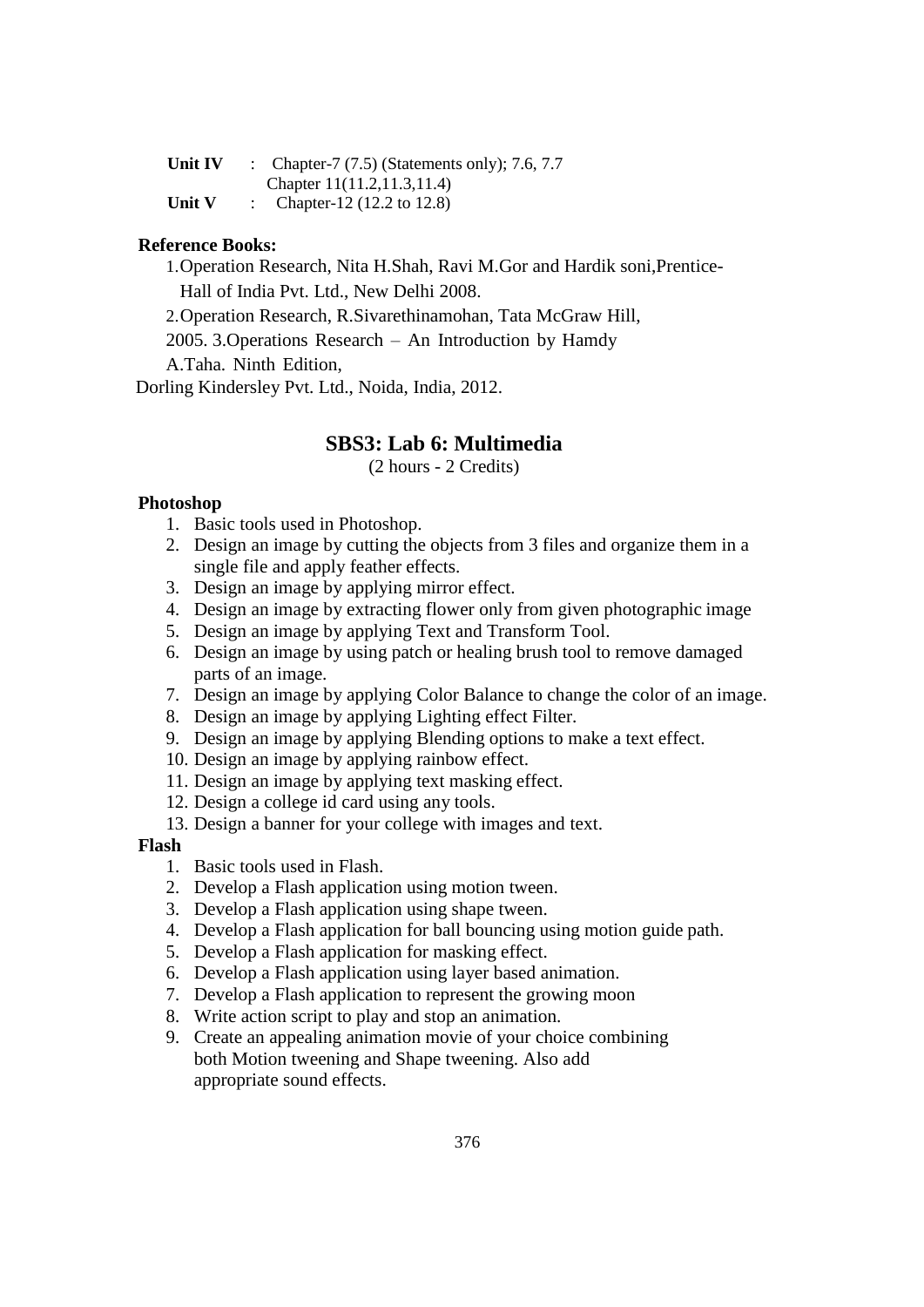# **CS8: Java Programming**

(4 Hours – 4 Credits)

# **Unit 1**

**FUNDAMENTALS OF OBJECT – ORIENTED PROGRAMMING:** Introduction,

Object Oriented paradigm, Basic Concepts of OOP, Benefits of OOP, Applications of OOP, Java features: **OVERVIEW OF JAVA LANGUAGE:** Introduction, Simple Java program structure, Java tokens, Java Statements, Implementing a Java Program, Java Virtual Machine, Command line arguments. **CONSTANTS, VARIABLES & DATA TYPES:** Introduction, Constants, Variables, Data Types, Declaration of Variables, Giving Value to Variables, Scope of variables, Symbolic Constants, Type casting, Getting Value of Variables, Standard Default values; **OPERATORS & EXPRESSIONS**.

# **Unit II**

**DECISION MAKING & BRANCHING:** Introduction, Decision making with if statement, Simple if statement, if. Else statement, Nesting of if. else statements, the else if ladder, the switch statement, the conditional operator. **DECISION MAKING & LOOPING**: Introduction, The While statement, the do-while statement, the for statement, Jumps in loops.

**CLASSES, OBJECTS & METHODS:** Introduction, Defining a class, Adding variables, Adding methods, Creating objects, Accessing class members, Constructors, Method overloading, Static members, Nesting of methods;

# **Unit III**

**INHERITANCE:** Extending a class, Overloading methods, Final variables and methods, Final classes, Finalizer methods, Abstract methods and classes; **ARRAYS, STRINGS AND VECTORS:** Arrays, One-dimensional arrays, Creating an array, Two – dimensional arrays, Strings, Vectors, Wrapper classes

**INTERFACES: MULTIPLE INHERITANCE:** Introduction, Defining interfaces, Extending interfaces, Implementing interfaces, Assessing interface variables;

# **Unit IV**

**MULTITHREADED PROGRAMMING:** Introduction, Creating Threads, Extending the Threads, Stopping and Blocking a Thread, Lifecycle of a Thread, Using Thread Methods, Thread Exceptions, Thread Priority, Synchronization, Implementing the 'Runnable' Interface. MANAGING ERRORS AND EXCEPTIONS: Types of errors : Compile-time errors, Runtime errors, Exceptions, Exception handling, Multiple Catch Statements, Using finally statement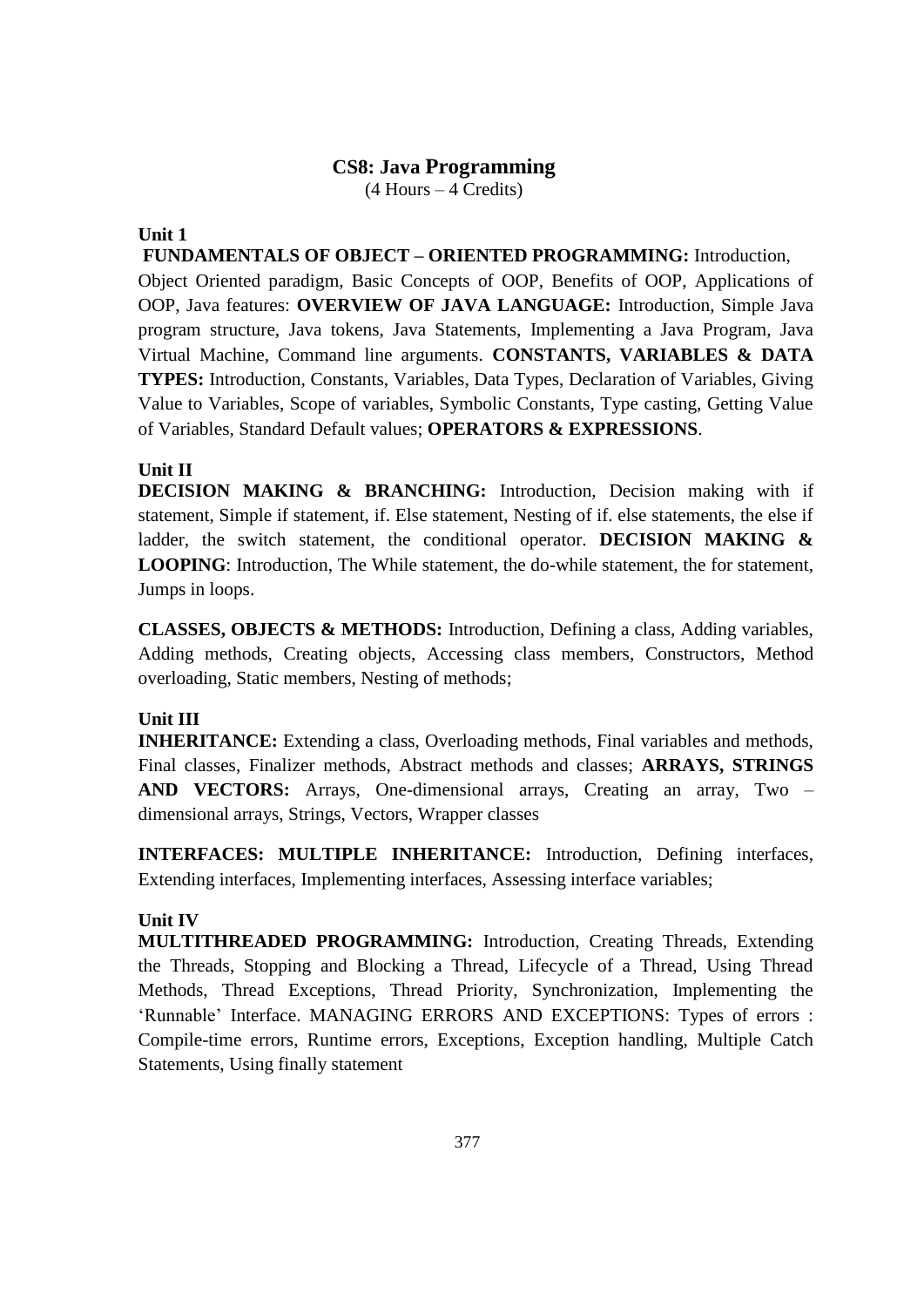# **Unit V**

**PACKAGES:** Introduction, Java API Packages, Using System Packages, Naming conventions, Creating Packages, Accessing a Package, using a Package.

**MANAGING INPUT/OUTPUT FILES IN JAVA:** Introduction, Concept of Streams, Stream classes, Byte Stream Classes, Input Stream Classes, Output Stream Classes, Character Stream classes: Reader stream classes, Writer Stream classes, Using Streams, Reading and writing files.

# **Text Book**

Programming with JAVA, A Primer, E.Balagurusamy, 5<sup>th</sup> Edition, McGraw-Hill Company, 2015

| Unit I    | : Chapters $1 - 5$                   |  |
|-----------|--------------------------------------|--|
| Unit $II$ | Chapters 6,7 and 8.1-8.10            |  |
| Unit III  | Chapter 8.11-8.18, Chapters 9 and 10 |  |
| Unit IV   | Chapter 12 and 13                    |  |
| Unit V    | Chapter 14, 11.1-11.7 and 16         |  |

# **Reference Books:**

1.Programming in Java, Sachin Malhotra, Oxford University Press

- 2.Programming with Java, John R. Hubbard, Second Edition, Schaum's outline Series, Tata McGraw-Hill Company.
- 3.Java TM: How to Program, Deitel & Deitel, PHI, 2007
- 4. Java 2- The Complete Reference, Herbert Scheldt,  $5<sup>th</sup>$  Edition, McGraw Hill Education (India) Private Limited,2002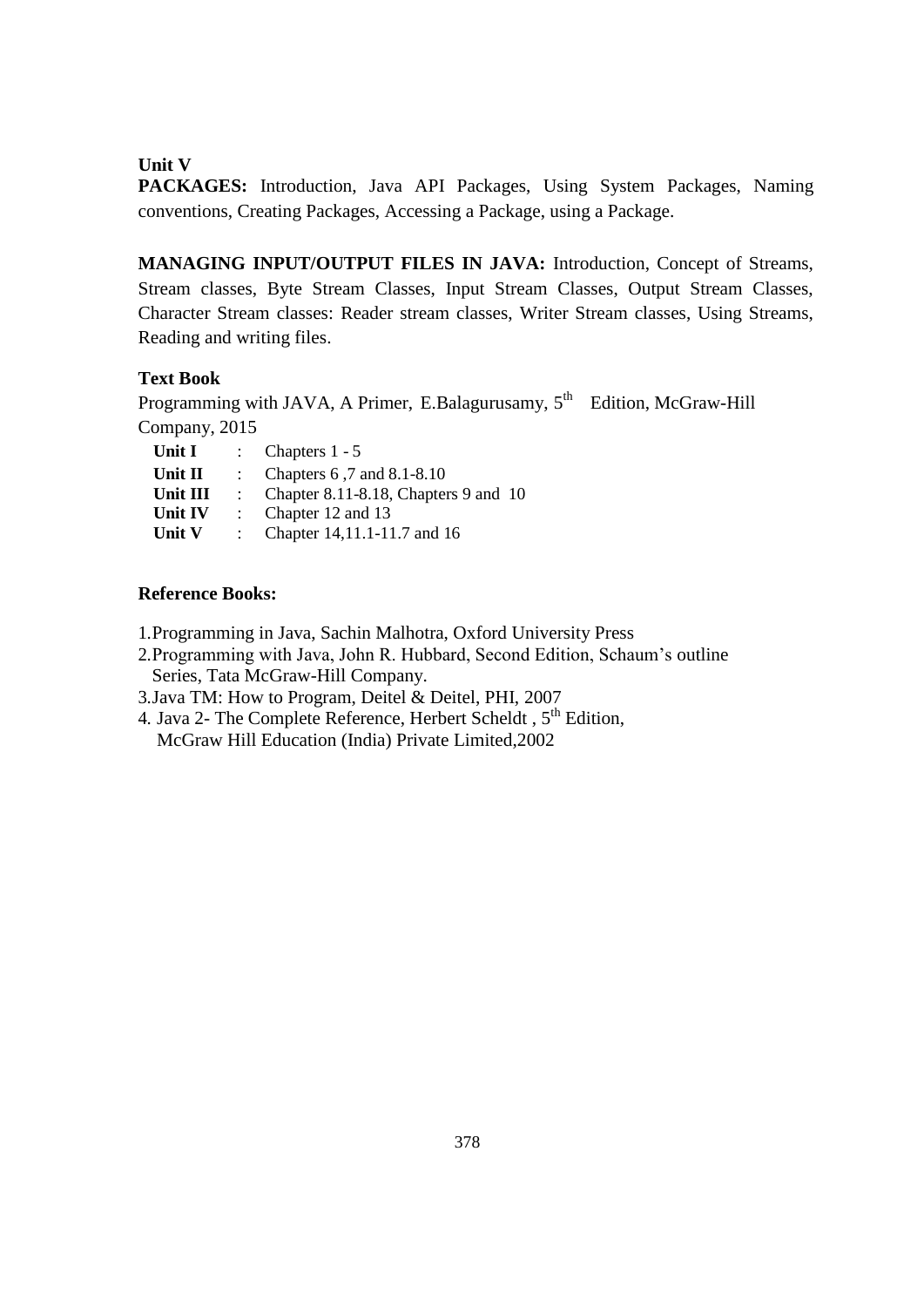# **CS9: Lab 7: Java Programming**

(4 Hours – 3 Credits)

### **Section: A**

Write Programs in Java for the following:

- 1. To implement a simple temperature conversion program.
- 2. To perform addition and subtraction of complex numbers using class and objects.
- 3. To perform volume calculation using method overloading.
- 4. Using command line arguments, test if the given string is palindrome or not.
- 5. String manipulation using String Methods (Use of any five String methods are preferred).
- 6. Write a program to fill names into a list .Also, copy them in reverse order into another list. If the name contains any numeric value throw an exception Invalid Name
- 7. Program to demonstrate the use of any two built-in exceptions in Java.

### **Section: B**

- 8. To perform multiplication of matrices using class and objects.
- 9. Using multilevel inheritance process student marks.
- 10. Implement multiple inheritance for payroll processing.
- 11. Implement interface for area calculation for different shapes.
- 12. Create a package called Arithmetic that contains methods to deal with all arithmetic operators. Also write a program to use the package.
- 13. Create two threads such that one of the thread generate Fibonacci series and another generate perfect numbers between two given limits.
- 14. Define an exception called **: Marks Out of bound:** Exception, that is thrown if the entered marks are greater than 100.
- 15. Program to demonstrate the use of Wrapper class methods.
- 16. File Processing using Byte stream.
- 17. File Processing using Character Stream.
- 18. Write applets to draw the following Shapes:

# **(a).** Cone **(b).** Cylinder **(c).** Square inside a Circle **(d).** Circle inside a Square

- 19. Write an applet Program to design a simple calculator.
- 20. Write an Applet Program to animate a ball across the Screen.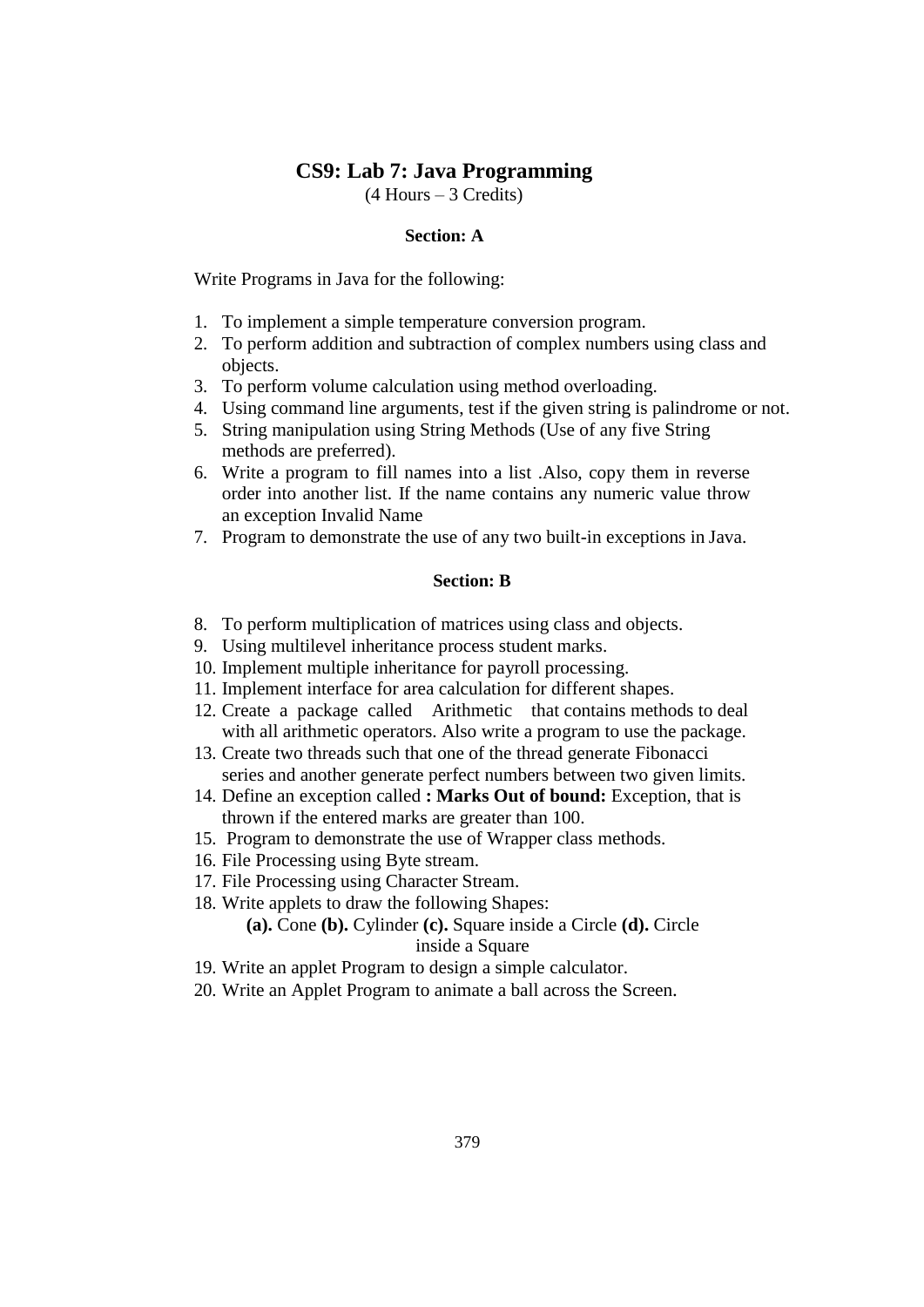# **Unit I:**

# **CS10: System Software**

(4 Hours – 4 Credits)

**Introduction**- System Software and Machine Architecture- Simplified Instructional Computer (SIC)- SIC Machine Architecture- SIC/XE Machine Architecture- Traditional (CISC) Machines- VAX Architecture- Pentium Pro Architecture – RISC Machines – UltraSPARC Architecture- PowerPC Architecture- Cray T3E Architecture.

# **Unit II:**

**Assemblers-** Basic Assembler Functions- A simple SIC Assembler- Assembler Algorithm and Data Structures. Machine-Dependent Assembler features-Instruction formats and addressing modes. Machine-Independent Assembler features-Literals- Expressions-Program blocks. Assembler Design options--One pass Assemblers- Multi-pass Assemblers.

### **Unit III:**

**Loaders & Linkers**: Basic Loader Functions- Design of Absolute Loader-Simple Bootstrap Loader-Machine Dependent Loader features-Relocation-Program linking-Algorithm and Data structures for a Linking loader. Loader Design options.

### **Unit IV:**

**Compilers** - Basic compiler Functions – Grammars - Lexical Analysis – Syntactic Analysis- Code Generation-Compiler Design options.

#### **Unit V:**

**Other System Software**: Text Editors- Interactive Debugging Systems.

### **Text Book**

System Software – An Introduction to Systems Programming- Leland L. Beck, 3<sup>rd</sup> Edition, Pearson Education Asia, 2000.

| Unit I   |                           | Chapter 1                 |
|----------|---------------------------|---------------------------|
| Unit II  | $\mathbb{R}^{\mathbb{Z}}$ | Chapter 2                 |
| Unit III | $\mathbb{R}^{\mathbb{Z}}$ | Chapter 3 (3.1, 3.2, 3.4) |
| Unit IV  |                           | Chapter 5 (5.1, 5.4)      |
| Unit V   |                           | Chapter 7 (7.2 & 7.3)     |

### **Reference Books**

1. D. M. Dhamdhere, Systems Programming and Operating Systems , Second Revised Edition, Tata McGraw-Hill, 1999.

2. John J. Donovan Systems Programming , Tata McGraw-Hill Edition, 1992. 3. System Software, Santana Chattopadhyay, PHI Learning Private Limited, Delhi, Fifth printing, June 2013.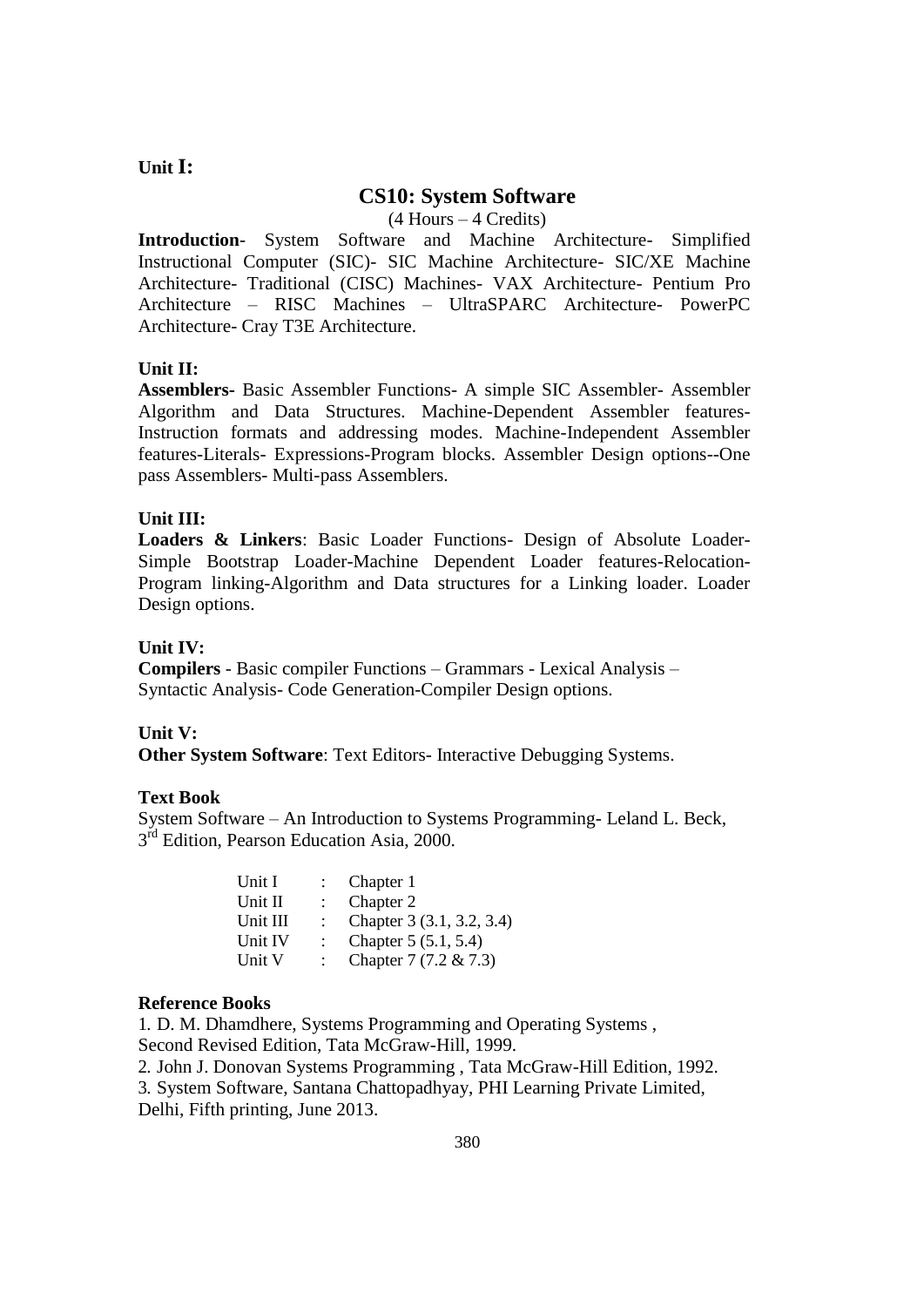# **AS4: Numerical Methods**

(4 Hours – 4 Credits)

# **Unit I**:

**Algebraic and Transcendental Equations**: Errors in numerical computation-Iteration method-Bisection method-Regula-Falsi method-Newton-Raphson method-Horner's method.

# **Unit II**:

**Simultaneous Equations**: Introduction-Simultaneous equations-Back substitution-Gauss Elimination method-Gauss –Jordan Elimination method-Calculation of Inverse of a matrix- Crout's method-Iterative methods-Gauss-Jacobi Iteration method-Gauss seidal Iteration method-Newton Raphson's method for simultaneous equations.

# **Unit III**:

**Interpolation & Introduction:** Newton's interpolation Formulae-Central difference Interpolation formulae-Gauss forward, Gauss backward, Lagrange's interpolation formulae- Divided differences-Newton's divided difference formula-Inverse Interpolation.

# **Unit IV:**

**Numerical Differentiation and Integration**: Introduction-Derivates using Newton's forward difference formula-Derivates using Newton's backward difference formula- Numerical Integration-Newton-cotes quadrature formula-Trapezoidal Rule-Simpson's one third rule-Simpson's 3/8 th rule.

# **Unit V:**

**Numerical Solution of Ordinary Differential Equations**: Introduction-Taylor series method-Picard's method-Euler's method-Runge-kutta method of second, third, fouth order- Predictor & corrector methods-Mile's method.

# **Text Book:**

Numerical Methods, Second Edition, S.Arumugam, A.Thangapandi Issac, A.Somasundaram, SCITECH publications, 2009.

| Unit I   |                | Chapter-3                                                      |
|----------|----------------|----------------------------------------------------------------|
| Unit II  |                | Chapter-4 (excluding Relation method and its related problems) |
| Unit III |                | Chapter-7 (Sections: 7.0, 7.1, 7.2((i), (ii) and related       |
|          |                | problems); 7.3,7.4,7.5,7.6)                                    |
| Unit IV  |                | Chapter-8 (Sections: 8.0, 8.1, 8.2 related problems, 8.5       |
|          |                | (excluding Weddles rule, Booles rule, Romberg's method         |
|          |                | and related problems))                                         |
| Unit V   | $\ddot{\cdot}$ | Chapter-10 (Sections: 10.0,10.1,10.2,10.3(excluding            |
|          |                | modified Euler's method $&$ its related problems)              |
|          |                | $10.4, 10.5, 10.6$ )                                           |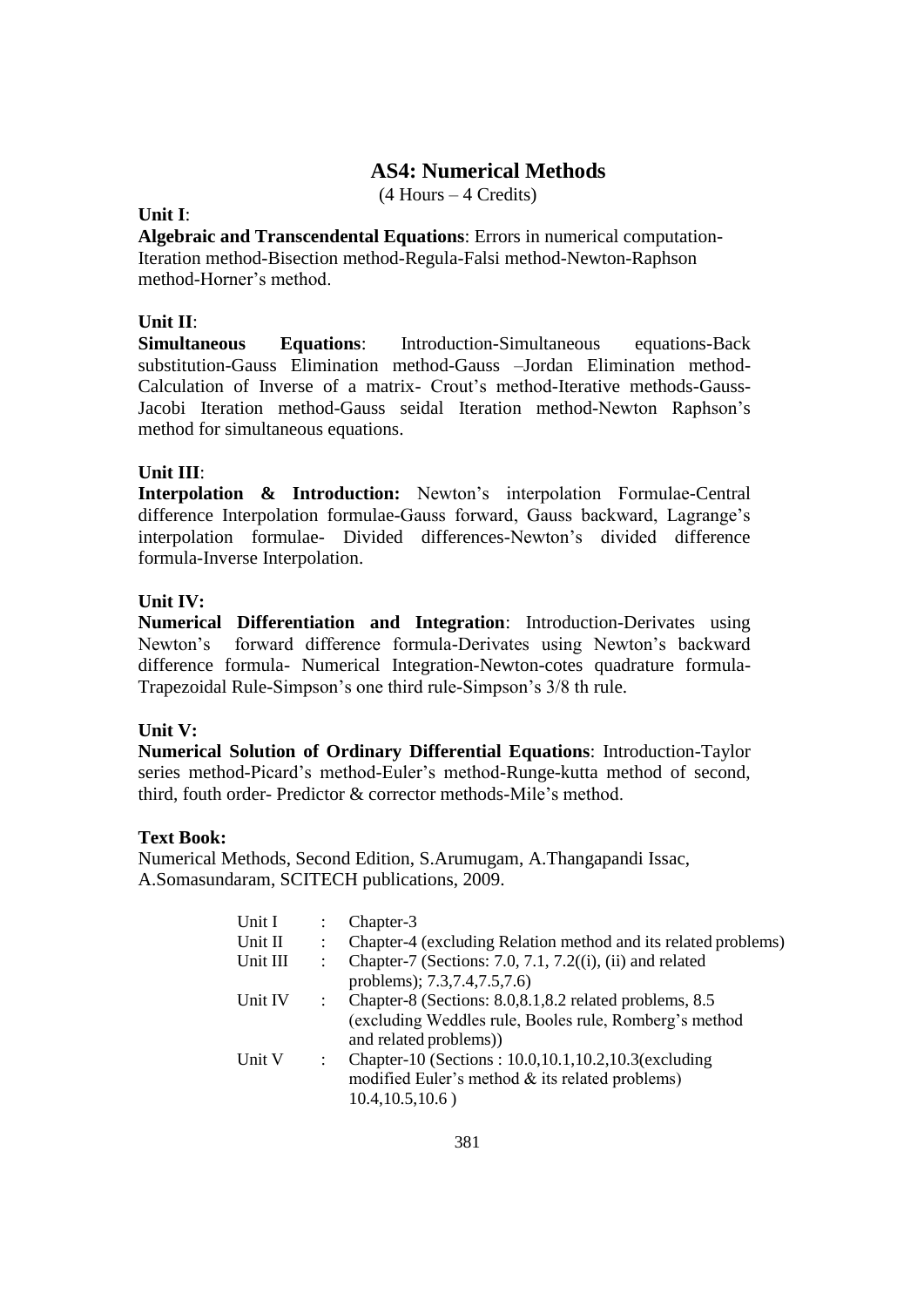### **Reference Books:**

- 1. Mathews J.H. Numerical Method for Maths, Science and Engineering; PHI, New Delhi, 2001.
- 2. Iqbal H. Khan & Q. Hassan Numerical Methods for Engineers and Scientist Galgotia Publications (P) Ltd., New Delhi - 1997.
- 3. M.K. Jain, S.R.K. Iyengar & R.K.Jain Numerical Methods for Scientific and Engineering Computation - New Age International(P) Ltd., New Delhi - 1996

### **SBS4: Lab 8: PHP Programming**

(2 Hours

- 2 Credits) Write PHP programs for the

# following

- 1) To demonstrate all array operations (array\_search(),array\_diff(),array\_combine(),array\_m atch(),sort()
- 2) To demonstrate all control statements (find factorial of the given number using IF, While, Do-while.)
- 3) To display inventory table using Key & value pairs
- 4) To print student table using key & value pairs and search particular student number(whether it is present or not)
- 5) To illustrate user defined function (define all function type )
	- 1. Function without input argument and no return value.
	- 2. Function without input argument and return value.
	- 3. Function with input argument and no return value.
	- 4. Function with input argument and return value.
	- 5. Function with default argument.
- 6) To find factorial of the given number using recursion
- 7) To calculate nCr using include command to include the factorial function
- 8) Write a PHP program to store current date-time in a COOKIE and display the 'Last visited on' date-time on the web page upon reopening of the same page. To perform string manipulation
- 9) To process personal details using File
- 10) To design an student mark database using HTML Form and process using PHP

# **CS11: Relational Database Management Systems**

(5 Hours- 4 Credits)

# **Unit I:**

**Overview of database systems:** Managing Data – A Historical Perspective – File Systems Versus a DBMS – Advantages of a DBMS – Describing and Storing Data in a DBMS – Queries in a DBMS – Transaction Management – Structure of a DBMS – People Who Work with Databases.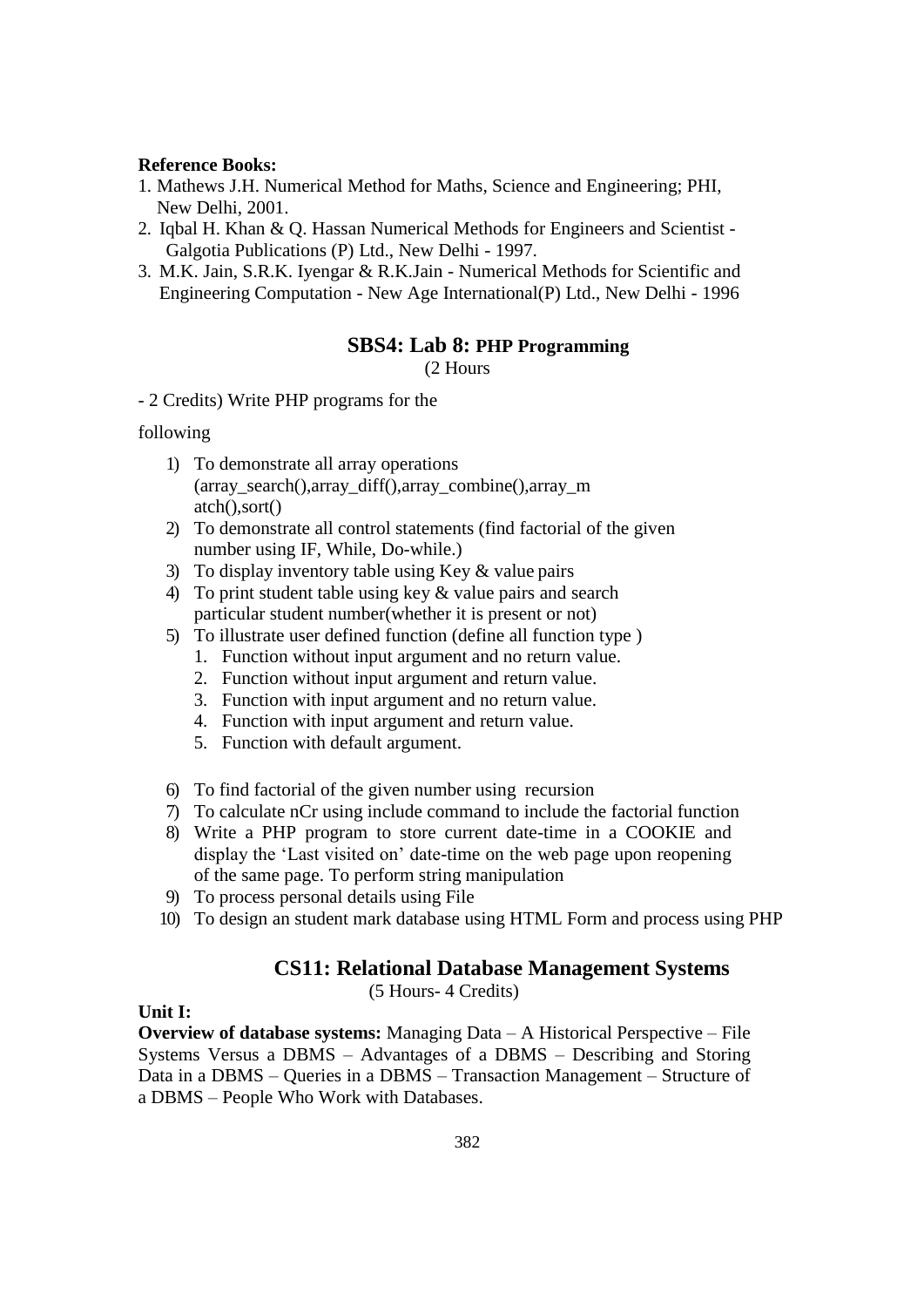**Introduction to database design:** Database Design and ER Diagrams – Entities, Attributes, and Entity Sets – Relationships and Relationship Sets – Additional Features of ER Model – Conceptual Design with the ER Model.

### **Unit II:**

**The relational model:** Introduction to the Relational Model – Integrity Constraints over Relations – Enforcing Integrity Constraints – Querying Relational Data – Logical Database Design: ER to Relational – Introduction to Views – Destroying / Altering Tables and Views.

**Relational algebra and calculus:** Preliminaries – Relational Algebra: Selection and Projection – Set Operations –Renaming – Joins - Division Relational Calculus: Tuple Relational Calculus – Domain Relational Calculus.

### **Unit III:**

**SQL queries, constraints, triggers:** The Form of a Basic SQL Query - UNION, INTERSECT, and EXCEPT – Nested Queries – Aggregate Operators – Null Values – Complex Integrity Constraints in SQL – Triggers and Active Databases – Designing Active Databases

### **Unit IV:**

**Schema refinement and normal forms:** Introduction to Schema Refinement – Functional Dependencies – Reasoning about FD's – Normal Forms – Properties of Decompositions – Normalization – Schema Refinement in Database Design – Other Kinds of Dependencies.

#### **Unit V:**

**Overview of transaction management:** The ACID Properties – Transactions and Schedules

– Concurrent Execution of transactions – Lock Based Concurrency Control – Performance of Locking – Transaction Support in SQL – Introduction to Crash Recovery.

**Security and authorization:** Introduction to Database Security - Access Control – Discretionary Access Control – Mandatory Access Control – Security for Internet Applications – Additional Issues Related to Security.

#### **Text book:**

Database Management Systems, Raghu Ramakrishnan and Johannes Gehrke, McGraw Hill International Edition, Third Edition, 2003.

| Unit I   | Chapters $1.1 - 1.9$ , $2.1 - 2.5$     |
|----------|----------------------------------------|
| Unit II  | Chapters $3.1 - 3.7$ , $4.1 - 4.3$     |
| Unit III | Chapters $5.2 - 5.9$                   |
| Unit IV  | Chapters $19.1 - 19.8$                 |
| Unit V   | Chapters $16.1 - 16.7$ , $21.1 - 21.6$ |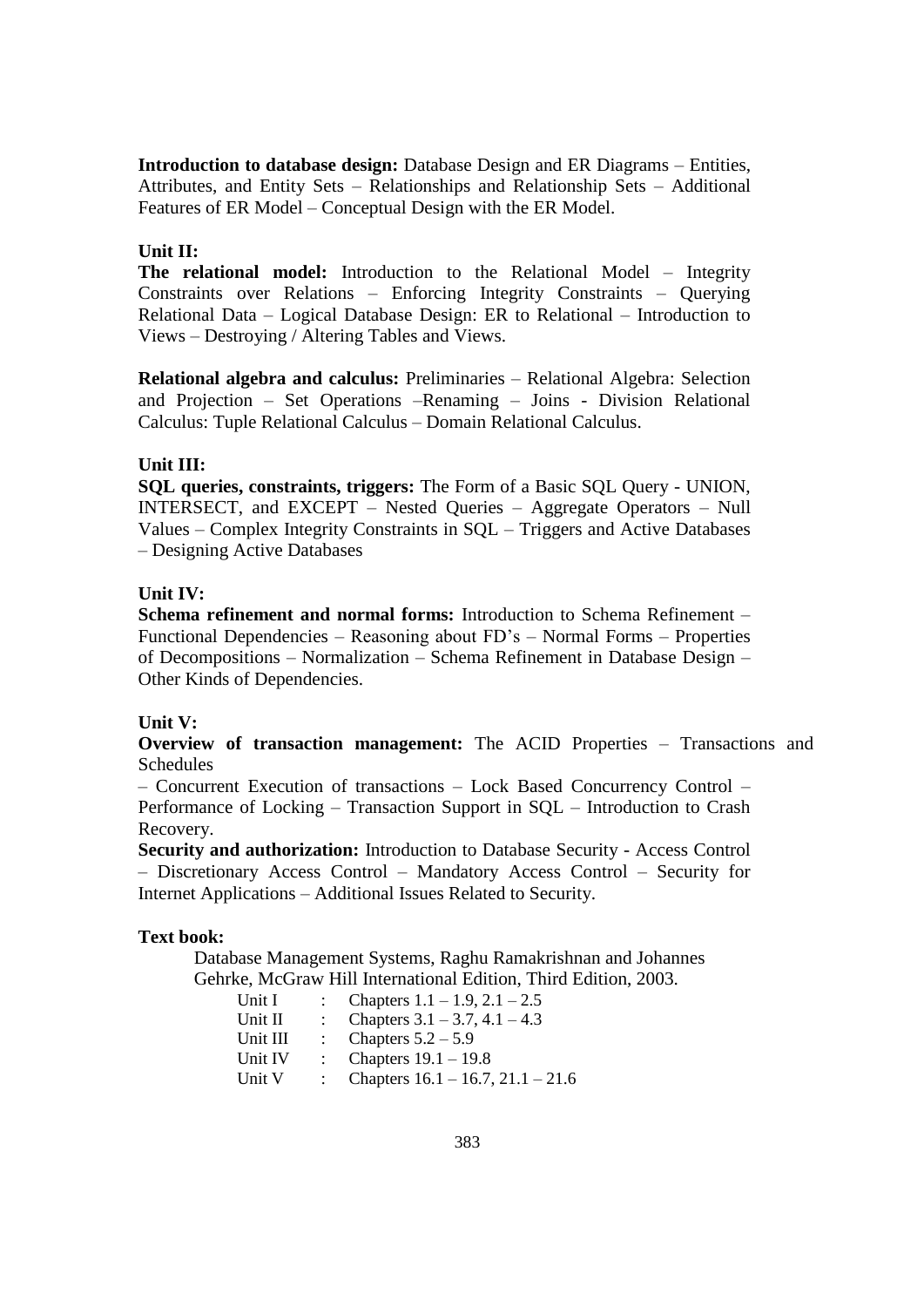# **Reference Books:**

- 1. Database Management Systems Alexis Leon and Mathews Leon, Vikas Publishing, Chennai, 2002.
- 2. Database Management Systems G.K. Gupta, McGraw Hill Education,  $4<sup>th</sup>$  reprint 2015, Pearson Education Asia, 2001.
- 3. Database System Concepts Abraham Silberschatz, Henry F.Korth, S.Sudarshan, 6th Edition, McGraw Hill, 2010.
- 4. Database Management Systems R.Pannerselvam,  $2<sup>nd</sup>$  Edition, PHI Learning, 2015.
- 5. Database Systems Models, Languages, Design and application Programming - R.Elmasri and S.B.Navathe, 6<sup>th</sup> Edition, Pearson Education, 2013.
- 6. Teach yourself SQL in 21 days Ryan K.Stephens, Ronald Plew Bryan Morgan and Jeff Perkins, 2<sup>nd</sup> Edition, SAMS Publishing.

# **Unit I:**

# CS12: Operating System (5 Hours- 4 Credits)

**Introduction to Operating Systems:** Introduction, What is an Operating systems, Operating system components and goals, Operating systems architecture. Process Concepts: Introduction, Process States, Process Management, Interrupts, Interprocess Communication.

# **Unit II:**

**Asynchronous Concurrent Execution:** Introduction, Mutual Exclusion, Implementing Mutual Exclusion Primitives, Software solutions to the Mutual Exclusion Problem, Hardware solution to the Mutual Exclusion Problem, Semaphores. Concurrent Programming: Introduction, Monitors.

# **Unit III:**

**Deadlock and Indefinite Postponement:** Introduction, Examples of Deadlock, Related Problem Indefinite Postponement, Resource concepts, Four Necessary conditions for Deadlock, Deadlock solution, Deadlock Prevention, Deadlock Avoidance with Dijkstra's Banker's algorithm, Deadlock Detection, Deadlock Recovery.

**Processor Scheduling:** Introduction, Scheduling levels, Preemptive Vs Non-Preemptive Scheduling Priorities, Scheduling objective, Scheduling criteria, Scheduling algorithms.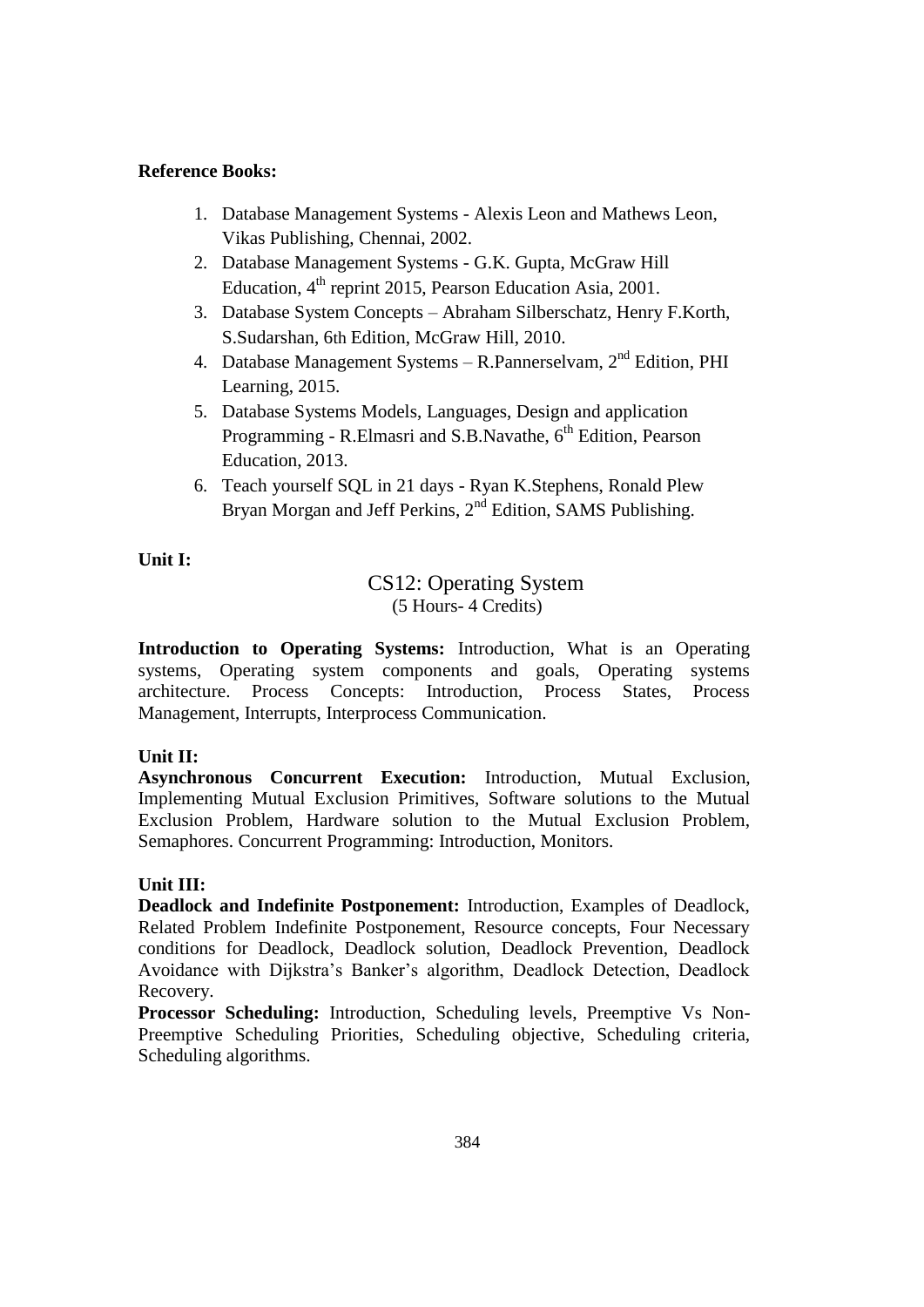### **Unit IV:**

**Real Memory Organization and Management:** Introduction, Memory organization, Memory Management, Memory Hierarchy, Memory Management Strategies, Contiguous Vs Non-Contiguous Memory allocation, Fixed Partition Multiprogrammimg, Variable Partition multiprogramming.

**Virtual Memory Management:** Introduction, Page Replacement, Page Replacement Strategies, Page Fault Frequency (PFF) Page replacement, Page Release, Page Size.

# **Unit V:**

**Disk Performance Optimization:** Introduction, Why Disk Scheduling is necessary, Disk Scheduling strategies, Rotational optimization.

**File and Database Systems:** Introduction, Data Hierarchy, Files, File Systems, File Organization, File Allocation, Free Space Management, File Access control.

### **Text Book:**

Operating Systems, Deitel & Deitel Choffnes, Pearson education, Third edition, 2008.

Unit I : Chapter 1: 1.1, 1.2, 1.12, 1.13 & Chapter 3: 3.1, 3.2, 3.3, 3.4, 3.5 Unit II : Chapter 5: 5.1, 5.2, 5.3, 5.4(up to 5.4.2), 5.5, 5.6 & Chapter 6: 6.1, 6.2

Unit III : Chapter 7: 7.1, 7.2, 7.3, 7.4, 7.5, 7.6, 7.7, 7.8, 7.9, 7.10

Chapter 8: 8.1, 8.2, 8 3, 8.4, 8.5, 8.6, 8.7 Unit IV : Chapter 9: 9.1, 9 2, 9.3, 9 4, 9.5, 9.6, 9.8, 9.9

Chapter 11: 11.1, 11.5, 11.6, 11.8, 11.9, 11.10

Unit V : Chapter 12: 12.1, 12.4, 12.5, 12.6

Chapter 13: 13.1, 13 2, 13.3, 13.4, 13.5, 13.6, 13.7, 13.8

### **Reference Books:**

- 1. An introduction to Operating systems concepts and Practice, Pramod Chandra P. Bhatt, PHI, Second Edition, 2008.
- 2. Operating System Concepts, Abraham Silberschatz Peter Galvin Greg Gagne, 6<sup>th</sup> edition Windows XP Update, Wiley India edition, 2007.
- 3. Operating Systems Principles and Design, Pal Choudhury, PHI Learning, 2011.
- 4. Operating Systems, A Concept Based Approach Dhananjay M.Dhamdhere Tata Mc Graw Hill,

# **CS13: Software Engineering**

(5 Hours- 4 Credits)

**Unit I:**

**Introduction to Software Engineering:** Some Definitions – Some Size factors – Quality and Productivity Factors – Managerial Issues. **Planning a Software Project:** Defining the Problem – Developing a Solution Strategy – Planning the Development Process – Planning an Organizational Structure – Other Planning Activities.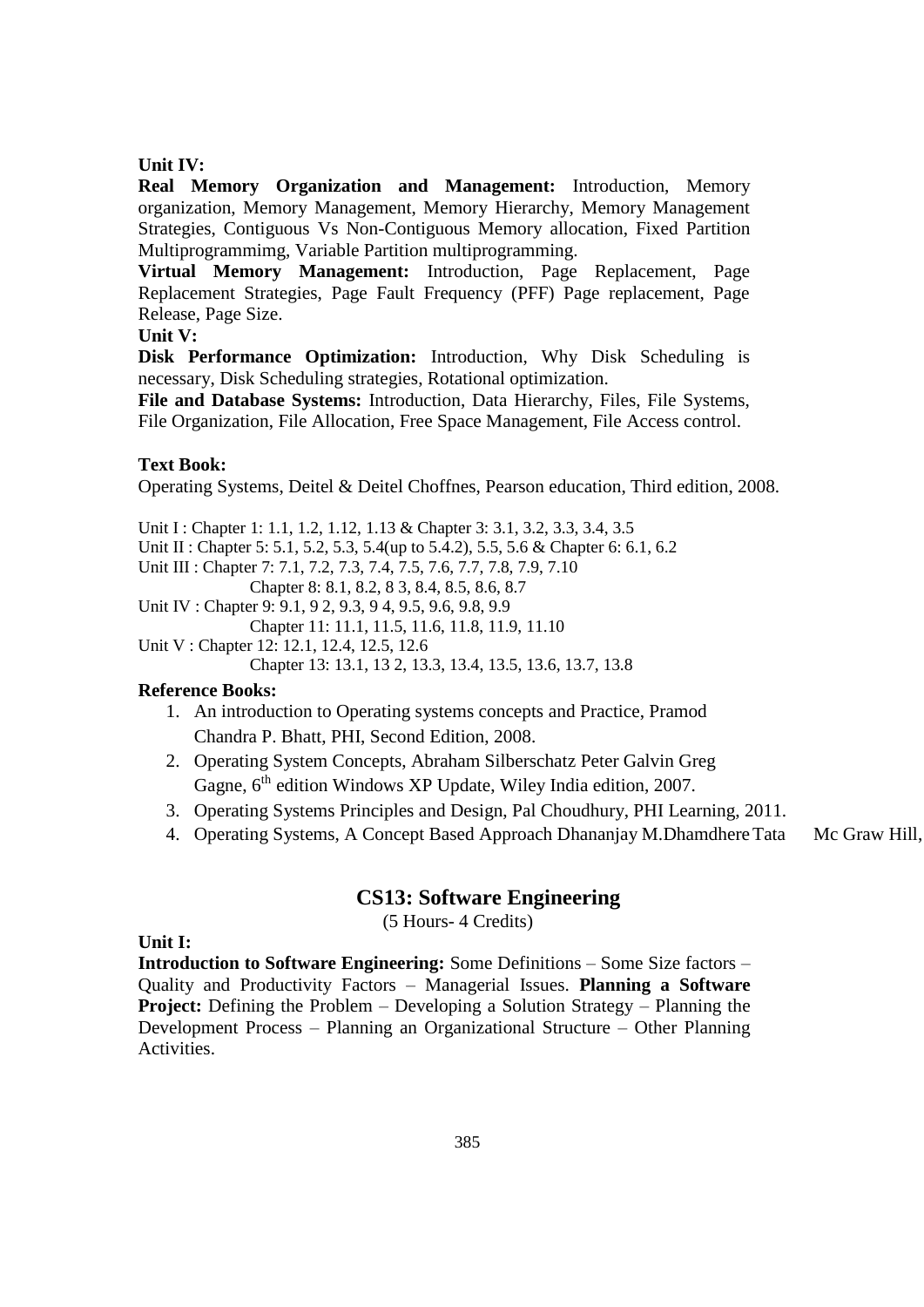### **Unit II:**

**Software Cost Estimation:** Software Cost Factors – Software Cost Estimation Techniques – Staffing-Level Estimation – Estimating Software Maintenance Costs.

### **Unit III:**

**Software Requirements Definitions:** The Software Requirements Specification – Formal Specification Techniques – Languages and Processors for Requirements Specification.

### **Unit IV:**

**Software Design:** Fundamental Design Concepts – Modules and Modularization Criteria – Design Notations – Design Techniques – Detailed Design Considerations – Real-Time and Distributed System Design – Test Plans – Milestones, Walkthroughs, and Inspections - Design Guidelines.

### **Unit V:**

**Verification and Validation Techniques:** Quality Assurance – Static Analysis – Symbolic Execution – Unit Testing and Debugging – System Testing – Formal Verification.

**Software Maintenance:** Enhancing Maintainability During Development – Managerial Aspects of Software Maintenance – Configuration Management – Source-Code Metrics – Other Maintenance Tools and Techniques.

### **Text book:**

Software Engineering Concepts, Richard Fairley, Tata McGraw Hill Publishing Company Limited, NewDelhi, 1997.

| Unit I   | Chapters: $1.1 - 1.4$ , 2.1-2.5       |
|----------|---------------------------------------|
| Unit II  | Chapters: 3.1 - 3.4                   |
| Unit III | Chapters: $4.1 - 4.3$                 |
| Unit IV  | Chapters: $5.1 - 5.9$                 |
| Unit V   | Chapters: $8.1, 8.3 - 8.7, 9.1 - 9.5$ |

### **Reference Books:**

- 1. Software Engineering K.L.James, Prentice Hall of India Pvt. Ltd., New Delhi, 2009.
- 2. Fundamentals of Software Engineering Rajib Mall, Prentice Hall of India Pvt. Ltd., New Delhi, 2003.
- 3. Software Engineering (A Practitioner's Approach) Roger. S.Pressman. McGraw Hill Publication, International Edition, 5<sup>th</sup> Edition. 2001.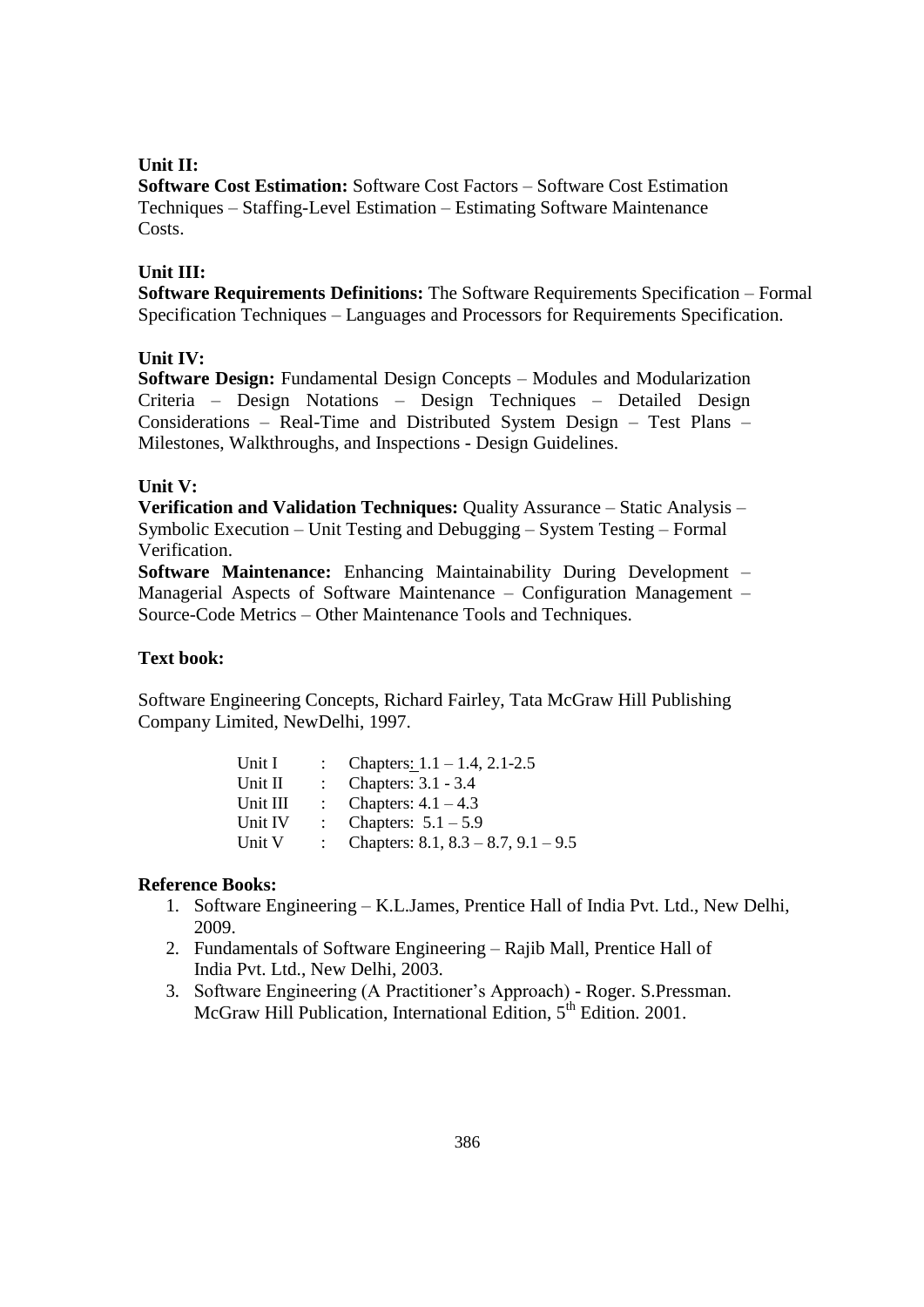# **CS14: Lab 9: Relational Database Management Systems**

(6 Hours- 4 Credits)

The following concepts must be introduced to the students:

### **DDL Commands**

• Create table, alter table, drop table

### **DML Commands**

- Select, update, delete and insert statements
- Condition specification using Boolean and comparison operators
- (and, or, not, =,  $\langle \rangle$ ,  $\langle \rangle$ ,  $\langle \rangle$ ,  $\langle \rangle$ ,  $\langle \rangle$ ,  $\langle \rangle$
- Arithmetic operators and aggregate functions (Count, Sum, Avg, Min, Max)
- Multiple table queries (join on different and same tables)
- Nested select statements
- Set manipulation using (any, in, contains, all, not in, not contains, exists, not exists, union, intersect, minus, etc.)
- Categorization using group by……..having
- Arranging using order by

1 Create a table Student-master with the following fields client\_no,name, address, city, state, pincode, remarks, bal\_due with suitable data types.

- a. Create another table supplier table from client master. Select all the fields and rename client no with supplier no and name with supplier\_name.
- b. Insert data into client\_master
- c. Insert data into supplier\_master from client\_master.
- d. Delete the selected row in the client master.

2. Create a table sales\_order with s\_order\_no and product\_no as primary key. Set other fields to store client number, delivery address, delivery date,order status.

- a. Add a new column for storing salesman number using ALTER Command.
- b. Set the s order no as foregin key as column constraints.
- c. Set the s\_order\_no as foreign key as table constraints.
- d. Enforce the integrity rules using CHECK.

3 Create a table student\_master with the following fields name, regno, dept and year with suitable data types. Use Select command to do the following.

- a. Select the student's name column.
- b. Eliminate the duplicate entry in table.
- c. Sort the table in alphabetical order.
- d. Select all the Students of a particular department.

4 Create a table sales order details with the s order no as primary key and with the following fields: product\_no, description, qty\_ordered, qty\_disp,product\_rate, profit\_percent, sell\_price, supplier\_name.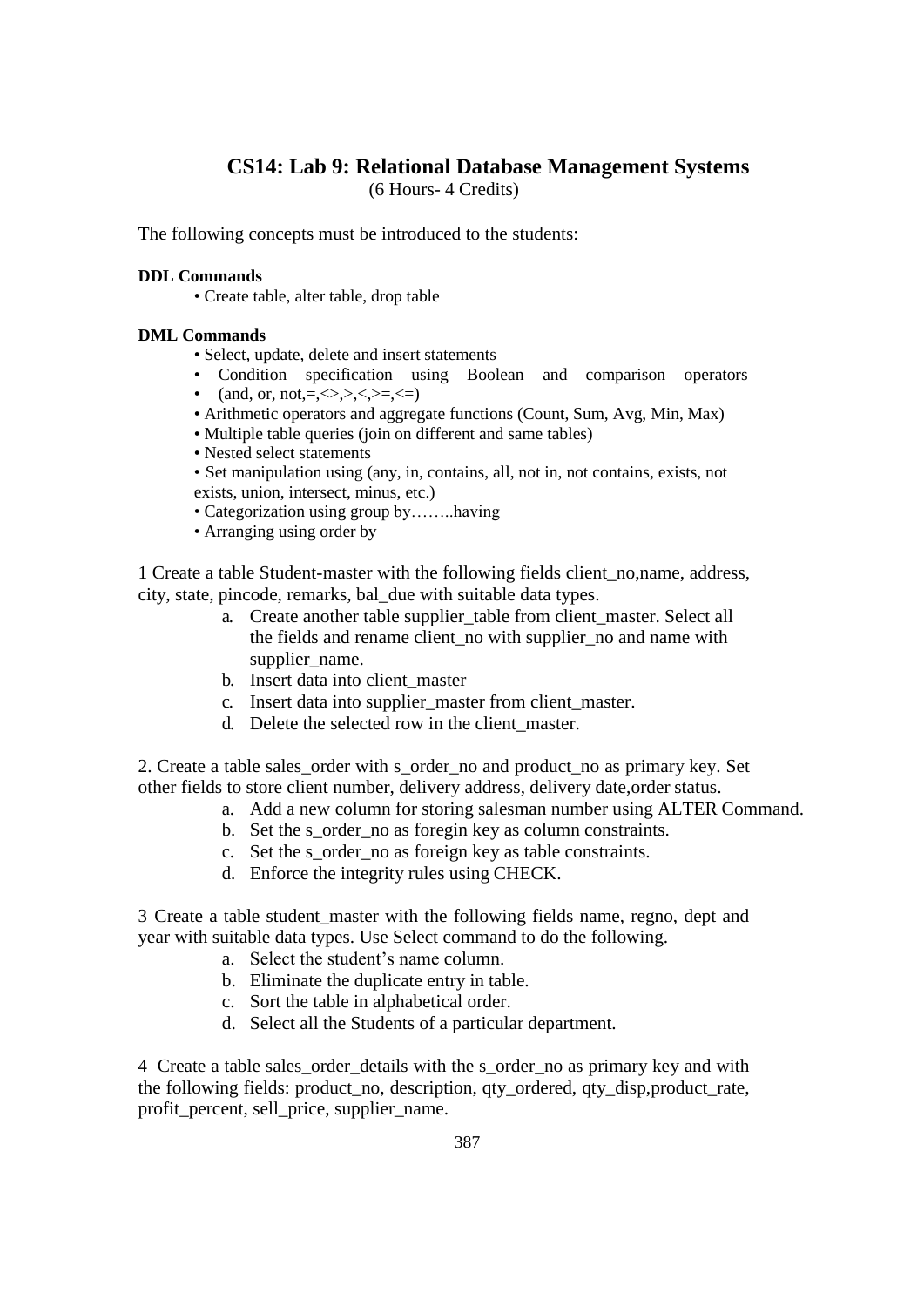- a. Select each row and compute sell\_price\*.50 and sell\_price\*1.50 for each row selected.
- b. Select product\_no, profit\_percent, Sell\_price where profit\_per is not between 10 and 20 both inclusive.
- c. Select product\_no, description, profit\_percent, sell\_price where profit\_percent is not between 20 and 30.
- d. Select the suppliername and product\_no where suppliername has 'r' or 'h'as second character.

5 Create and use the following database schema to answer the given queries

| <b>EMPLOYEE</b> |                  |                |            |
|-----------------|------------------|----------------|------------|
| <b>DEFAULT</b>  |                  |                |            |
| <b>Field</b>    | <b>Type</b>      | <b>Null</b>    | <b>Key</b> |
| Eno             | Char(3)          | No             | Primary    |
| Ename           | Varchar(50)      | No             |            |
| Job_type        | Varchar(50)      | N <sub>0</sub> |            |
| Manager         | Char(3)          | Yes            | Foreign    |
| Hiredate        | Date             | N <sub>o</sub> |            |
| Dno             | Integer          | Yes            | Foreign    |
| Commission      | Decimal $(10,2)$ | Yes            |            |
| Salary          | Decimal $(7,2)$  | No             |            |

| <b>DEPARTMENT</b> |             |             |            |
|-------------------|-------------|-------------|------------|
| <b>DEFAULT</b>    |             |             |            |
| <b>Field</b>      | <b>Type</b> | <b>Null</b> | <b>Key</b> |
| Dno               | Integer     | No          | Primary    |
| <b>D</b> name     | Varchar(50) | Yes         |            |

### **Perform the following queries:**

- a. Query to display Employee Name, Job, Hire Date, Employee Number; for each employee with the Employee Number appearing first.
- b. Query to display unique Jobs from the Employee Table.
- c. Query to display the Employee Name concatenated by a Job separated by a comma.
- d. Query to display all the data from the Employee Table. Separate each Column by a comma and name the said column as THE\_OUTPUT.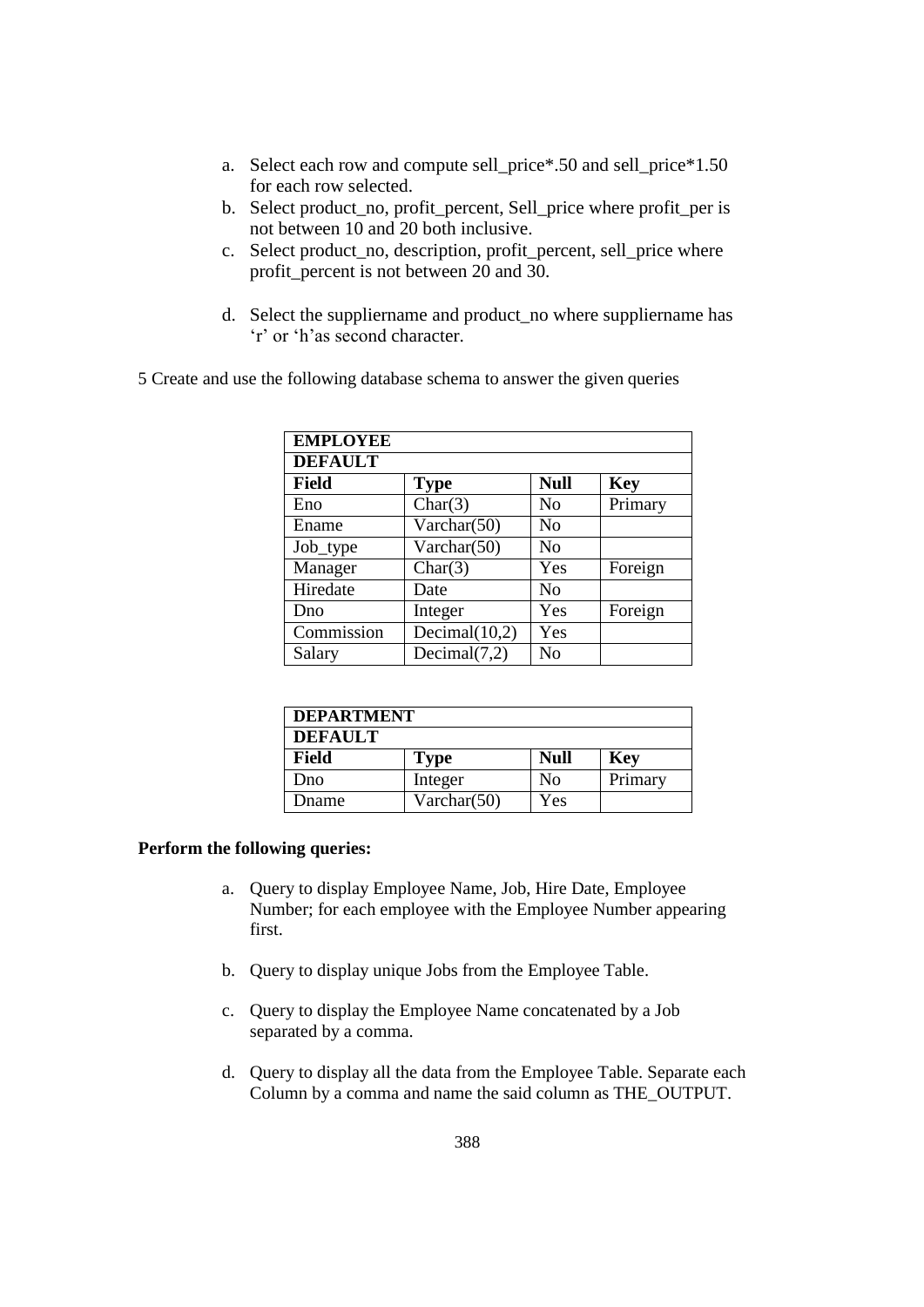- e. Query to display the Employee Name and Salary of all the employees earning more than \$2850.
- f. Query to display Employee Name and Department Number for the Employee No= 7900.
- g. Query to display Employee Name and Salary for all employees whose salary is not in the range of \$1500 and \$2850.
- h. Query to display Employee Name and Department No. of all the employees in Dept 10 and Dept 30 in the alphabetical order by name.
- i. Query to display Name and Hire Date of every Employee who was hired in 1981.
- j. Query to display Name and Job of all employees who don't have a current Manager.
- k. Query to display the Name, Salary and Commission for all the employees who earn commission.
- l. Sort the data in descending order of Salary and Commission.
- m. Query to display Name of all the employees where the third letter of their name is  $A^{\prime}$ .
- n. Query to display Name of all employees either have two  $R$ 's or have two  $A$ 's in their name and are either in Dept No = 30 or their Manger's Employee No = 7788.
- o. Query to display Name, Salary and Commission for all employees whose Commission Amount is 14 greater than their Salary increased by 5%.
- p. Query to display Name, Hire Date and Salary Review Date which is the 1st Monday after six months of employment.
- q. Query to display Name and calculate the number of months between today and the date each employee was hired.
- r. Query to display Name with the 1st letter capitalized and all other letter lower case and length of their name of all the employees whose name starts with  $\mathbf{J}^{\prime}$ , 'A' and  $\mathbf{M}^{\prime}$ .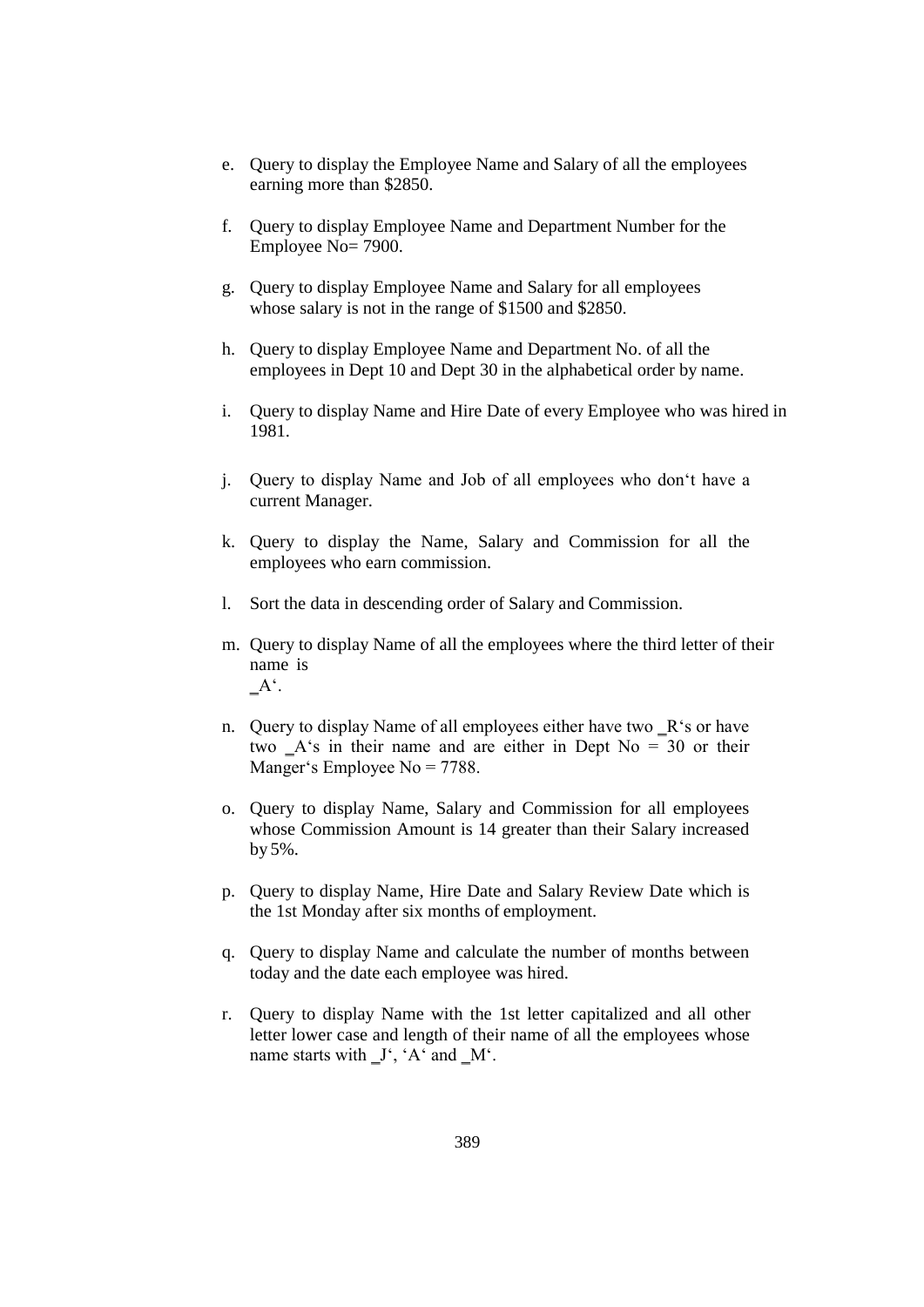- s. Query to display Name, Department Name and Department No for all the employees.
- t. Query to display Unique Listing of all Jobs that are in Department # 30.
- u. Query to display Name, Job, Department No. And Department Name for all the employees working at the Mumbai location.
- v. Query to display Name, Dept No. And Salary of any employee whose department No. and salary matches both the department no. and the salary of any employee who earns a commission.
- w. Query to display the Highest, Lowest, Sum and Average Salaries of all the employees
- x. Query to display the Employee No. And Name for all employees who earn more than the average salary.
- y. Query to display Employee Number and Name for all employees who work in a department with any employee whose name contains  $a_T$ .

6 Create a table master\_book to contain the information of magazine code, magazine name and publisher. Weekly/biweekly/monthly, price. Write PL/SQL block to perform insert, update and delete operations on the above table.

7 Create a table to contain phone number, user name, address of the phone user. Write a function to search for a address using phone numbers.

8 Create a table stock to contain the item-code, item-name, current stock, date of last purchase. Write a stored procedure to seek for an item using item-code and delete it, if the date of last purchase is before 1 year from the current date. If not, update the current stock.

9 Create a table to store the salary details of the employees in a company. Declare the Cursor to contain employee number, employee name and net salary. Use Cursor to update the employee salaries.

10 Create a table to contain the information about the voters in a particular constituency. Write a proper trigger to update or delete a row in the table.

# **ES1.1: Client / Server Computing**

(5 Hours – 4 Credits)

# **Unit I**:

Basic concepts of Client/Server – Characteristics – File Servers – Database servers – Transaction servers- Groupware servers – Objective servers – Web servers – Fat servers or fat clients – 2 tier versus 3 tier – Client/Server building blocks – Operating system services. Base services – Extended services – Server scalability – Client Anatomy.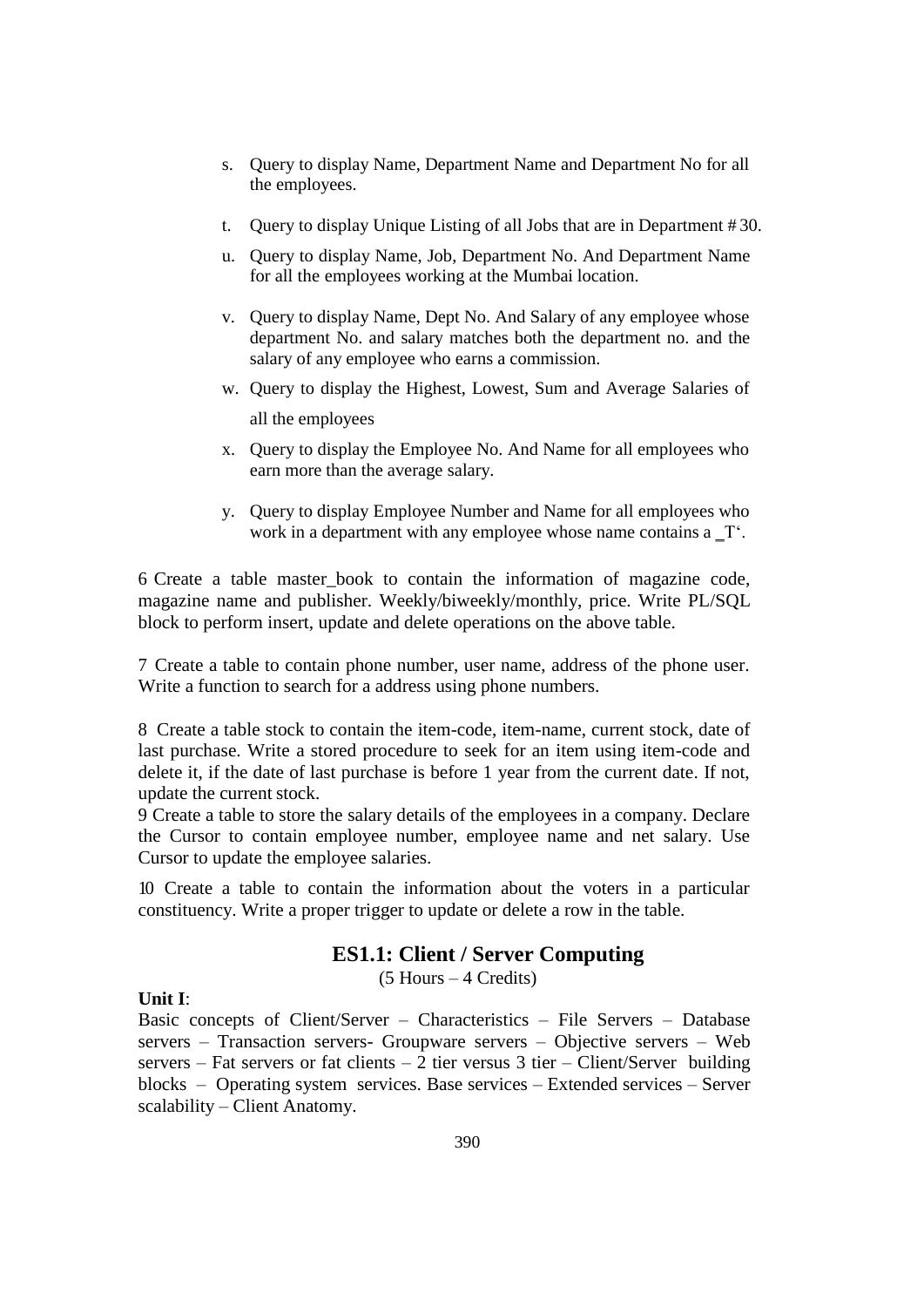### **Unit II**:

NOS Middleware – Peer-to-peer communications – RPC – MOM Middleware – MOM versus RPC - The fundamentals of SQL and relational databases – Server architecture – Stored procedures, triggers and rules.

### **Unit III**:

Online transaction processing – Decision support systems – OLTP versus DSS: programming effort, database needs – Data warehouses – Elements - Hierarchies – Replication versus Direct access – Replication mechanism – EIS/DSS Tools – Client/server transaction processing – transaction models – TP Monitors – Transaction management standards.

### **Unit IV:**

Groupware – Components – Distributed objects and components – CORBA: components – Object Management Architecture – Services – Business objects. **Unit V:**

Client/server Distributed system management – components – Management application – The Internet Management Protocols – OSI Management Framework – The Desktop Management Interface – X/Open Management Standards – Client/server application development tools – Client/Server Application Design.

### **Text book**:

Dan Harkey, Jeri Edwards and Robert Orfali, The Essential Client Server Survival Guide,  $2<sup>nd</sup>$  Edition,. Galgotia Publications Pvt. Ltd., 2000.

### **Reference books**:

1. Dawna Travis Dewire, Client/Server computing, Tata McGraw Hill.

2. Jafferey D. Schank, Novell's guide to Client/Server Application and

Architecture, BPB Publications.

3. Robert Orfali, Dan Harkey and Jeri Edwards, The Essential Client/Server Survival Guide, Galgotia Publications Pvt. Ltd., 2002.

# **ES1.2: MOBILE APPLICATIONS DEVELOPMENT**

(5 Hours – 4 Credits)

**Unit I :**

**Introduction to Android** – Creating the First Android Project - Using the TextView Control

- Using the Android Emulator - Limitations of the Android Emulator

**Basic Widgets -** Understanding the Role of Android Application Components - Understanding Activities - Role of the Android Manifest File - Creating the User Interface - Commonly Used Layouts and Controls- Displaying Messages Through Toast -Creating and Starting an Activity - Using the EditText Control .- Choosing Options with CheckBox Choosing Mutually Exclusive Items Using RadioButtons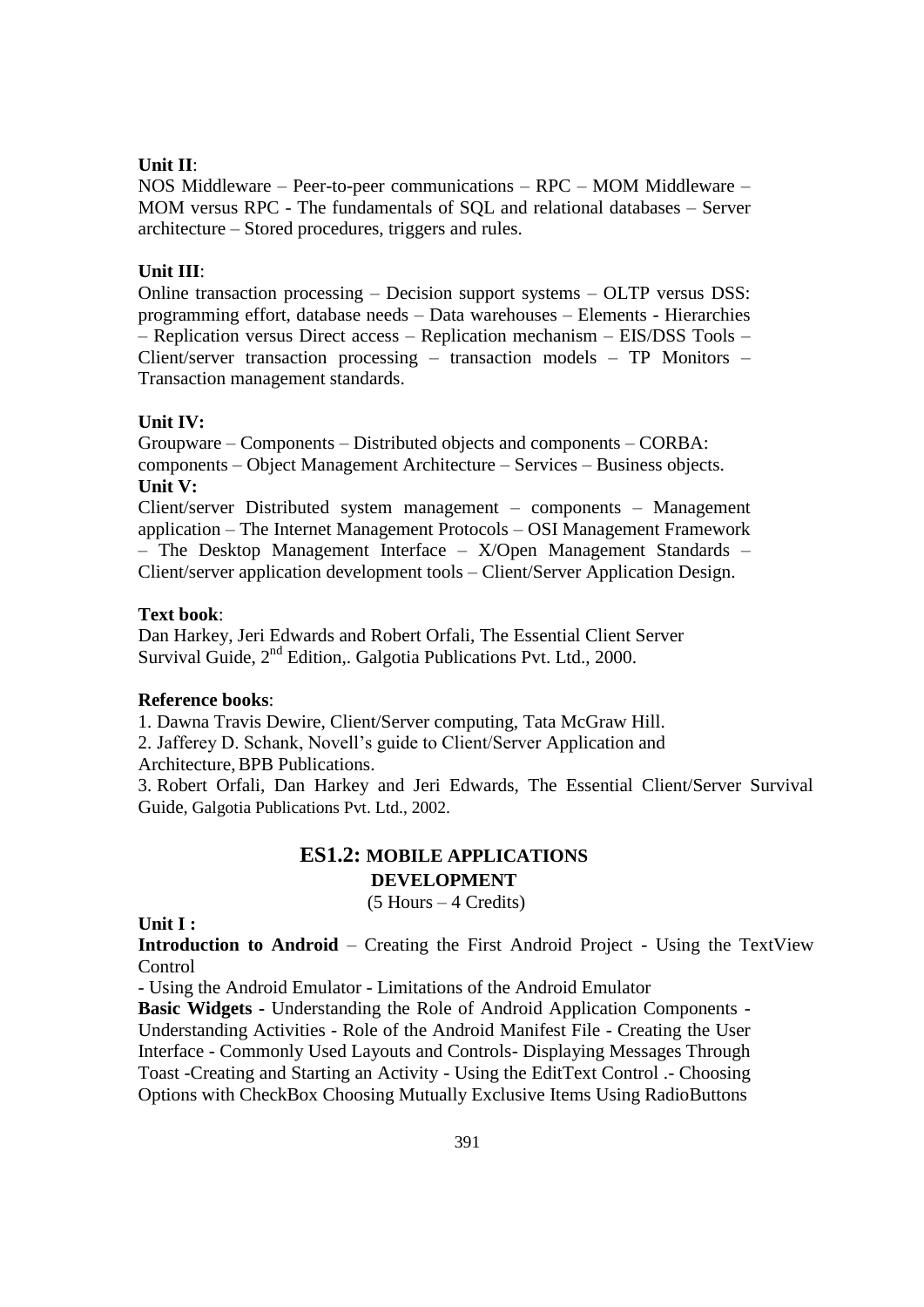# **Unit II :**

**Building Blocks for Android Application Design** -Laying Out Controls in Containers - Introduction to Layouts - LinearLayout - RelativeLayout - AbsoluteLayout - FrameLayout - TableLayout - Operations Applicable to TableLayout GridLayout -Specifying Row and Column Position - Adapting to Screen Orientation - Anchoring Controls Defining Layout **Utilizing Resources and Media-Resources -** Creating Values Resources- Using Drawable Resources – Switching States with Toggle Buttons

# **Unit III :**

Creating an Image Switcher Application - Scrolling Through ScrollView playing audio – playing video - **Using Selection Widgets** - Using ListView - Using the Spinner Control - Using the GridView Control - Creating an Image Gallery Using the ViewPager Control

## **Unit IV :**

**Displaying and Fetching Information Using Dialogs and Fragments** – What are dialogs - Selecting the Date and Time in One Application – Fragments - Creating Fragments with Java Code -Creating Special Fragments

### **Unit V :**

**Creating Interactive Menus and ActionBars** - Menus and Their Types - Creating Menus Through XML - Creating Menus Through Coding - Applying a Context Menu to a ListView

- Using the ActionBar - Replacing a Menu with the ActionBar - Creating a Tabbed ActionBar - Creating a Drop-Down List ActionBar - **Using Databases** - Using the SQLiteOpenHelper Class - Accessing Databases with the ADB - Creating a Data Entry Form

**Text Book :** Android Programming Unleashed, B.M. Harwani, Pearson Education, Inc., I edition 2013

| Unit I   | : Chapters 1 and 2     |
|----------|------------------------|
| Unit II  | : Chapters 3 and 4     |
| Unit III | : Chapters $4$ and $5$ |
| Unit IV  | : Chapter $6$          |
| Unit V   | : Chapter $7$ and $8$  |

### **Reference Books :**

- 1. Android Apps for Absolute Beginners II Edition –Wallace Jackson Apress 2013
- 2. Android Application Development All-in-One For Dummies Barry A. Burd 2011 –Wiley
- 3. The Android book Imagine Publishing Ltd 2011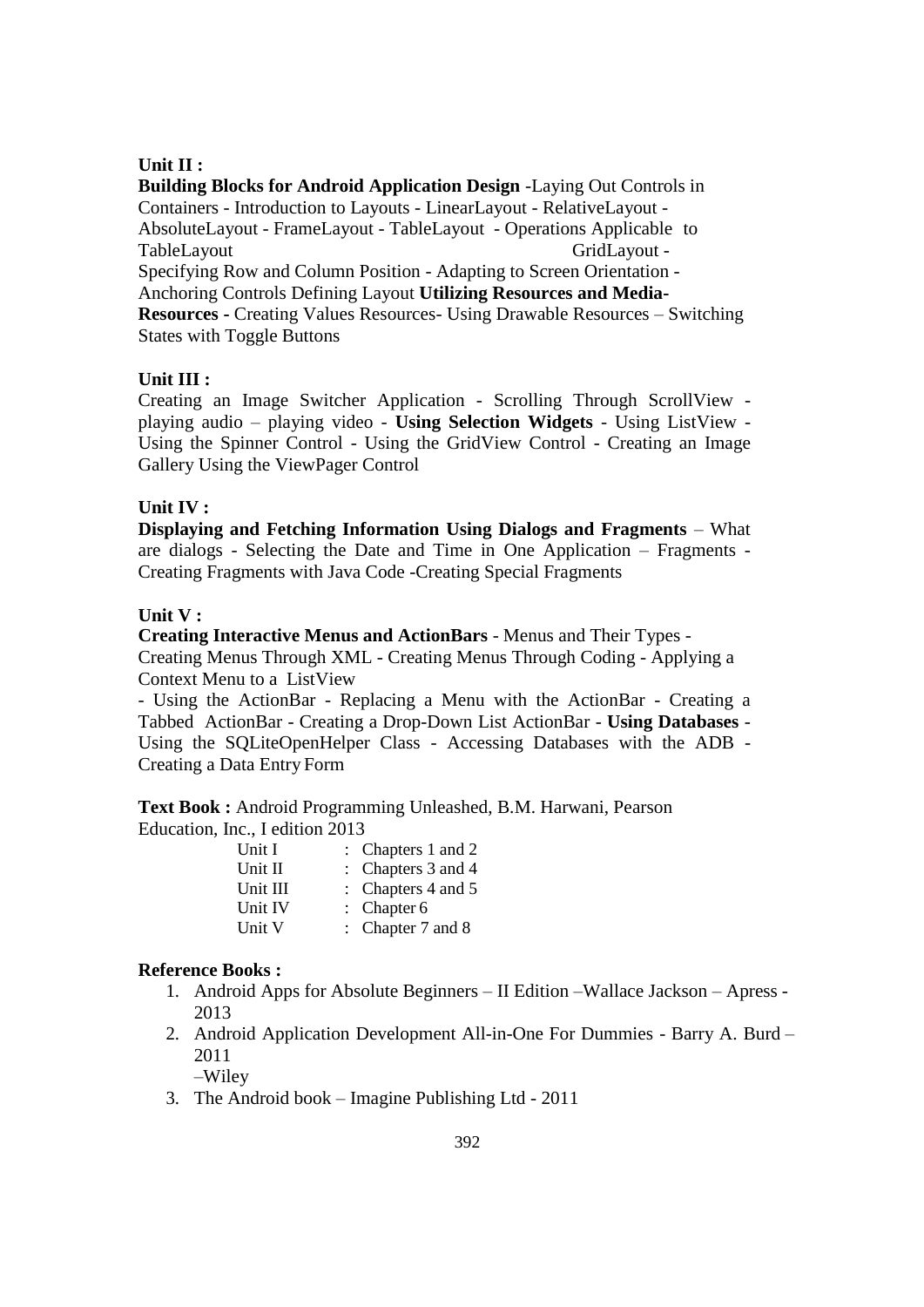# **ES1.3: Theory of Computation**

(5 Hours – 4 Credits)

### **Unit I:**

**Finite Automata :** Introduction – Finite State Machine – Acceptance of Strings and

Languages – Deterministic Finite Automata – Non Deterministic Finite Automata – Significance of Non Deterministic Finite Automaton – NFA with ε-Transitions – Conversions and Equivalence – NFA to DFA Conversion – Minimization of FSM – Equivalence between Two FSM's – FA with Output – Equivalence of Moore and Mealy Machines.

### **Unit II**:

**Regular Expressions :** Introduction – Regular Set – Regular Expressions – Finite Automata and Regular Expressions – Conversion of Finite Automata to Regular Expressions

– Identity Rules – Proving Languages not to be Regular – Applications of Regular Expression

– Closure Properties of Regular Languages.

### **Unit III** :

**Context Free Grammar :** Introduction – Regular Grammar – Equivalence between Regular Grammar and FA – Context Free Grammar – Derivation and languages – Derivation Trees – Relationship between Derivation and Derivation Tree – Ambiguity – Simplification of CFG.

### **Unit IV:**

**Properties of Context Free Languages:** Introduction – Normal Forms – Applications of Context free Grammar – Properties of Context Free Languages.

### **Unit V**:

**Turing Machines :** Introduction – Model of Turing machine – Definition of Turing

machine – Programming Techniques for Turing Machines – Computable Language and Functions – Two way infinite Tape – Power of Turing Machine – Comparison of FM, PDA and TM.

### **Text Book:**

Theory of Computation – A.A.Puntambekar, Technical Publications, Pune, First Edition 2009

| : Chapter 7.1 to $7.8$ |
|------------------------|
|                        |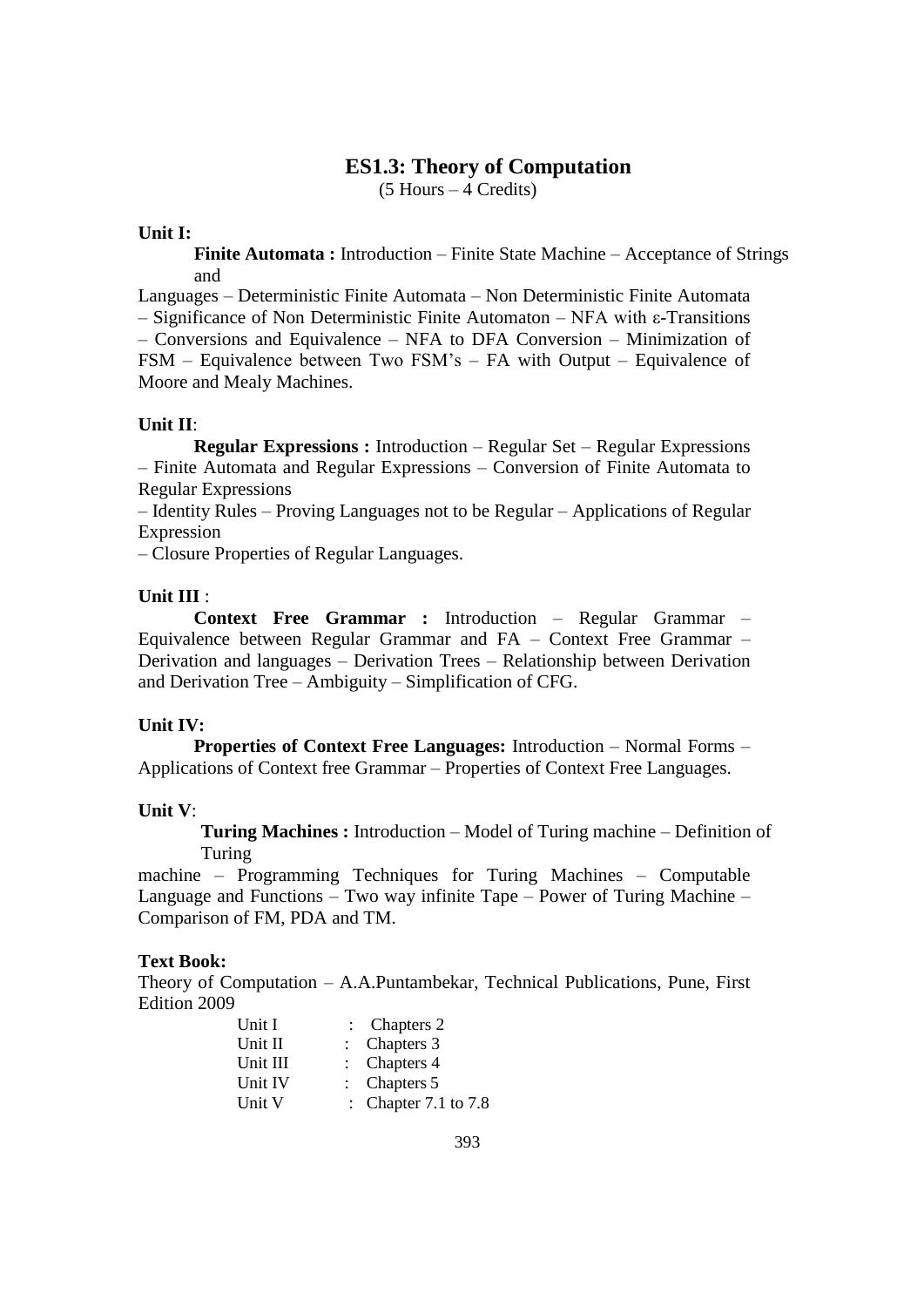### **Reference Books:**

1. Introduction to Automata Theory, Languages and Computation – John E.Hopcroft, Rajeev Motwani, Jeffrey D.Ullman, Third Edition, Pearson, 2014. 2. Theory of Computer Science - Automata, Languages and Computation , Mishra K L P and Chandrasekaran N, Third Edition, Prentice Hall of India, 2004. 3. Elements of the Theory of Computation Harry R Lewis and Christos H Papadimitriou, Second Edition, Prentice Hall of India, Pearson Education, New Delhi

### **SBS 5: Lab 10: Python Programming**

(2 Hours - 2 Credits)

# **List of Exercises for Python Programming:**

**Section: A (Simple programs)**

1. Write a menu driven program to convert the given temperature from

Fahrenheit to Celsius and vice versa depending upon user's choice.

2. WAP to calculate total marks, percentage and grade of a student. Marks

obtained in each of the three subjects are to be input by the user. Assign grades according to the following criteria:

> *Grade A: Percentage >=80 Grade B: Percentage>=70 and <80 Grade C: Percentage>=60 and <70 Grade D: Percentage>=40 and <60 Grade E: Percentage<40*

3. Write a menu-driven program, using user-defined functions to find the area of rectangle, square, circle and triangle by accepting suitable input parameters from user.

4. WAP to display the first 'n' terms of Fibonacci series.

5. WAP to find factorial of the given number.

6. WAP to find sum of the following series for n terms:  $1 - 2/2! + 3/3! - - - \cdot n/n!$ 

7. WAP to calculate the sum and product of two compatible matrices.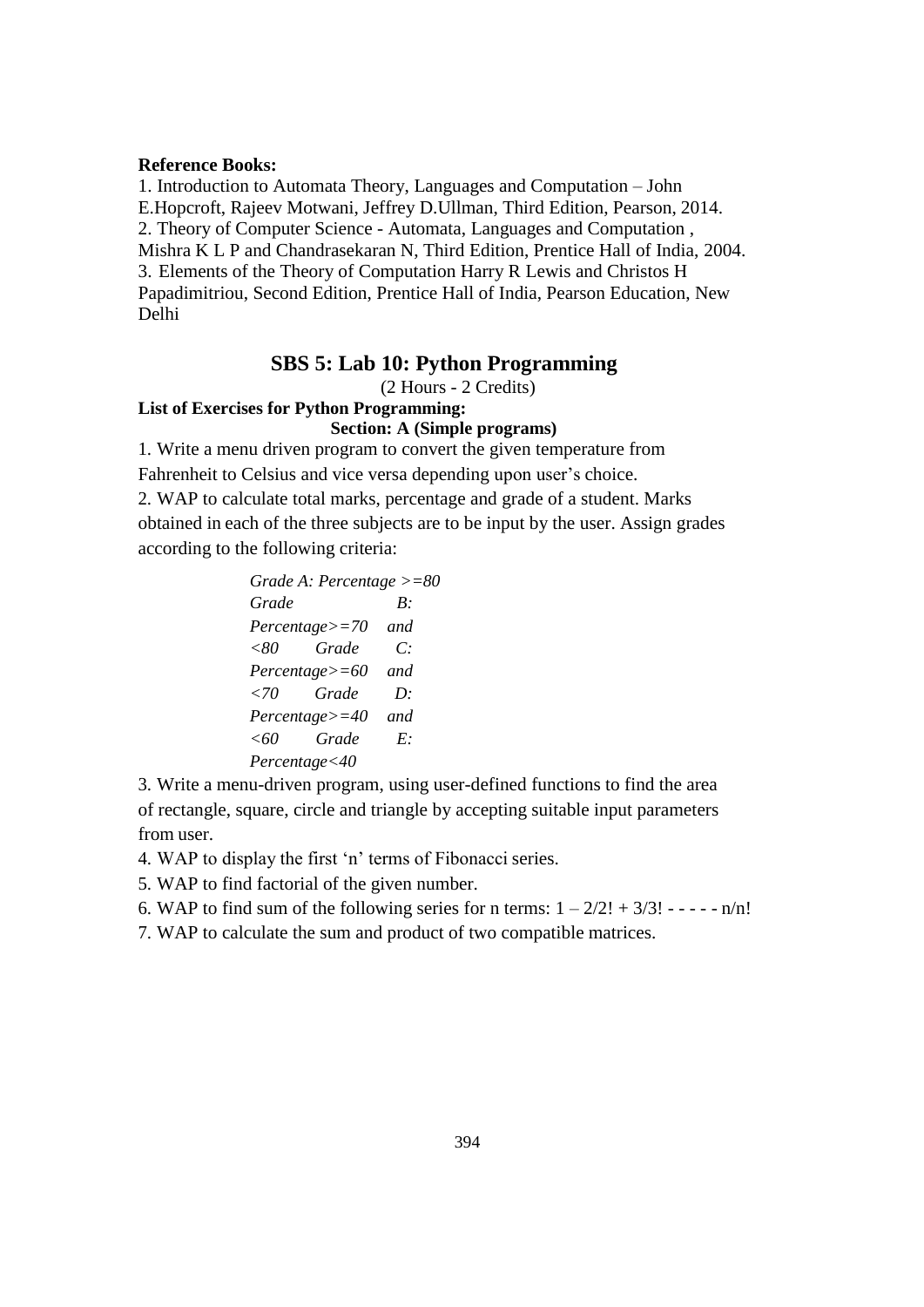### **Section: B (Visual Python)**

All the programs should be written using user defined functions, wherever possible.

1. Write a menu-driven program to create mathematical 3D objects

*i. curve ii. sphere iii. cone iv. arrow v. ring vi. cylinder*

2. WAP to read n integers and display them as a histogram.

3. WAP to display sine, cosine, polynomial and exponential curves.

4. WAP to plot a graph of people with pulse rate p vs. height h. The values of p and h are to be entered by the user.

5. WAP to calculate the mass m in a chemical reaction. The mass m (in gms) disintegrates according to the formula  $m=60/(t+2)$ , where t is the time in hours. Sketch a graph for t vs. m, where  $t>=0$ .

6. Input initial velocity and acceleration, and plot the following graphs depicting equations of motion:

- *i. velocity wrt time (v=u+at)*
- *ii. distance wrt time* ( $s=u*t+0.5*a*t*t$ )
- *iii. distance wrt velocity* ( $s=(v^*v-u^*u)/2^*a$ )

# **Reference Books**

1. T. Budd, Exploring Python, TMH, 1st Ed, 2011

- 2. John V. Guttag, Introduction to computation and programming using Python, Revised and Expanded edition, PHI, 2015
- 2. Python Tutorial/Documentation [www.python.or](http://www.python.or/) 2015
- 3. Allen Downey, Jeffrey Elkner, Chris Meyers, How to think like a

computer scientist: learning with Python , Freely available online.2012

- 4. <http://docs.python.org/3/tutorial/index.html>
- 5. <http://interactivepython.org/courselib/static/pythonds>

6. <http://www.ibiblio.org/g2swap/byteofpython/read/>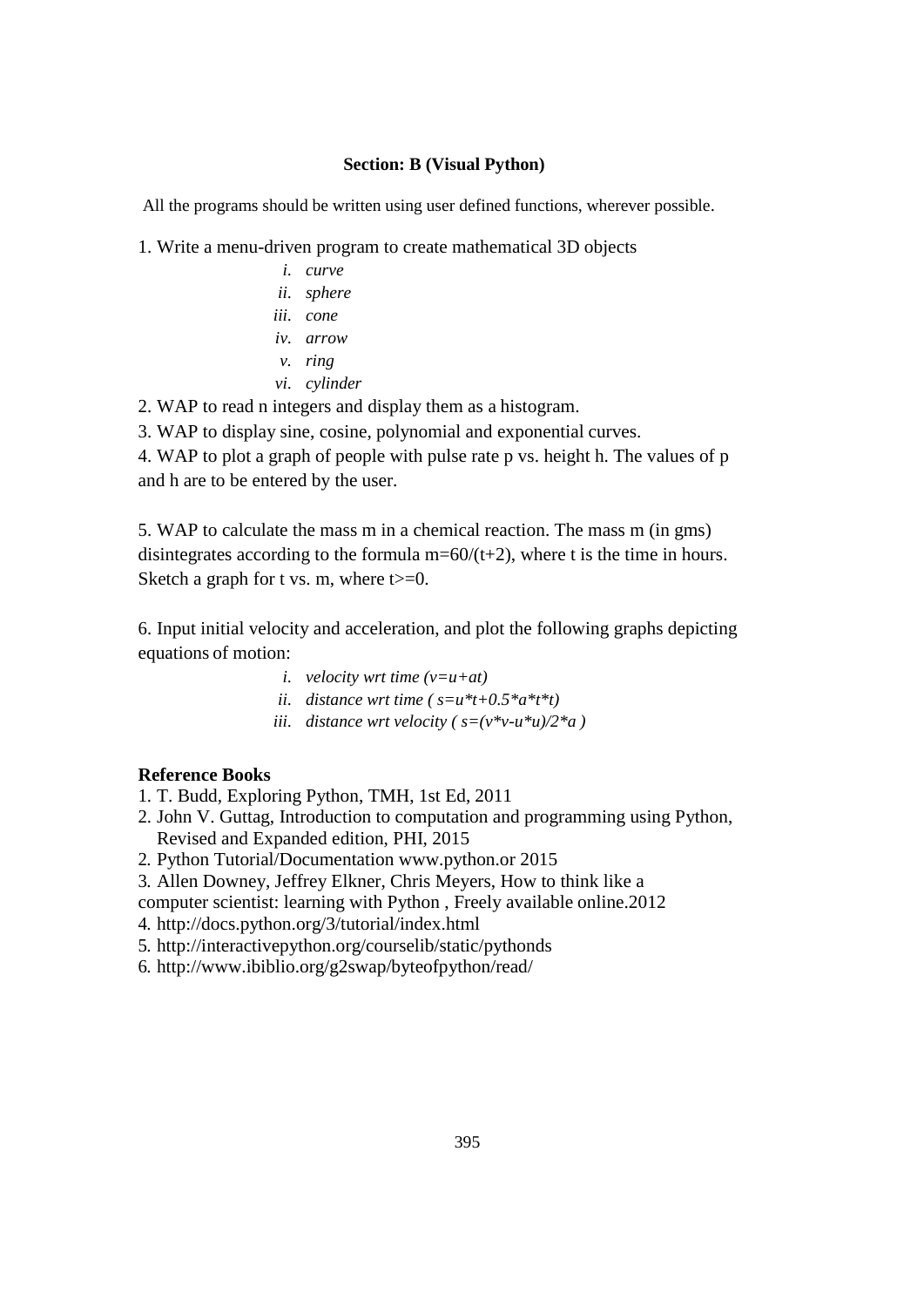# **CS15: Data Communication and Computer Networks**

(5 Hours – 4 Credits)

### **Unit I:**

**Introduction:** A Brief History – Applications – Computer Networks – Categories of Networks – Standards and Standards Organizations – Network Architecture – Open Systems and OSI Model – TCP/IP Architecture. **Communication Media and Data Transmission:** Fourier Analysis – Analog and Digital Data Transmission – Modulation and Demodulation – Transmission Media – Wireless Communications – Data Transmission Basics – Transmission Mode – Interfacing – Multiplexing. **Error Detection and Correction:** Types of Errors – Error Detection – Error Correction.

**Data Link Control and Protocol Concepts:** Flow Control – Error Control – Asynchronous Protocols – Synchronous Protocols – High-Level Data Link Control (HDLC).

### **Unit II:**

**Local Area Networks:** Types of Networks and Topology –LAN Transmission Equipment – LAN Installation and Performance.

**Ethernet:** IEEE Standard 802.3 **Token Bus**: IEEE Standard 802.4 **Token Ring:**  IEEE Standard 802.5 – Fiber Distributed Data Interface (FDDI) – **Distributed Queue Dual Bus (DQDB):** IEEE Standard 802.6 – LAN Operating Systems and Protocols – Ethernet Technologies.

**Wide Area Networks:** WAN Transmission Methods – WAN Carrier Types – WAN Transmission Equipments – WAN Design and Multicast Considerations – WAN Protocols.

# **Unit III:**

**Integrated Services and Routing Protocols:** Integrating Services – ISDN Services – ISDN Topology – ISDN Protocols – Broadband ISDN – Asynchronous Transfer Mode (ATM) – Principal Characteristics of ATM – Frame Relay – Comparison of ISDN, ATM and Frame Relay.

**Wireless LANS:** WLAN Applications – Wireless LAN Requirements – Planning for Wireless LANs – Wireless LAN Architecture – IEEE 802.11 Protocol Layer – IEEE 802.11 Physical Layer – Designing the Wireless LAN Layout – WAP Services.

### **Unit IV:**

**Internet Working:** Principles of Internet Working – Routing Principles – Internetwork Protocols (IP) – Shortcomings of IPv4 – IP Next Generation.

**TCP Reliable Transport Service:** Transport Protocols – The Service TCP Provides to Applications – End –to-End Service and Datagrams – Transmission Control Protocol – User Datagram Protocol.

### **Unit V:**

**Network Applications:** Client-Server Model – Domain Name System (DNS) – Telnet – File Transfer and Remote File access – Electronic Mail – World Wide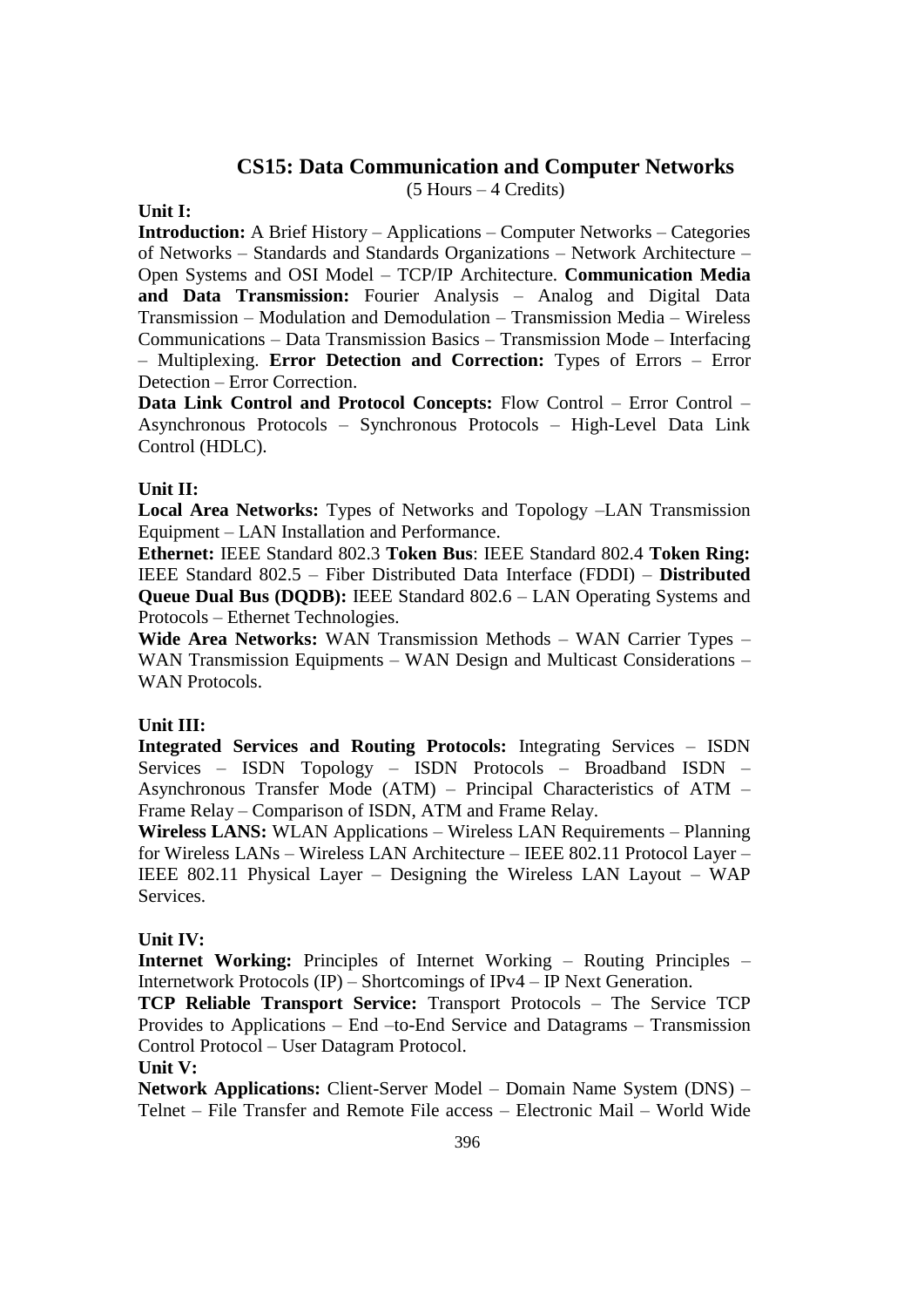#### Web (WWW)

**Network Management:** Goal of Network Management – Network Management Standards – Network Management Model – Infrastructure for Network Management – Simple Network Management Protocol (SNMP).

### **Text Book:**

**Data Communications and Computer Networks,** Brijendra Singh ,Second Edition, PHI, 2006.

| Unit I   | Chapters $1,2,3,5$ |
|----------|--------------------|
| Unit II  | Chapters 6, 7      |
| Unit III | Chapters 8, 9      |
| Unit IV  | Chapters 10,11     |
| Unit V   | Chapter 12         |

### **Reference Books:**

- 1. Computer Networks, Andrew S Tanenbaum, 4<sup>th</sup> Ed, Prentice Hall of India, 2006.
- 2. Data Communications and Computer Networks , Prakash C. Gupta, Prentice Hall of India, 2005.
- 3. Data and Computer Communications, William Stallings, PHI, 2007.
- 4. Data Communication and Networking ,Behrouz A. Forouzan, TMH, 2005.
- 5. Data Communications and Networks , Achyut S Godbole, TMH,2005.

# **CS16: Lab 11: Web Technology**

(6 Hours – 4 Credits)

(Select one question from JavaScript and ASP.net)

### **JavaScript & JSP**

- **1.** Write a JavaScript Program To Generate Fibonacci Series
- **2.** Write a JavaScript Program For Checking Palindrome Or Not
- **3.** Write a JavaScript Program To Validate Form
- **4.** Write a JavaScript Program To Create Popup Window
- **5.** An Html Form With A JavaScript Event Handler
- **6.** Write a JavaScript Program To Remove Items From A Dropdown List
- **7.** Write a JavaScript Program To Display A Random Image
- **8.** Write a JavaScript Program To Valid An Email Address.
- **9.** Write a JSP to add the contents of another JSP file using **@include** directive.
- **10.** Write a JSP to check whether the given number is prime or not.
- **11.** Write a JSP to forward one JSP file to another JSP file using **forward** action.

#### **ASP.Net**

- **12.** Working with Page and Forms Using Asp .Net.
- **13.** To Create An Account Registration Form And Perform The Following Validation a) User Name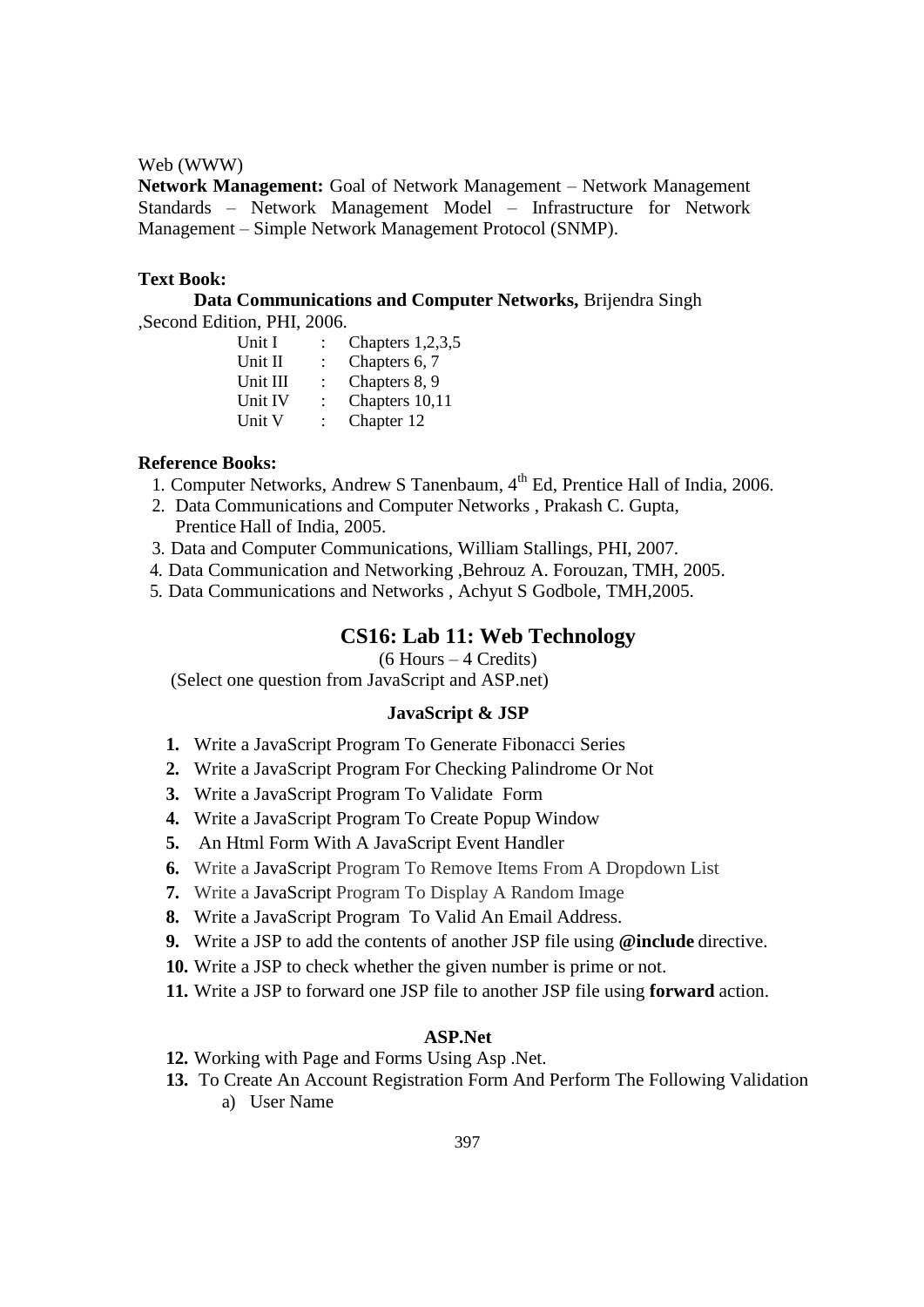- b) Password
- c) Retype Password
- d) Gender
- e) Email-Id
- f) Date Of Birth
- g) Mobile

**14.** To Read Student Details From Xml File

- **15.** To Display Vehicle Details In Tree View Control From Xml File
- **16.** Create Any Application Program Using Menu Server Control
- **17.** To Process Student Database Using **Sqldatasourc**e Control
- **18.** To Display Employee Details From The Database Using S**itemapdatasource**
- **19.** To Read And Display Personal Database Using **Xmldatasource** Control
- **20.** Create A Web Page For Your Department
- **21.** Send An Mail

### **Unit I:**

### CS17: Data Mining (5 Hours - 4 Credits)

**Introduction:** Data mining application – data mining techniques – data mining case studies the future of data mining – data mining software. **Association rules mining:**  Introduction -Basics-task and a Naive algorithm- Apriori algorithm – improve the efficiency of the Apriori algorithm – mining frequent pattern without candidate generation (FP-growth)

– performance evaluation of algorithms.

### **Unit II:**

**Data warehousing:** Introduction – Operational data sources- data warehousing – Data Warehousing design – Guidelines for data warehousing implementation - Data warehousing -Metadata. **Online analytical processing (OLAP):** Introduction – OLAP characteristics of OLAP system – Multidimensional view and data cube - Data cube implementation – Data Cube operations OLAP implementation guidelines.

### **Unit III:**

**Classification:** Introduction – decision tree – over fitting and pruning - DT rules – Naïve Bayes method- estimation predictive accuracy of classification methods - other evaluation criteria for classification method – classification software.

#### **Unit IV:**

**Cluster analysis:** cluster analysis – types of data – computing distancestypes of cluster analysis methods - partitioned methods – hierarchical methods – density based methods – Dealing with large databases – quality and validity of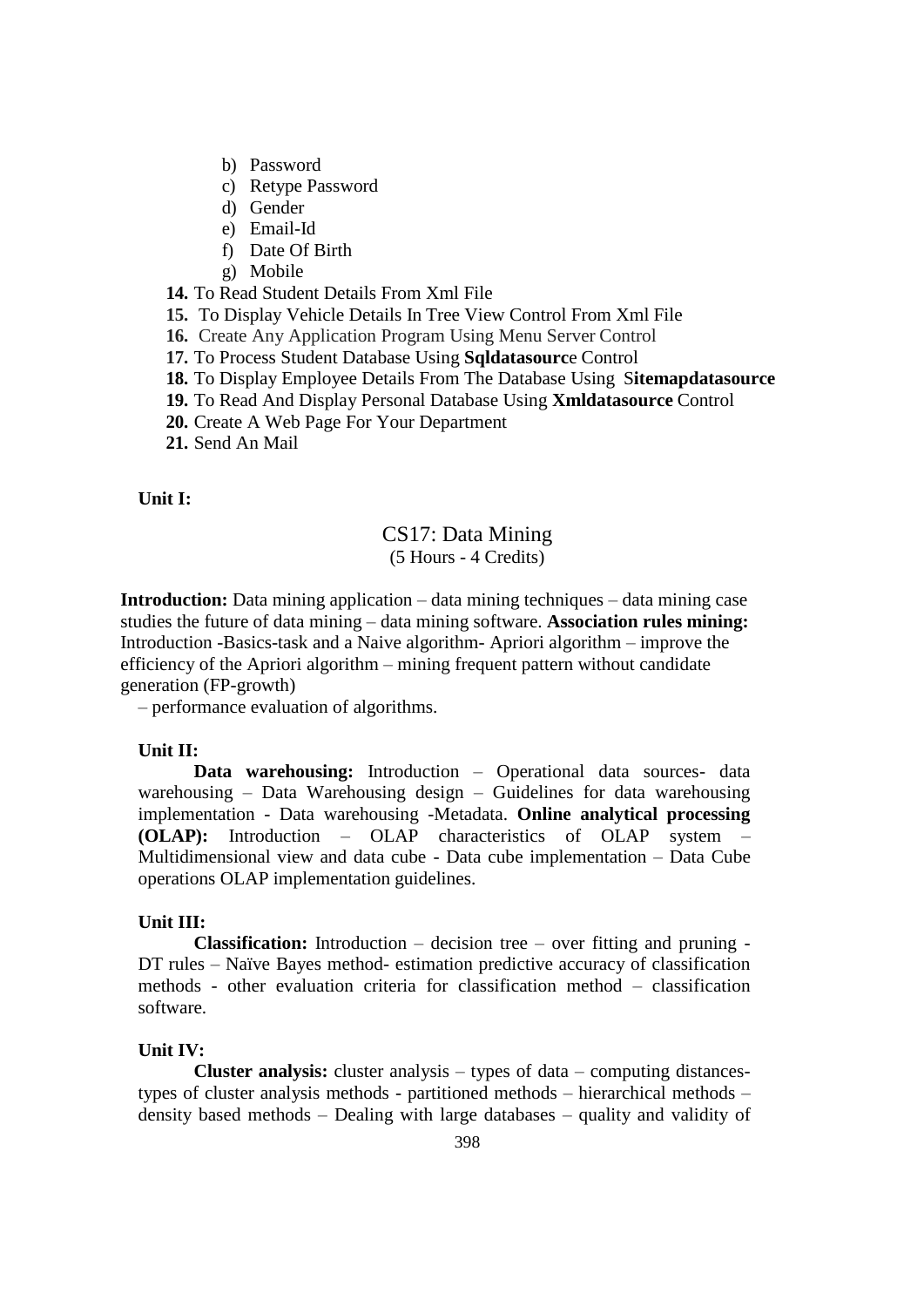cluster analysis methods – cluster analysis software.

### **Unit V:**

**Web data mining:** Introduction- web terminology and characteristicslocality and hierarchyin the web- web content mining-web usage mining- web structure mining – web mining software. **Search engines:** Search engines functionality- search engines architecture – Ranking of web pages.

# **Text Books**

Introduction to Data mining with case studies, G.K. Gupta, PHI Private limited, New Delhi, 2008.

Unit I : Chapters 1 & 2 Unit II : Chapters  $7 & 8$ Unit III : Chapter 3 Unit IV: Chapter 4 Unit V : Chapters 5 & 6

### **Reference Books**

- 1. Data Warehousing, Data Mining & OLAP, Alex Berson and Stephen J. Smith, Tata Mc Graw Hill Edition, Tenth Reprint 2007
- 2. Data Mining Concepts and Techniques, Jiawei Han and Micheline Kamber, Second Edition, Elsevier, 2007
- 3.Insights into Data Mining K.P. Soman, Shyam Diwakar, V. Ajay, Theory and Practice, PHI Publications Eastern Economy Edition 6<sup>th</sup> Printing, 2012

### **Unit I:**

# **ES2. 1: Computer Graphics**

(5 Hours – 4 Credits)

**A survey of computer graphics:** Computer-Aided Design - Presentation Graphics – Computer Art – Entertainment – Education and Training – Visualization – Image Processing

– Graphical User Interfaces.

**Overview of Graphics Systems:** Video Display Devices – Raster Scan Systems – Random Scan Systems – Input Devices – Hard Copy Devices.

### **Unit II:**

**Output Primitives:** Points and Lines – Line Drawing Algorithms – Circle Generating Algorithms – Ellipse Generating Algorithms – Filled Area primitives.

#### **Unit III:**

**Attributes of Output Primitives:** Line Attributes – Curve Attributes – Color and Gray Scale Levels – Area Fill Attributes – Character Attributes – Bundled Attributes – Inquiry Functions – Antialiasing.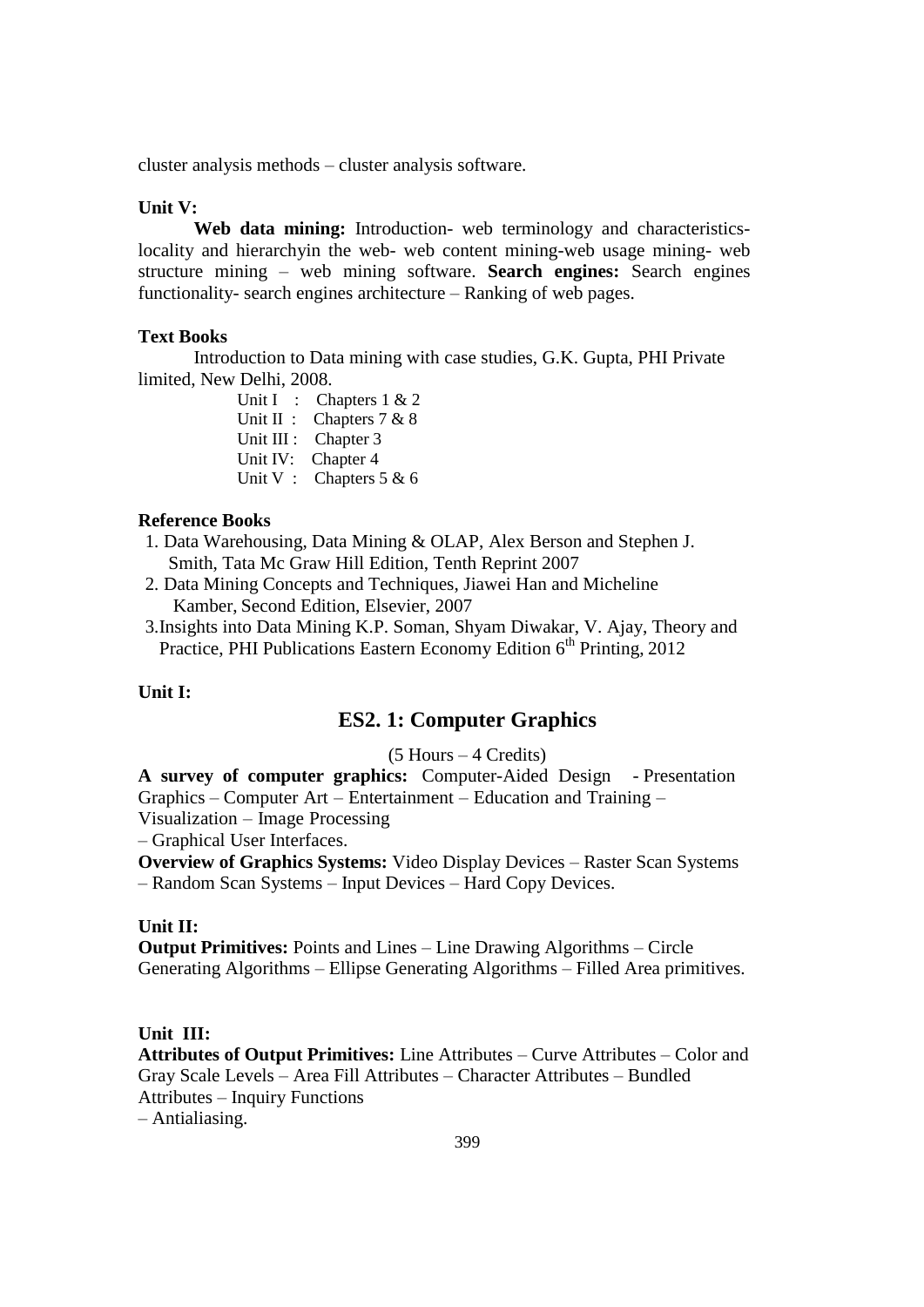# **Unit IV:**

**Two–Dimensional Geometric Transformations:** Basic Transformations – Matrix Representations – Composite Transformations – Other Transformations – Transformations between Coordinate Systems.

### **Unit V:**

**Two –Dimensional Viewing :** The Viewing Pipeline – Viewing Coordinate Reference Frame

- Window –to- Viewport Coordinate Transformation Two-Dimensional Viewing Functions
- Clipping Operations Point Clipping Line Clipping Polygon Clipping Curve Clipping
- Text Clipping Exterior Clipping.

### **Text Book:**

Computer Graphics, Donald Hearn and M. Pauline Baker, Prentice Hall Of India Pvt. Ltd., New Delhi, Second Edition, 1994.

| Unit I   | Chapters $1.1 - 1.8$ , 2. 1-2.3, 2.5, 2.6 |
|----------|-------------------------------------------|
| Unit II  | Chapters 3.1, 3.2, 3.5-3.7, 3.11          |
| Unit III | Chapters $4.1 - 4.8$                      |
| Unit IV  | Chapters $5.1 - 5.5$                      |
| Unit V   | Chapters $6.1 - 6.11$                     |

# **Reference Books:**

- 1. Computer Graphics, Multimedia and Animation Malay K. Pakhira, Prentice Hall Of India Pvt. Ltd. , New Delhi – 2008
- 2. Fundamentals Of Computer Graphics And Multimedia D. P. Mukherjee, Prentice Hall Of India Pvt. Ltd. , New Delhi – 1999
- 3. Multimedia Graphics, John Villamil, Casanova ,LeonyFernanadez, Eliar, PHI,1998.

# **ES2. 2: Compiler Design**

(5 Hours – 4 Credits)

### **Unit I** :

Introduction to Compliers: Compliers and Translator – Need of Translator – The structure of a Complier – Lexical analysis – Syntax analysis – Intermediate  $code$  generation – optimization – code generation – Complier – writing tools. Finite automata and lexical Analysis: The role of the lexical analysis – A simple approach to the design of lexical analyzers- Regular expressions to finite automata – Minimizing the number of states of a DFA.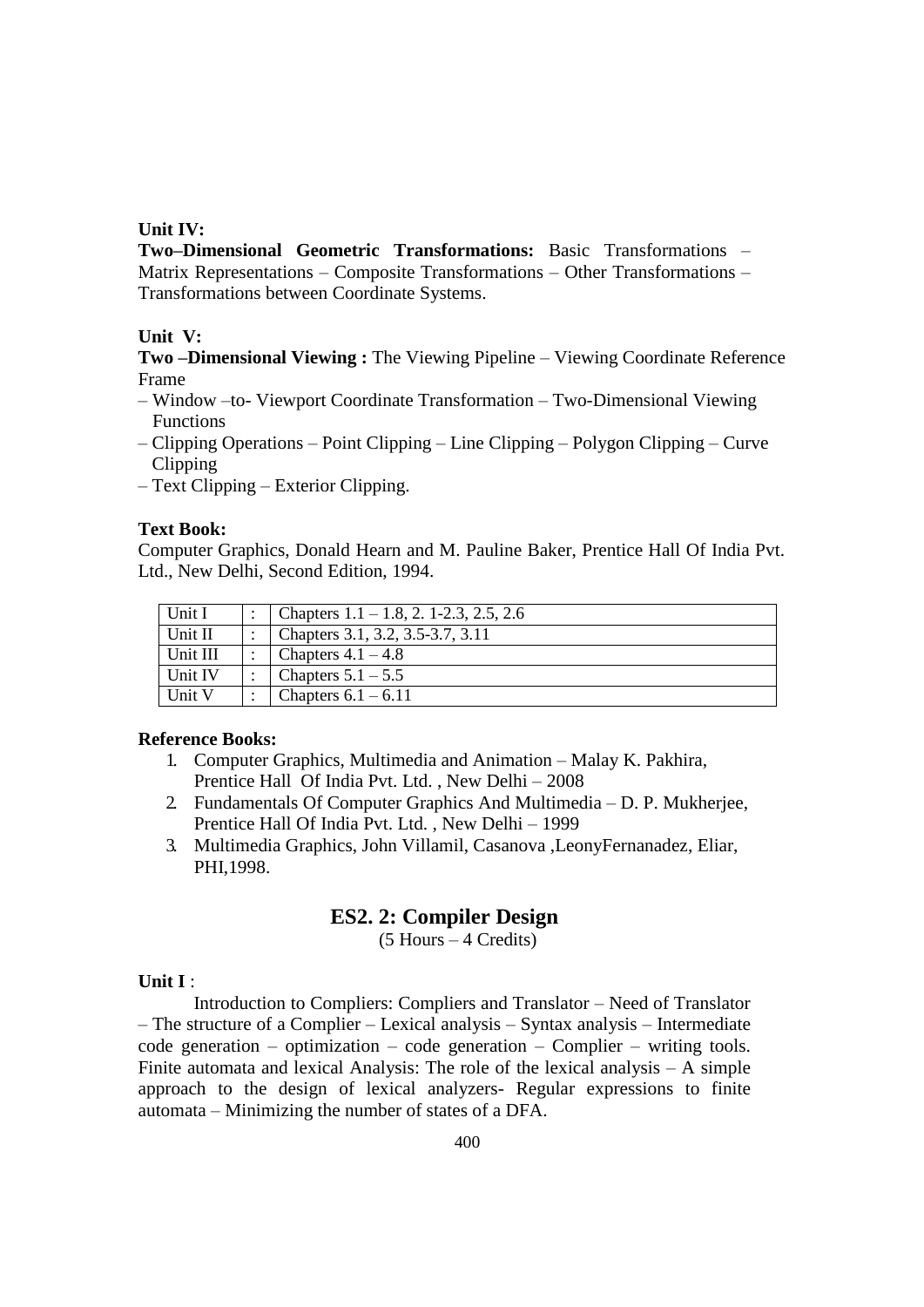### **Unit II :**

The Syntactic specification of programming languages: context free grammars – derivations and parse trees – capabilities of context free grammars. Basic parsing techniques: Parsers – shift – reduce parsing – operator – precedence parsing – top down parsing – predictive parsers.

### **Unit III:**

Syntax – directed translation: syntax – directed translation schemes – implementation of syntax – directed translators – intermediate code – postfix notation – parse trees and syntax trees – 3 address code – quadruples and triples – translation of assignment statements – Boolean expressions – statements that alter the flow of control. Symbol tables: the contents of a symbol table – data structures for symbol table – representing scope information.

# **Unit IV:**

Run time storage administration: Implementation of a simple stack allocation scheme

– implementation of block-structured languages – storage allocation in block structured languages. Error deduction and recovery: errors – lexical phase errors – syntactic phase errors

– semantic errors.

### **Unit V:**

Introduction of code optimization: The principle sources of optimization – loop optimization – the DAG representation of basic blocks – value numbers and algebraic laws – Global data flow analysis. Code generation: Object programs – problems in code generation – a machine model – a simple code generator – register allocation and assignment – code generation from DAG's – peepholes optimization.

# **Text Book**

Principles of Complier Design,Alfred V.Aho, Jeffrey D.Ullman , Narosa Publishing House.25<sup>th</sup> Reprint, 2001.

| Unit I   | : Chapters $1.1 - 1.11$ , $3.1 - 3.6$ Unit II |  |
|----------|-----------------------------------------------|--|
|          | Chapters $4 & 5$                              |  |
| Unit III | : Chapters $7.1 - 7.9$ , & 9                  |  |
| Unit IV  | : Chapters 10(excluding 10.3) & 11 Unit V     |  |
|          | Chapters $12 \& 15$                           |  |

#### **Reference Books**

1. Compiler Principles, Techniques and Tools by Alfred V.Aho, Monica S.Lam, Ravi Sethi, Jeffrey D. Ullman, Second edition, Pearson Publications, 2007.

2. Advanced Compiler Design and Implementation - Steven S. Muchnick, Morgan Kaufmann Publishers - Elsevier Science, India, Indian Reprint 2003. 3. Introduction to Compiler Techniques, J.P. Bennet, Second Edition, Tata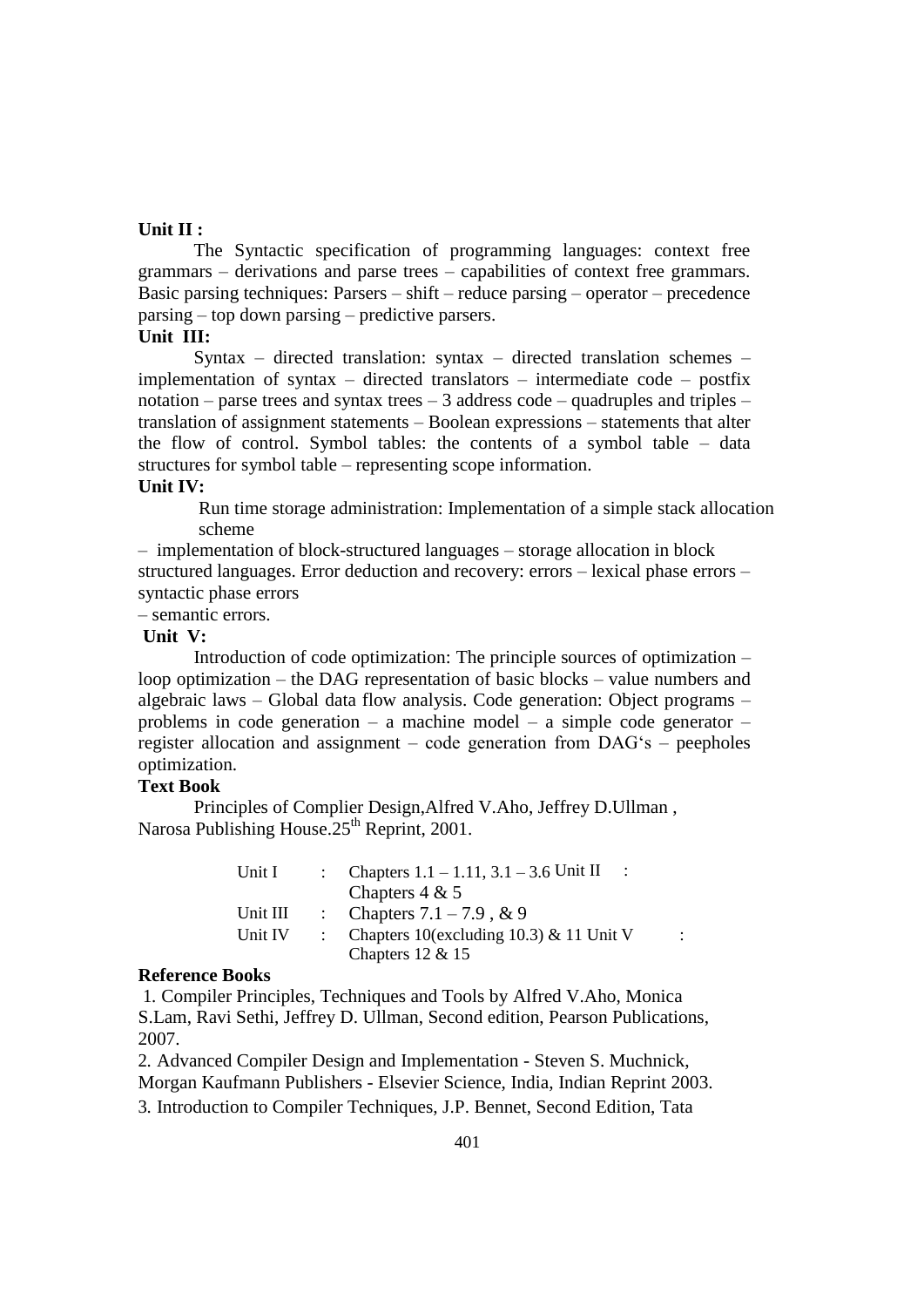McGraw-Hill, 2003.

# **ES2. 3: Information Security**

(5 Hours – 4 Credits)

### **Unit I:**

**Introduction:** History of Information security - What is Security? - CNSS Security Model - Components of an Information System - Balancing Information security and Access – Approaches to Information security implementation - The SDLC - The Security SDLC.

### **Unit II**:

**Security Investigation:** Need for Security, Business Needs, Threats, Attacks, Professional, Legal and Ethical Issues in Information security.

### **Unit III:**

**Managing IT Risk:** An overview of Risk Management - Risk Identification – Risk Assessment - Risk Control Strategies- Selecting Risk Control Strategy – Quantitative Versus Qualitative Risk Control Practices.ling Risk.

### **Unit IV:**

**How to plan for security:** Information security Planning and Governnance - Information Security Policy, Standards and Practices - ISO 17799/BS 7799, NIST Models, VISA International Security Model, Design of Security Architecture – Continuity strategies.

### **Unit V** :

**Security Technology:** Introduction – Intrusion detection and prevention systems - Scanning and Analysis Tools – Biometric access controls – Cipher methods – Cryptographic algorithms – Cryptographic tools – Protocols for secure communication- Attacks on Cryptosystems.

### **Text book**:

Principles of Information Security, Michael E Whitman and Herbert J Mattord, Fourth Edition, CENGAGE Learning, 6<sup>th</sup> Indian Reprint, 2013.

| Unit I   | Chapter 1        |
|----------|------------------|
| Unit II  | Chapters 2 and 3 |
| Unit III | Chapter 4        |
| Unit IV  | Chapter 5        |
| Unit V   | Chapters 7 and 8 |
|          |                  |

### **Reference books:**

1. Handbook of Information Security Management, Micki Krause,

Harold F. Tipton, Vol. 1-3, CRC Press LLC, 2004.

- 2. Hacking Exposed, Stuart Mc Clure, Joel Scrambray, George Kurtz, TMH, 2003
- 3. Computer Security Art and Science, Matt Bishop, Pearson/PHI, 2002.